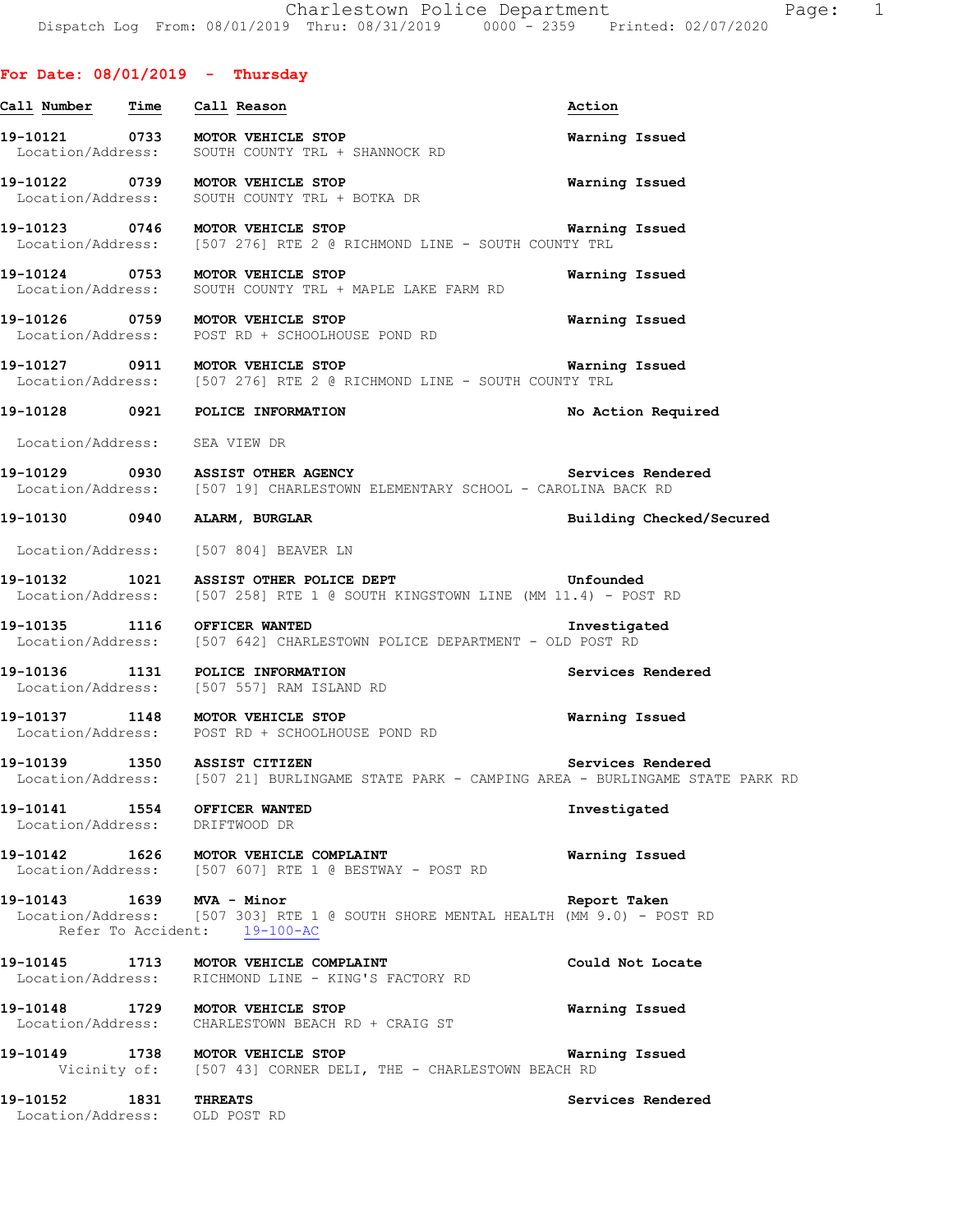|                                                             | Charlestown Police Department<br>Dispatch Log From: 08/01/2019 Thru: 08/31/2019 0000 - 2359 Printed: 02/07/2020                                 | Page: 2                       |
|-------------------------------------------------------------|-------------------------------------------------------------------------------------------------------------------------------------------------|-------------------------------|
|                                                             | 19-10154 1917 MOTOR VEHICLE STOP<br>Location/Address: POST RD + BEND RD                                                                         | Warning Issued                |
|                                                             | 19-10155 1934 MOTOR VEHICLE STOP<br>Location/Address: [507 923] MILE MARKER 10.2 - FALCONE LN                                                   | Warning Issued                |
|                                                             | 19-10156 1946 ROAD HAZARD/OBSTRUCTION<br>Location/Address: OLD SHANNOCK RD + SAND PLAIN RD                                                      | Removed Hazard                |
|                                                             | 19-10157  2002  MOTOR VEHICLE COMPLAINT   Warning Issued<br>Location/Address: [507 31] BLUE SHUTTERS BEACH - EAST BEACH RD                      |                               |
|                                                             | 19-10158 2024 TOWN ORDINANCE VIOLATION<br>Location/Address: [507 447] NORTH NIANTIC DR                                                          | Warning Issued                |
|                                                             | 19-10159 2037 MOTOR VEHICLE STOP                                                                                                                | No Action Required            |
|                                                             | Location/Address: [507 607] RTE 1 @ BESTWAY - POST RD                                                                                           |                               |
|                                                             | 19-10160 2038 MOTOR VEHICLE STOP<br>Location/Address: MATUNUCK SCHOOLHOUSE RD + NARROW LN                                                       | Warning Issued                |
| 19-10162 2051 FIRE, OTHER                                   |                                                                                                                                                 | Taken/Refered to Other Agency |
|                                                             | Location/Address: [507 26] CHARLESTOWN BREACHWAY - CHARLESTOWN BEACH RD                                                                         |                               |
|                                                             | 19-10163 2105 MOTOR VEHICLE STOP Warning Issued<br>Location/Address: [507 270] RTE 1 @ BURLINGAME (MILE MARKER 6.0) - POST RD                   |                               |
|                                                             | 19-10165 2113 ASSIST OTHER TOWN DEPT Services Rendered<br>Location/Address: [507 327] CHARLESTOWN BEACH TOWN PARKING LOT - CHARLESTOWN BEACH RD |                               |
|                                                             | 19-10167 2126 MOTOR VEHICLE STOP Narning Issued<br>Vicinity of: [507 230] PEACHES FRUIT & PRODUCE - CHARLESTOWN BEACH RD                        |                               |
|                                                             | Services Rendered<br>19-10168 2135 ASSIST OTHER TOWN DEPT<br>Location/Address: [507 31] BLUE SHUTTERS BEACH - EAST BEACH RD                     |                               |
|                                                             | Location/Address: [507 100] RTE 1 @ FIORES (MILE MARKER 8.0) - POST RD                                                                          |                               |
|                                                             | 19-10170 2146 MOTOR VEHICLE STOP<br>Location/Address: [507 266] RTE 1 @ WILLOWS - POST RD                                                       | Warning Issued                |
|                                                             | 19-10171 2349 MOTOR VEHICLE STOP<br>Location/Address: SOUTH COUNTY TRL                                                                          | Warning Issued                |
| For Date: $08/02/2019$ - Friday                             |                                                                                                                                                 |                               |
| Location/Address: RAILROAD AVE                              | 19-10182 0200 MOTOR VEHICLE STOP<br>Refer To Incident: 19-353-OF                                                                                | Investigated                  |
| 19-10185 0641 NOTIFICATION<br>Location/Address: LAKESIDE DR |                                                                                                                                                 | Could Not Locate              |
|                                                             | 19-10186 0713 MOTOR VEHICLE COMPLAINT<br>Location/Address: [507 275] RTE 1 @ WESTERLY LINE - POST RD<br>Refer To Summons: 19-186-AR             | Arrest(s) Made                |
|                                                             | 19-10187 0940 POLICE INFORMATION                                                                                                                | No Action Required            |
|                                                             | Location/Address: [507 872] NINIGRET PARK (SEAFOOD FESTIVAL) - PARK LN                                                                          |                               |
|                                                             | 19-10189   1107   MVA - Minor<br>Location/Address: [507 88] EAST WEST MARKET - POST RD<br>Refer To Incident: 19-355-OF                          | Investigated                  |
|                                                             | 19-10190 1237 EMBEZZELMENT/FRAUD/FORGERY                                                                                                        | Report Taken                  |

Location/Address: TOCKWOTTEN COVE RD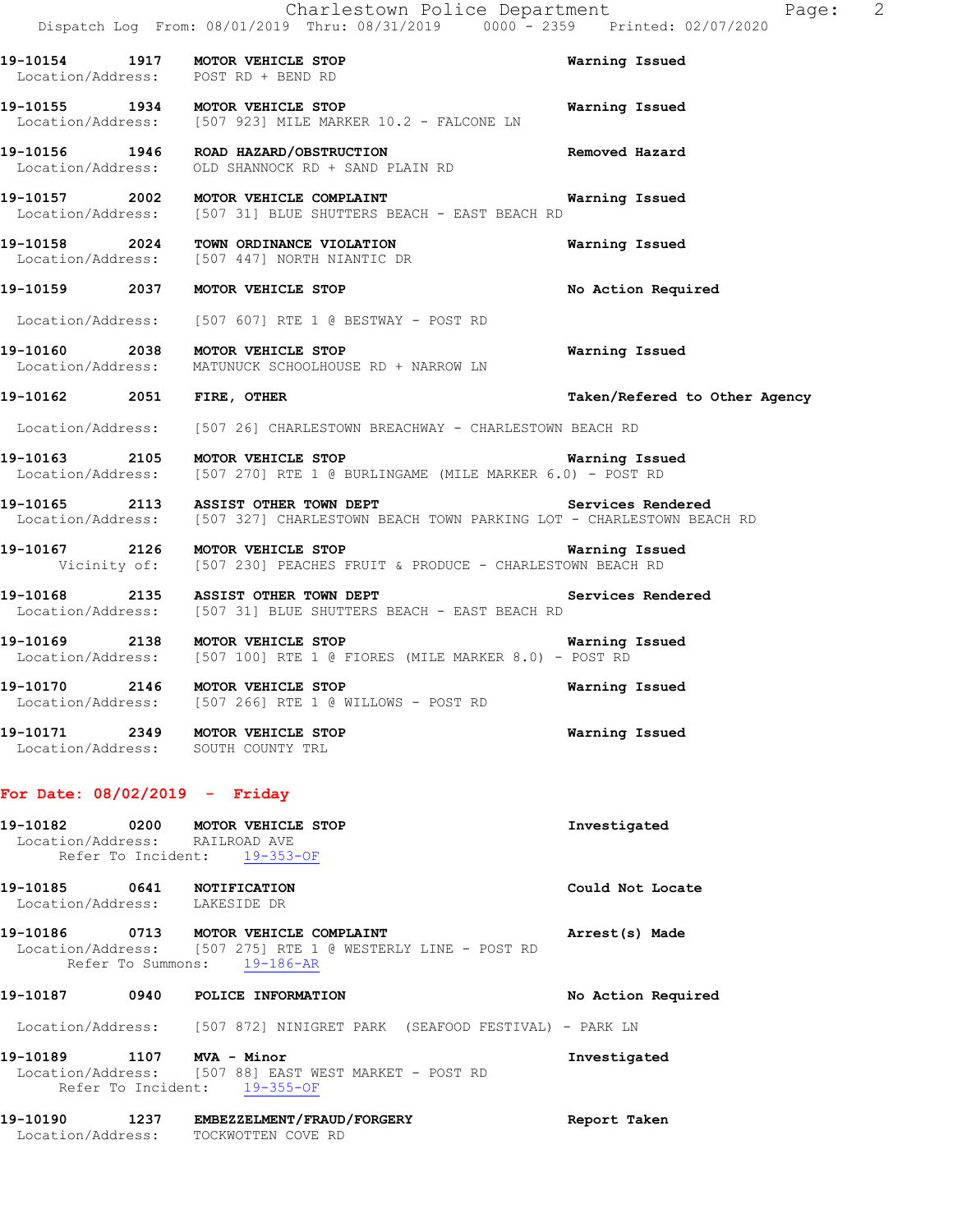|                                                      | Charlestown Police Department<br>Dispatch Log From: 08/01/2019 Thru: 08/31/2019 0000 - 2359 Printed: 02/07/2020                         | Page:             | -3 |
|------------------------------------------------------|-----------------------------------------------------------------------------------------------------------------------------------------|-------------------|----|
|                                                      | Refer To Incident: 19-356-OF                                                                                                            |                   |    |
|                                                      | 19-10191 1335 ANIMAL COMPLAINT<br>Location/Address: [507 43] CORNER DELI, THE - CHARLESTOWN BEACH RD                                    | Unfounded         |    |
| 19-10193 1550 DISABLED MV                            | Location/Address: [507 260] RTE 1 @ GENERAL STANTON - POST RD                                                                           | Unfounded         |    |
|                                                      | 19-10195 1647 MOTOR VEHICLE COMPLAINT<br>Location/Address: SOUTH COUNTY TRL + CAROLINA BACK RD                                          | Could Not Locate  |    |
| Location/Address: HOWARD DR                          | 19-10200 1819 DIS CONDUCT / FIGHT<br>Refer To Arrest: 19-187-AR                                                                         | Arrest(s) Made    |    |
|                                                      | 19-10202 2043 MOTOR VEHICLE COMPLAINT<br>Location/Address: [507 258] RTE 1 @ SOUTH KINGSTOWN LINE (MM 11.4) - POST RD                   | Could Not Locate  |    |
| Location/Address: BOTKA DR                           | 19-10203 2126 DISTURBANCE/Music/Noise                                                                                                   | Investigated      |    |
| 19-10204 2138 COMPLAINT<br>Location/Address: LOU AVE |                                                                                                                                         | Investigated      |    |
|                                                      | 19-10205 2204 DISABLED MV THE SERVIT SHORE MENTAL HEALTH (MM 9.0) - POST RD                                                             |                   |    |
|                                                      | 19-10206 2215 FIREWORKS/Possession/Use/Other Supercruits investigated<br>Location/Address: [507 31] BLUE SHUTTERS BEACH - EAST BEACH RD |                   |    |
|                                                      | 19-10207 2223 ASSIST CITIZEN<br>Location/Address: [507 31] BLUE SHUTTERS BEACH - EAST BEACH RD                                          | Services Rendered |    |
| Location/Address: BISCUIT CITY RD                    | 19-10208 2345 VIOLATION OF RO/NCO<br>Refer To Arrest: 19-188-AR<br>Refer To Incident: 19-357-OF                                         | Investigated      |    |
| For Date: $08/03/2019$ - Saturday                    |                                                                                                                                         |                   |    |
|                                                      | 19-10209 0008 ASSIST OTHER AGENCY<br>Location/Address: [507 872] NINIGRET PARK (SEAFOOD FESTIVAL) - PARK LN                             | Services Rendered |    |
| Location/Address: SAND HILL RD                       | 19-10210 0101 FOLLOW-UP INVESTIGATION                                                                                                   | Could Not Locate  |    |

**19-10212 0259 ALARM, FIRE False Alarm**  Location/Address: COLUMBIA HEIGHTS OVAL

**19-10214 0500 OFFICER WANTED Services Rendered**  Location/Address: [507 410] DUNKIN DONUTS - OLD POST RD

**19-10216 0724 ALARM, BURGLAR Investigated**  Location/Address: HOWARD DR

**19-10217 0800 FIRE, OTHER Investigated**  Location/Address: HAWKSBILL WAY

**19-10218 0812 DISABLED MV Services Rendered**  Location/Address: CHARLESTOWN BEACH RD

**19-10219 0849 MOTOR VEHICLE COMPLAINT Investigated**  Vicinity of: POST RD

**19-10220 0903 MOTOR VEHICLE STOP Warning Issued**  Location/Address: [507 100] RTE 1 @ FIORES (MILE MARKER 8.0) - POST RD

**19-10224 1106 POLICE TRANSPORT Taken/Refered to Other Agency**

Location/Address: [507 642] CHARLESTOWN POLICE DEPARTMENT - OLD POST RD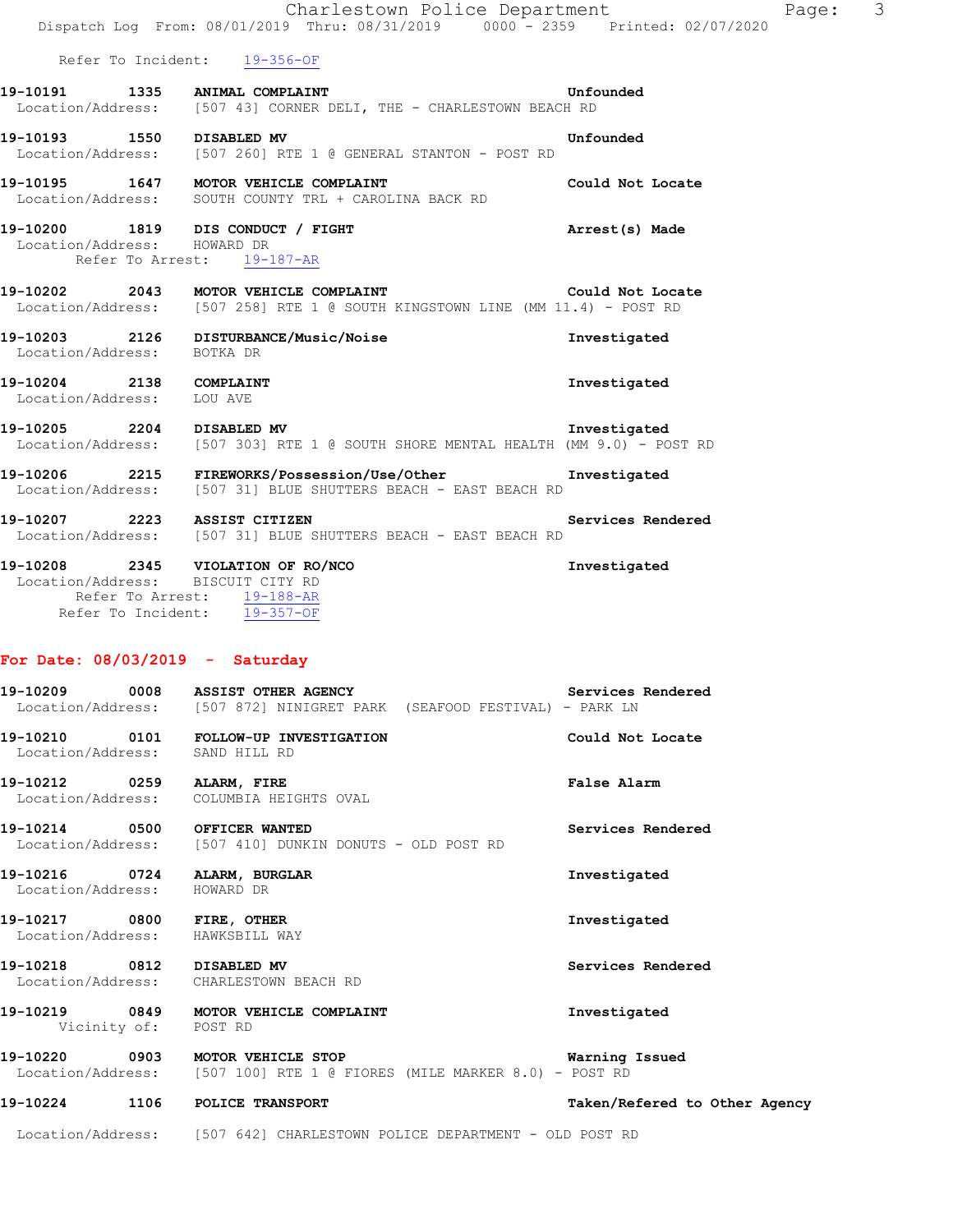#### Location/Address: SOUTH COUNTY TRL

**19-10228 1329 ALARM, BURGLAR False Alarm**  Location/Address: ELIZABETH COOPER DR

**19-10229 1543 TRAFFIC CONTROL Services Rendered**  Location/Address: PARK LN + OLD POST RD

**19-10230 1559 POLICE INFORMATION INVESTIGATED INVESTIGATED**<br>Location/Address: [507 219] SHELTER COVE MARINA - CHARLESTOWN BEACH RD [507 219] SHELTER COVE MARINA - CHARLESTOWN BEACH RD

**19-10231 1605 MOTOR VEHICLE STOP Warning Issued**  Location/Address: POST RD + PROSSER TRL

**19-10233 1653 TRAFFIC CONTROL Services Rendered**  Location/Address: PARK LN + OLD POST RD

#### **19-10234 1704 AIRCRAFT ACCIDENT Taken/Refered to Other Agency**

 Location/Address: [507 337] WATCHAUG POND - SANCTUARY RD Refer To Incident: 19-358-OF

19-10235 1731 Boating - Assistance<br>
Location: [507 341] NINIGRET POND - EAST [507 341] NINIGRET POND - EAST

**19-10237 1752 TRAFFIC CONTROL Services Rendered**  Location/Address: PARK LN + OLD POST RD

#### **19-10238 1756 ROAD HAZARD/OBSTRUCTION Investigated**  Location/Address: [507 263] RTE 1 @ TOURIST INFO (MILE MARKER 7.6) - POST RD

#### **19-10239 1827 THREATS Report Taken**  Location/Address: [507 256] D&L LOBSTER EXPRESS - ROSS HILL RD Refer To Incident: 19-359-OF

**19-10240 1828 SUSPICIOUS ACTIVITY/VEHICLE Investigated**  Location/Address: [507 376] SAINT JAMES CHURCH - MATUNUCK SCHOOLHOUSE RD

**19-10241 1839 DIS CONDUCT / FIGHT Investigated**  Location/Address: [507 31] BLUE SHUTTERS BEACH - EAST BEACH RD Refer To Incident: 19-361-OF

### **19-10242 1924 LARCENY Investigated**

 Location/Address: SHIRLEY DR Refer To Incident: 19-360-OF

**19-10243 2033 COMPLAINT 19-10243 2033 COMPLAINT Investigated** Location/Address:

**19-10244 2040 FIREWORKS/Possession/Use/Other No Action Required** 

Vicinity of: BISCUIT CITY RD

#### **19-10245 2049 DISTURBANCE/Music/Noise 10.10245 Investigated Investigated Investigated** Location/Address:

#### **19-10246 2132 WARRANT ARREST Arrest(s) Made**  Location/Address: [507 642] CHARLESTOWN POLICE DEPARTMENT - OLD POST RD Refer To Arrest: 19-188-AR Refer To Incident: 19-357-OF

**19-10247 2247 SUSPICIOUS ACTIVITY/VEHICLE Investigated**  Location/Address: [507 872] NINIGRET PARK (SEAFOOD FESTIVAL) - PARK LN

#### **19-10248 2301 ASSIST OTHER AGENCY Services Rendered**  Location/Address: [507 872] NINIGRET PARK (SEAFOOD FESTIVAL) - PARK LN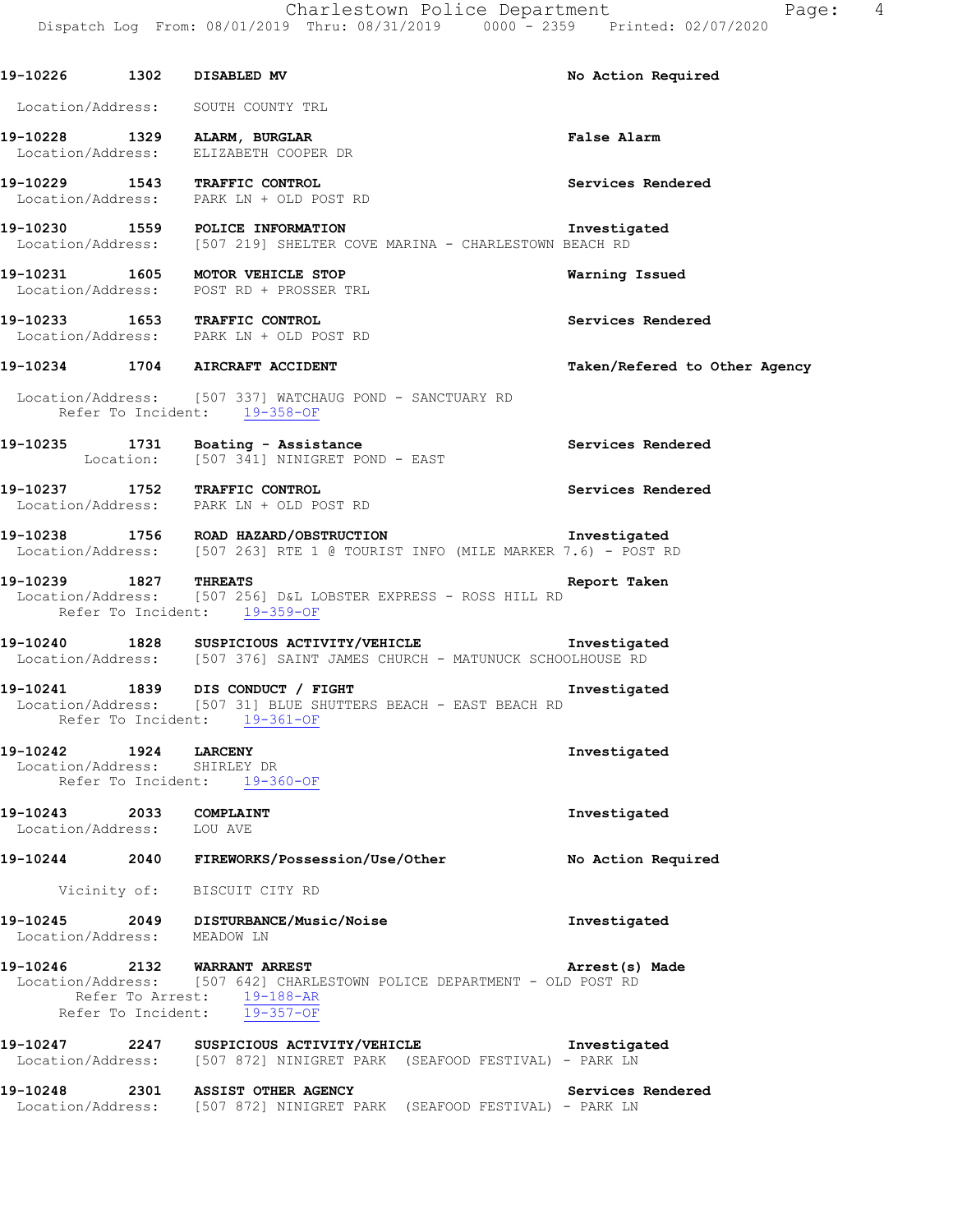|                                                                                    |                                   | Charlestown Police Department<br>Dispatch Log From: 08/01/2019 Thru: 08/31/2019 0000 - 2359 Printed: 02/07/2020                  | Page: 5                                                                                          |
|------------------------------------------------------------------------------------|-----------------------------------|----------------------------------------------------------------------------------------------------------------------------------|--------------------------------------------------------------------------------------------------|
| For Date: $08/04/2019$ - Sunday                                                    |                                   |                                                                                                                                  |                                                                                                  |
| Location/Address: [507 884] CAROLINA BACK RD                                       |                                   |                                                                                                                                  | Investigated                                                                                     |
| Location/Address: [507 829] MILL POND DR                                           |                                   | 19-10253  0052  DISTURBANCE/Music/Noise                                                                                          | Peace Restored                                                                                   |
| 19-10254 0117 ASSIST OTHER TOWN DEPT                                               |                                   | Location/Address: [507 327] CHARLESTOWN BEACH TOWN PARKING LOT - CHARLESTOWN BEACH RD                                            | Services Rendered                                                                                |
| 19-10256 0237 DISTURBANCE/Music/Noise<br>Location/Address: [507 588] PAWNEE LN     |                                   |                                                                                                                                  | Peace Restored                                                                                   |
| 19-10259 0330 ASSIST OTHER TOWN DEPT                                               |                                   | Location/Address: [507 31] BLUE SHUTTERS BEACH - EAST BEACH RD                                                                   | Services Rendered                                                                                |
| 19-10261 0433                                                                      | ANIMAL COMPLAINT                  |                                                                                                                                  | Taken to Family/Guardian/Other                                                                   |
| Location/Address: [507 773] KING'S FACTORY RD                                      |                                   |                                                                                                                                  |                                                                                                  |
| 19-10263 0755 MOTOR VEHICLE STOP                                                   |                                   | Location/Address: [507 269] RTE 1 @ DRIVING RANGE - POST RD                                                                      | Warning Issued                                                                                   |
| 19-10264 0804 MOTOR VEHICLE STOP                                                   |                                   | Location/Address: [507 369] WILCOX TAVERN - OLD POST RD                                                                          | Warning Issued                                                                                   |
| 19-10265 0952 POLICE TRANSPORT                                                     |                                   |                                                                                                                                  | Taken/Refered to Other Agency                                                                    |
|                                                                                    |                                   | Location/Address: [507 642] CHARLESTOWN POLICE DEPARTMENT - OLD POST RD                                                          |                                                                                                  |
| 19-10266 1019 WELL BEING CHECK                                                     |                                   | Location/Address: [507 410] DUNKIN DONUTS - OLD POST RD                                                                          | Could Not Locate                                                                                 |
| Location/Address: SAND PLAIN RD                                                    | Refer To Incident: 19-362-OF      | 19-10268 1110 BURGLARY (Attempted B&E)                                                                                           | Report Taken                                                                                     |
| 19-10269 1141 MVA - Minor<br>Location/Address: POST RD + EAST BEACH RD             | Refer To Accident: 19-101-AC      |                                                                                                                                  | Report Taken                                                                                     |
| 19-10270 1155                                                                      | SERVE SUMMONS                     |                                                                                                                                  | No Action Required                                                                               |
|                                                                                    |                                   |                                                                                                                                  | Vicinity of: [507 529] NARRAGANSETT INDIAN TRIBE LONGHOUSE - SOUTH COUNTY TRL + INDIAN CHURCH RD |
| 19-10273 1224 MOTOR VEHICLE COMPLAINT<br>Location/Address: POST RD + EAST BEACH RD |                                   |                                                                                                                                  | Could Not Locate                                                                                 |
|                                                                                    |                                   | 19-10275 1231 Boating - Assistance<br>Location: [507 341] NINIGRET POND - EAST                                                   | Services Rendered                                                                                |
| Location/Address: KING'S FACTORY RD                                                | Refer To Incident: 19-363-OF      | 19-10277 1250 SUSPICIOUS ACTIVITY/VEHICLE                                                                                        | Report Taken                                                                                     |
| 19-10280 1356 WELL BEING CHECK                                                     | Vicinity of: [507 416] MOHEGAN RD |                                                                                                                                  | Investigated                                                                                     |
|                                                                                    |                                   | 19-10281 1510 SUSPICIOUS ACTIVITY/VEHICLE Threstigated<br>Location/Address: [507 872] NINIGRET PARK (SEAFOOD FESTIVAL) - PARK LN |                                                                                                  |
| 19-10282 1549 MOTOR VEHICLE COMPLAINT                                              |                                   | Location/Address: [507 276] RTE 2 @ RICHMOND LINE - SOUTH COUNTY TRL                                                             | Could Not Locate                                                                                 |
| 19-10283 1556 TRAFFIC CONTROL<br>Location/Address: OLD POST RD + PARK LN           |                                   |                                                                                                                                  | Services Rendered                                                                                |
| 19-10284 1618 MVA - Minor<br>Location/Address: SAFFORD DR                          |                                   |                                                                                                                                  | Investigated                                                                                     |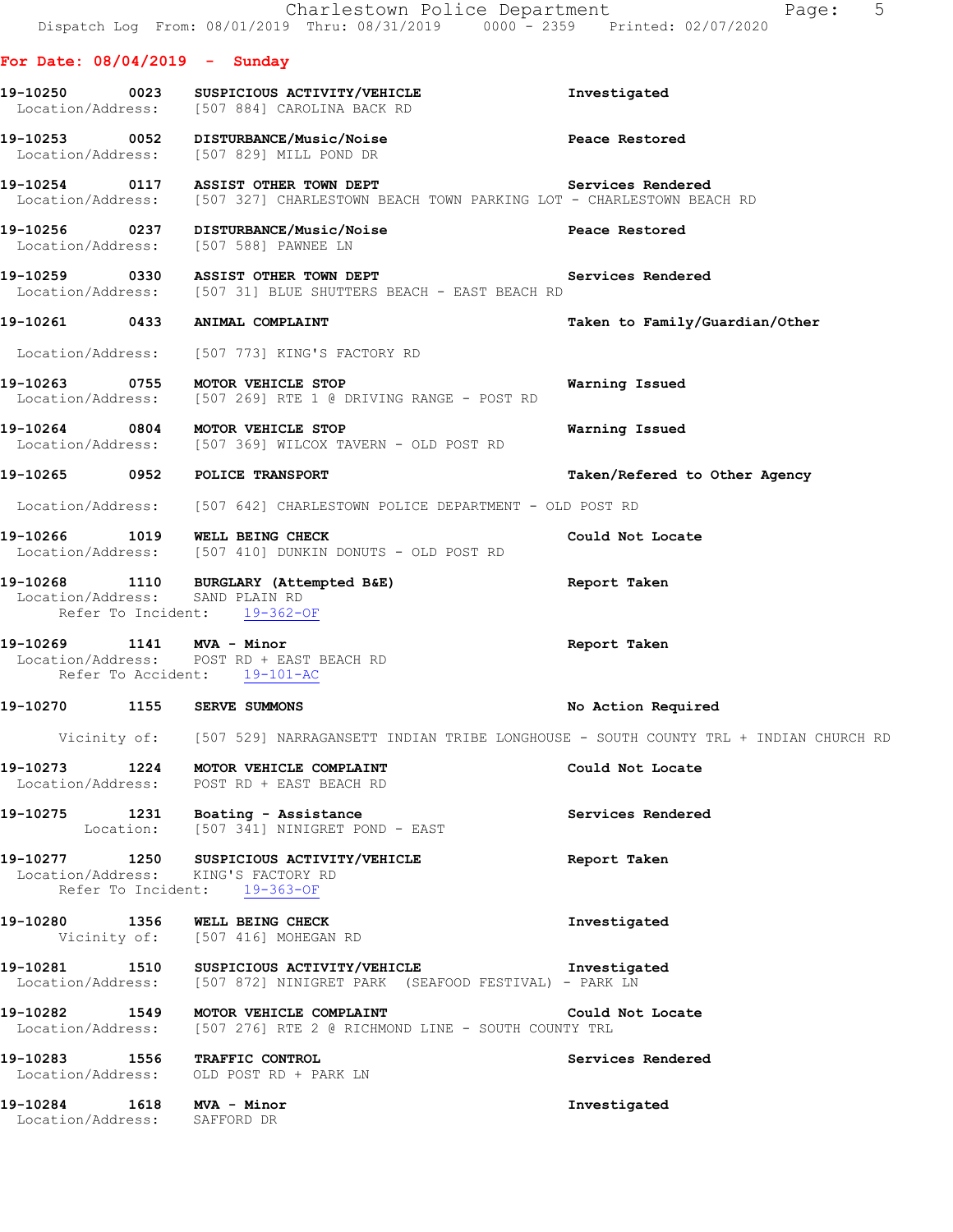Charlestown Police Department Fage: 6 Dispatch Log From: 08/01/2019 Thru: 08/31/2019 0000 - 2359 Printed: 02/07/2020 **19-10287 1810 MVA - Minor Report Taken**  Location/Address: [507 233] NORDIC LODGE - NORDIC TRL Refer To Accident: 19-102-AC **19-10288 1831 ROAD HAZARD/OBSTRUCTION Taken/Refered to Other Agency** Location/Address: POST RD + MEADOW LN **19-10289 1921 MOTOR VEHICLE COMPLAINT Could Not Locate**  Location/Address: SOUTH COUNTY TRL + CAROLINA BACK RD **19-10290 2020 DIS CONDUCT / FIGHT Investigated**<br>Location/Address: [507 24] BURLINGAME - PICNIC AREA - SANCTUARY RD [507 24] BURLINGAME - PICNIC AREA - SANCTUARY RD **19-10291 2052 ASSIST OTHER AGENCY Services Rendered**  Location/Address: BURLINGAME STATE PARK RD **19-10293 2116 ALARM, BURGLAR Building Checked/Secured**  Location/Address: EAST BAYVIEW RD **19-10294 2209 ASSIST OTHER TOWN DEPT Services Rendered**  Location/Address: [507 327] CHARLESTOWN BEACH TOWN PARKING LOT - CHARLESTOWN BEACH RD **19-10295 2304 ASSIST OTHER AGENCY Services Rendered**  Location/Address: [507 872] NINIGRET PARK (SEAFOOD FESTIVAL) - PARK LN **For Date: 08/05/2019 - Monday 19-10301 0317 MOTOR VEHICLE STOP Warning Issued**  Location/Address: [507 62] OCEAN VIEW MOTEL - POST RD **19-10303 0623 MOTOR VEHICLE STOP Warning Issued**  Location/Address: [507 261] RTE 1 @ STATE GARAGE (MILE MARKER 9.6) - POST RD **19-10304 0727 OFFICER WANTED Investigated**  Location/Address: [507 416] MOHEGAN RD **19-10305 0750 MVA - W/Injury/Fluid/Hazard Transported to Hospital**  Location/Address: [507 260] RTE 1 @ GENERAL STANTON - POST RD Refer To Accident: 19-103-AC **19-10306 0956 911 CALLS/False/Hang-Ups/Open Investigated Location/Address:** [507 23] U.S. FISH & WILDLIFE HEADQUARTERS - BEND RD [507 23] U. S. FISH & WILDLIFE HEADQUARTERS - BEND RD 19-10307 1053 ANIMAL COMPLAINT **No. 19-10307** No Action Required Location/Address: CHARLESTOWN BEACH RD **19-10310 1246 WELL BEING CHECK Investigated**  Location/Address: KEITH DR **19-10311 1402 ASSIST OTHER POLICE DEPT Services Rendered**  Location/Address: DEER RUN **19-10312 1544 BOATING - VESSEL VIOLATION Warning Issued**  Location: [507 647] WATCHAUG BOAT LAUNCH **19-10314 1549 OFFICER WANTED Report Taken**  Location/Address: [507 929] CHURCHWOODS HOUSING COMPLEX - OLD POST RD Refer To Incident: 19-364-OF **19-10317 1659 WELL BEING CHECK Could Not Locate**  Location/Address: KEITH DR **19-10318 1718 POLICE INFORMATION Services Rendered**  Location/Address: PERKINS LN

**19-10320 1751 ANIMAL COMPLAINT Taken to Family/Guardian/Other**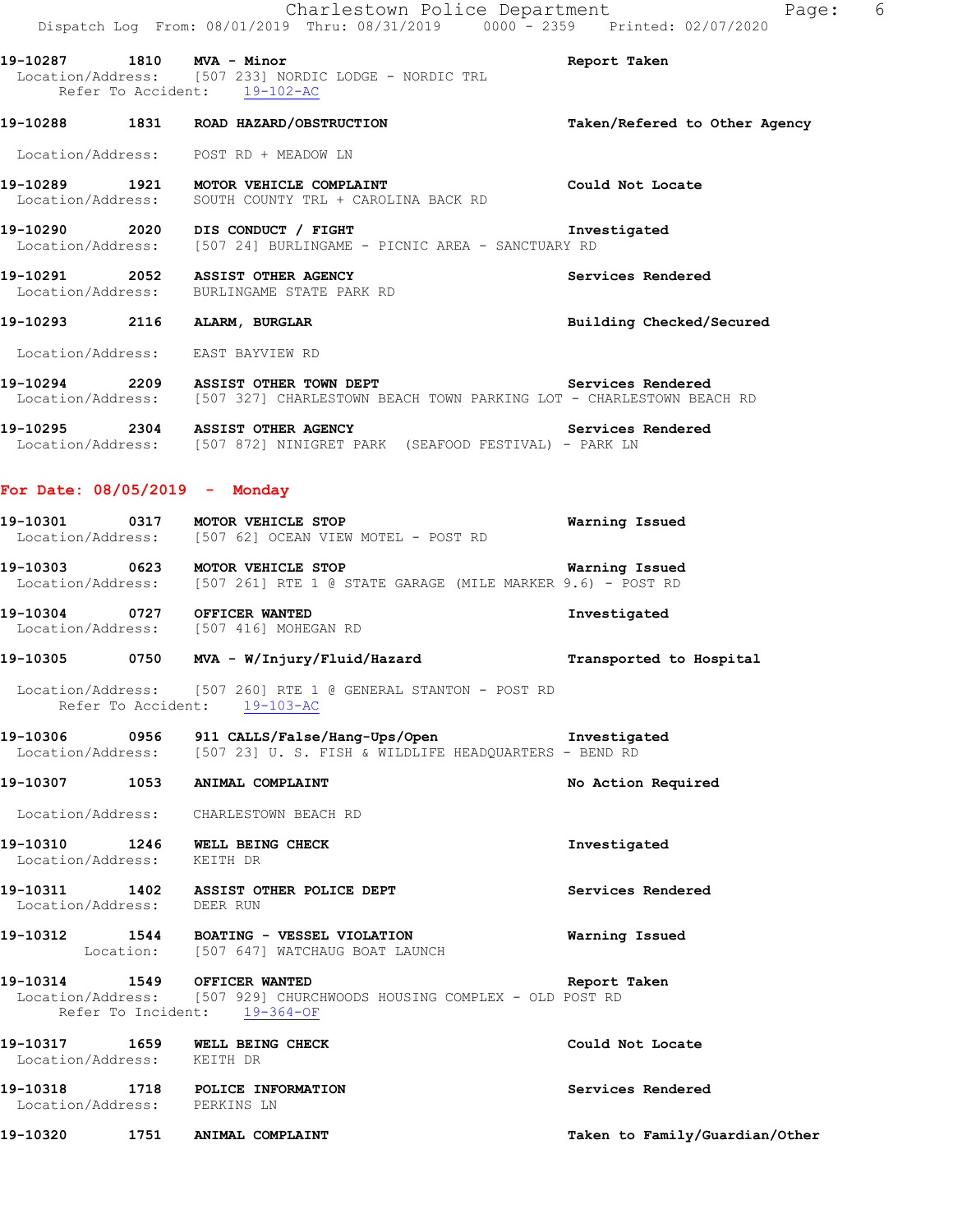Location/Address: SALT MEADOW PT

#### **19-10322 1825 ASSIST OTHER POLICE DEPT Unfounded**  Location/Address: [507 26] CHARLESTOWN BREACHWAY - CHARLESTOWN BEACH RD

### **19-10324 1855 SUSPICIOUS ACTIVITY/VEHICLE Investigated**  Location/Address: [507 642] CHARLESTOWN POLICE DEPARTMENT - OLD POST RD

**19-10325 1935 OFFICER WANTED Investigated**  Location/Address: KILBURN ST

**19-10326 1951 WELL BEING CHECK Could Not Locate**  Location/Address: CAYUGA RD

# **19-10327 1953 VANDALISM Report Taken**

 Location/Address: LAND HARBOR DR Refer To Incident: 19-365-OF

#### **19-10328 2008 MOTOR VEHICLE COMPLAINT 6** Unfounded Location/Address: [507 263] RTE 1 @ TOURIST INFO (MILE MARKER 7.6) - POS [507 263] RTE 1 @ TOURIST INFO (MILE MARKER 7.6) - POST RD

#### **19-10329 2014 PSYCHOLOGICAL EMERGENCY Transported to Hospital**

Location/Address: [507 435] SOUTH SHORE MENTAL HEALTH CHARLESTOWN HOUS - OLD POST RD

- **19-10330 2050 SUSPICIOUS ACTIVITY/VEHICLE False Alarm**  Location/Address: CRYSTAL CT
- **19-10331 2053 MOTOR VEHICLE STOP Warning Issued**
- Location/Address: POST RD + BEND RD

#### **19-10332 2302 FOLLOW-UP INVESTIGATION Report Taken**  Location/Address: KEITH DR Refer To Incident: 19-366-OF

**19-10333 2351 SUSPICIOUS ACTIVITY/VEHICLE Could Not Locate**  Location/Address: TOCKWOTTEN COVE RD

#### **For Date: 08/06/2019 - Tuesday**

**19-10334 0024 MOTOR VEHICLE STOP CITATION CITATION ISSUED**<br>Location/Address: [507 374] SAINT MARYS CHURCH - CAROLINA BACK RD [507 374] SAINT MARYS CHURCH - CAROLINA BACK RD

**19-10339 0102 ASSIST OTHER TOWN DEPT Services Rendered**  Location/Address: [507 31] BLUE SHUTTERS BEACH - EAST BEACH RD

19-10344 **0148** ASSIST OTHER TOWN DEPT **Services** Rendered Location/Address: [507 327] CHARLESTOWN BEACH TOWN PARKING LOT - CHARLESTOWN BEACH RD

**19-10345 0150 ALARM, BURGLAR FALS CONVAS - OLD POST RD**<br>Location/Address: [507 34] CHARLESTOWN FLAG & CANVAS - OLD POST RD [507 34] CHARLESTOWN FLAG & CANVAS - OLD POST RD

**19-10350 0508 ALARM, BURGLAR PERISE ALARM PRESS PRESS ALARM PRESS PRESS PRESS PRESS PRESS PRESS PRESS PRESS PRE**<br>
Location/Address: [507 381] CVS PHARMACY - OLD POST RD [507 381] CVS PHARMACY - OLD POST RD

#### 19-10351 0623 ALARM, BURGLAR HAVEN RESTAURANT - SOUTH COUNTY TRL Location/Address: [507 247] HUNGRY HAVEN RESTAURANT - SOUTH COUNTY TRL [507 247] HUNGRY HAVEN RESTAURANT - SOUTH COUNTY TRL

**19-10352 0630 POLICE INFORMATION Services Rendered**  Location/Address: [507 642] CHARLESTOWN POLICE DEPARTMENT - OLD POST RD

**19-10353 0727 MOTOR VEHICLE STOP Warning Issued**  Location/Address: [507 276] RTE 2 @ RICHMOND LINE - SOUTH COUNTY TRL

**19-10354 0738 MOTOR VEHICLE STOP Warning Issued**  Location/Address: [507 276] RTE 2 @ RICHMOND LINE - SOUTH COUNTY TRL

**19-10355 0843 OFFICER WANTED Investigated**  Location/Address: FOXTROT DR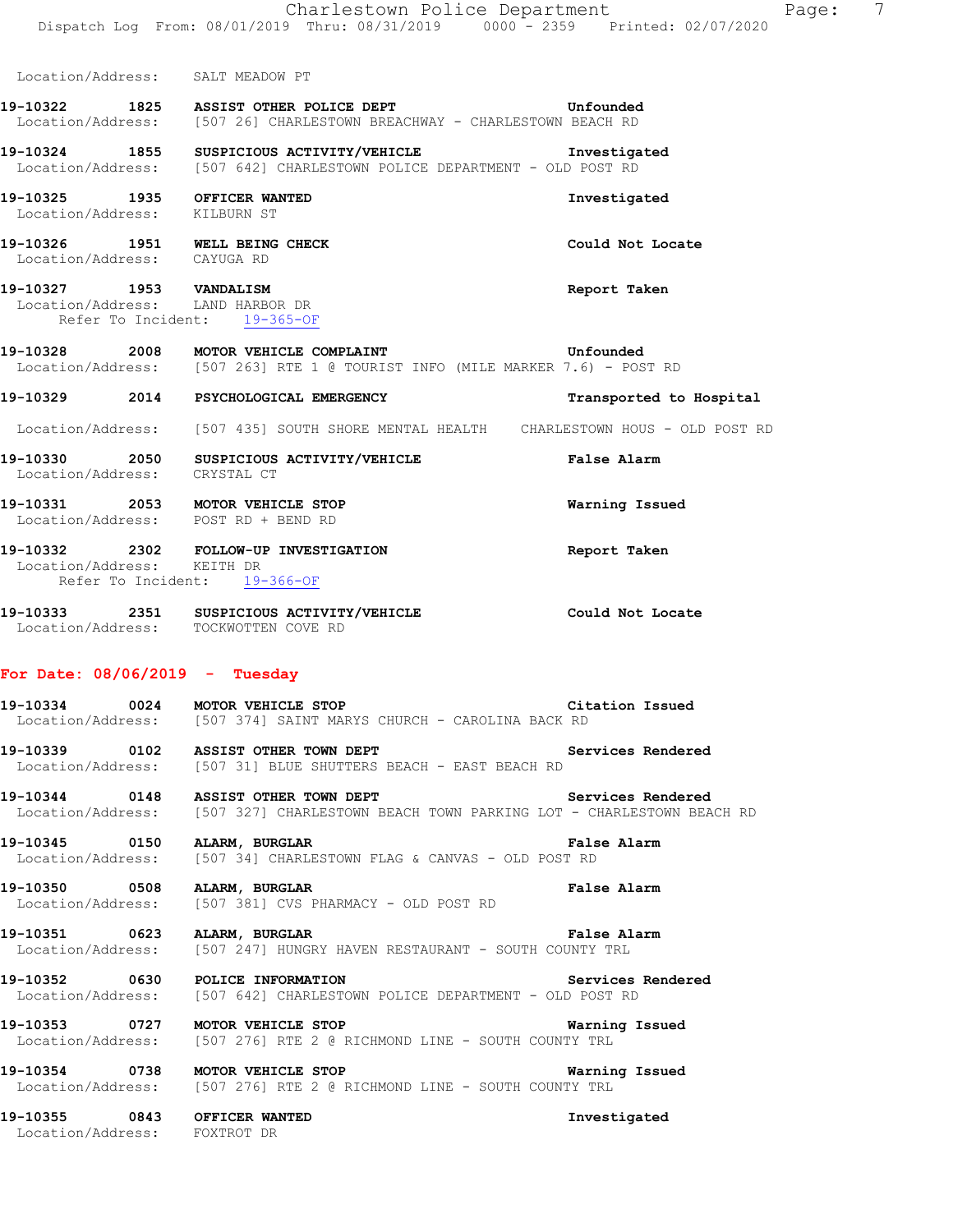|                                                                | Charlestown Police Department<br>Dispatch Log From: 08/01/2019 Thru: 08/31/2019 0000 - 2359 Printed: 02/07/2020                                               |                          | Page: 8 |  |
|----------------------------------------------------------------|---------------------------------------------------------------------------------------------------------------------------------------------------------------|--------------------------|---------|--|
|                                                                | Refer To Incident: 19-367-OF                                                                                                                                  |                          |         |  |
|                                                                | 19-10356 0849 ALARM, CO DETECTOR<br>Location/Address: [507 596] SHIRLEY DR                                                                                    | Investigated             |         |  |
| Location/Address: OLD POST RD                                  | 19-10357 0855 ALARM, CO DETECTOR                                                                                                                              | Investigated             |         |  |
|                                                                | 19-10358 0922 BURGLARY (Attempted B&E)<br>Location/Address: [507 795] SAND PLAIN RD                                                                           | Investigated             |         |  |
|                                                                | 19-10359 0935 WARRANT ARREST <b>Arrest(s)</b><br>Location/Address: [507 642] CHARLESTOWN POLICE DEPARTMENT - OLD POST RD<br>Refer To Arrest: 19-189-AR        | Arrest(s) Made           |         |  |
|                                                                | 19-10360 1120 DOMESTIC/Assault/Diso/Other Services Rendered<br>Location/Address: [507 256] D&L LOBSTER EXPRESS - ROSS HILL RD<br>Refer To Incident: 19-369-OF |                          |         |  |
| 19-10361 1144 COMPLAINT<br>Location/Address: THOMAS ST         | Refer To Incident: 19-368-OF                                                                                                                                  | Investigated             |         |  |
| 19-10364 1448 OFFICER WANTED<br>Location/Address: DRIFTWOOD DR | Refer To Incident: 19-370-OF                                                                                                                                  | Report Taken             |         |  |
|                                                                | 19-10367 1522 MOTOR VEHICLE STOP<br>Location/Address: POST RD + WARREN RD                                                                                     | Warning Issued           |         |  |
| Location/Address: RAM ISLAND RD                                | 19-10369 1644 WELL BEING CHECK                                                                                                                                | Could Not Locate         |         |  |
| Location/Address: UPLAND RD                                    | 19-10370 1650 FOLLOW-UP INVESTIGATION                                                                                                                         | Investigated             |         |  |
| 19-10371 1710 ASSIST CITIZEN<br>Location/Address: UPLAND RD    |                                                                                                                                                               | Services Rendered        |         |  |
|                                                                | 19-10372 1852 MOTOR VEHICLE STOP<br>Location/Address: [507 266] RTE 1 @ WILLOWS - POST RD                                                                     | Warning Issued           |         |  |
| 19-10373 1920                                                  | MOTOR VEHICLE STOP<br>Location/Address: [507 303] RTE 1 @ SOUTH SHORE MENTAL HEALTH (MM 9.0) - POST RD                                                        | Warning Issued           |         |  |
|                                                                | 19-10374 1921 MOTOR VEHICLE STOP<br>Location/Address: SOUTH COUNTY TRL + WIITALA DR                                                                           | Warning Issued           |         |  |
| 19-10376 2013 OFFICER WANTED<br>Location/Address: FOXTROT DR   |                                                                                                                                                               | Investigated             |         |  |
|                                                                | 19-10378 2054 ASSIST OTHER TOWN DEPT<br>Location/Address: [507 31] BLUE SHUTTERS BEACH - EAST BEACH RD                                                        | Services Rendered        |         |  |
|                                                                | 19-10380 2117 ASSIST OTHER TOWN DEPT<br>Location/Address: [507 327] CHARLESTOWN BEACH TOWN PARKING LOT - CHARLESTOWN BEACH RD                                 | Services Rendered        |         |  |
| For Date: $08/07/2019$ - Wednesday                             |                                                                                                                                                               |                          |         |  |
|                                                                | 19-10391 0119 MOTOR VEHICLE STOP<br>Location/Address: [507 941] DRIVING RANGE - POST RD                                                                       | Warning Issued           |         |  |
| 19-10392 0132 ALARM, BURGLAR                                   |                                                                                                                                                               | Building Checked/Secured |         |  |
|                                                                | Location/Address: EAST CENTRAL AVE                                                                                                                            |                          |         |  |
| 19-10402                                                       | 0948 ANNOYING PHONE CALLS                                                                                                                                     | Services Rendered        |         |  |

Location/Address: [507 930] NARRAGANSETT INDIAN HEALTH CENTER - OLD MILL RD

**19-10403 1005 ASSIST CITIZEN Services Rendered**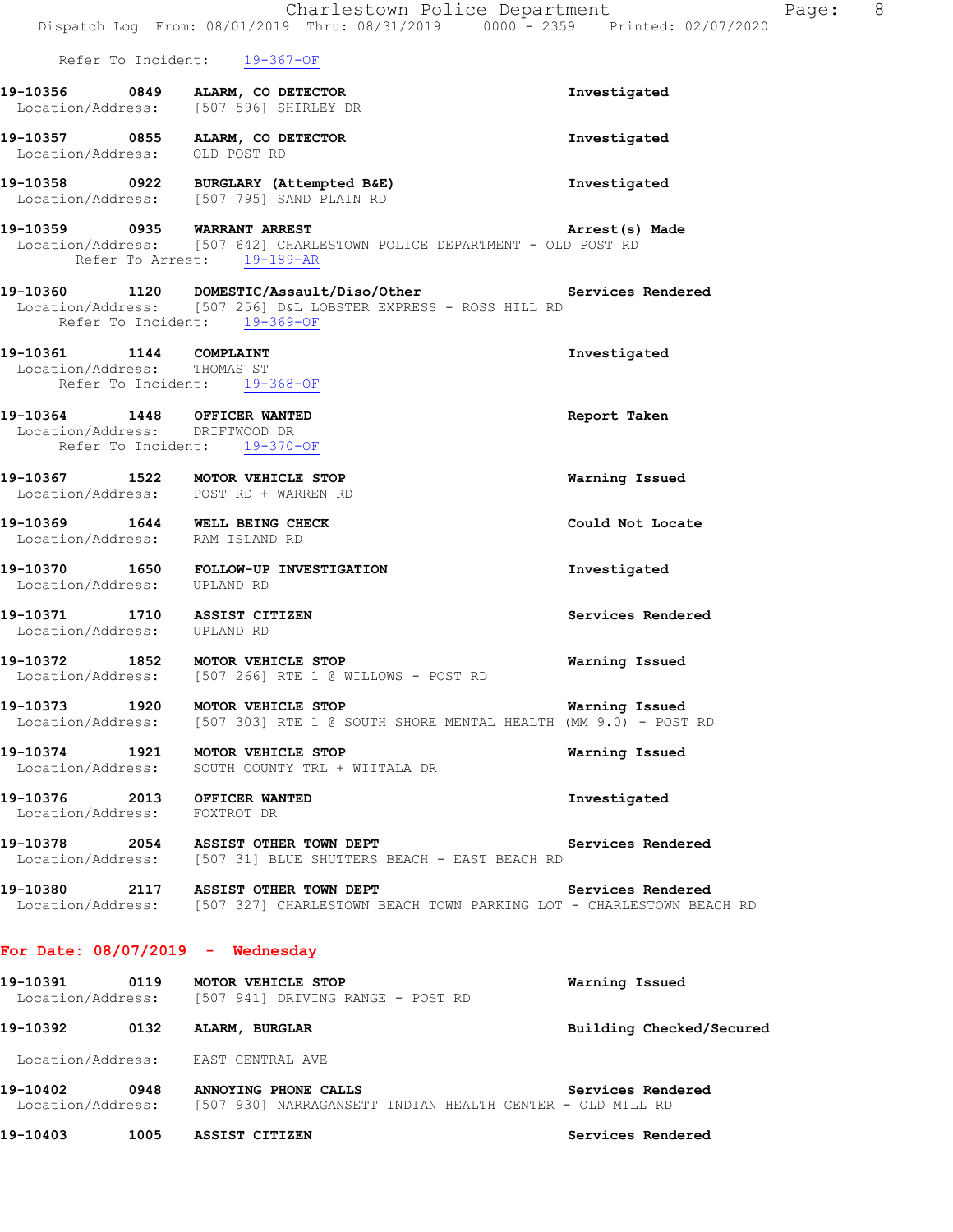|                                           |                                                                                                             | Charlestown Police Department<br>Page:<br>Dispatch Log From: 08/01/2019 Thru: 08/31/2019 0000 <sup>-</sup> 2359 Printed: 02/07/2020 |
|-------------------------------------------|-------------------------------------------------------------------------------------------------------------|-------------------------------------------------------------------------------------------------------------------------------------|
|                                           |                                                                                                             | Location/Address: [507 528] NARRAGANSETT INDIAN TRIBAL HEADQUARTERS-OLD - SOUTH COUNTY TRL                                          |
|                                           | 19-10404 1017 MOTOR VEHICLE STOP<br>Vicinity of: OLD POST RD                                                | Warning Issued                                                                                                                      |
|                                           | 19-10406 1034 MOTOR VEHICLE STOP<br>Location/Address: POST RD + SCHOOLHOUSE POND RD                         | Citation Issued                                                                                                                     |
|                                           | 19-10412 1322 POLICE INFORMATION<br>Location/Address: [507 642] CHARLESTOWN POLICE DEPARTMENT - OLD POST RD | Services Rendered                                                                                                                   |
| Location/Address: SUNSET DR               | 19-10414 1514 ASSIST OTHER POLICE DEPT                                                                      | Could Not Locate                                                                                                                    |
| 19-10415 1528 FIRE, OTHER                 | Location/Address: SAND PLAIN RD                                                                             | Services Rendered                                                                                                                   |
|                                           | 19-10417 1544 FOLLOW-UP INVESTIGATION                                                                       | No Action Required                                                                                                                  |
|                                           | Location/Address: [507 256] D&L LOBSTER EXPRESS - ROSS HILL RD                                              |                                                                                                                                     |
| Location/Address: OLD POST RD             | 19-10418 1548 WELL BEING CHECK                                                                              | Services Rendered                                                                                                                   |
|                                           | 19-10419 1626 ALARM, CO DETECTOR                                                                            | No Action Required                                                                                                                  |
| Location/Address:                         | BOTKA DR                                                                                                    |                                                                                                                                     |
| 19-10420 1643                             | MOTOR VEHICLE COMPLAINT                                                                                     | Taken/Refered to Other Agency                                                                                                       |
|                                           | Location/Address: [507 921] MILE MARKER 9.6 - CROSS MILLS RD                                                |                                                                                                                                     |
|                                           | 19-10422 1701 WELL BEING CHECK<br>Location/Address: SHUMANKANUC HILL RD                                     | Investigated                                                                                                                        |
|                                           | 19-10423 1722 ASSIST CITIZEN                                                                                | Taken to Family/Guardian/Other                                                                                                      |
|                                           | Location/Address: [507 45] RIPPY'S LIQUOR MART - SOUTH COUNTY TRL                                           |                                                                                                                                     |
|                                           | 19-10424 1754 WELL BEING CHECK<br>Location/Address: POND SHORE DR                                           | Investigated                                                                                                                        |
| 19-10431<br>Location/Address: COBLEIGH ST | 2149 DISTURBANCE/Music/Noise                                                                                | Peace Restored                                                                                                                      |
|                                           | 19-10432 2159 ASSIST OTHER TOWN DEPT<br>Location/Address: [507 31] BLUE SHUTTERS BEACH - EAST BEACH RD      | Services Rendered                                                                                                                   |
|                                           | 19-10433 2204 ASSIST OTHER TOWN DEPT                                                                        | No Action Required                                                                                                                  |
|                                           |                                                                                                             | Location/Address: [507 327] CHARLESTOWN BEACH TOWN PARKING LOT - CHARLESTOWN BEACH RD                                               |
| Location/Address: CEDAR RD                | 19-10434 2325 ALARM, CO DETECTOR                                                                            | False Alarm                                                                                                                         |
| Location/Address: KEITH DR                | 19-10435 2327 WELL BEING CHECK                                                                              | Could Not Locate                                                                                                                    |
| Location/Address: KEITH DR                | 19-10436 2358 SUSPICIOUS ACTIVITY/VEHICLE<br>Refer To Incident: 19-371-OF                                   | Investigated                                                                                                                        |

| 19-10443<br>Location/Address: | 0058 | ASSIST OTHER TOWN DEPT<br>NARROW LN   |  |  | Services Rendered |  |
|-------------------------------|------|---------------------------------------|--|--|-------------------|--|
| 19-10446<br>Location/Address: | 0127 | ASSIST OTHER TOWN DEPT<br>OLD POST RD |  |  | Services Rendered |  |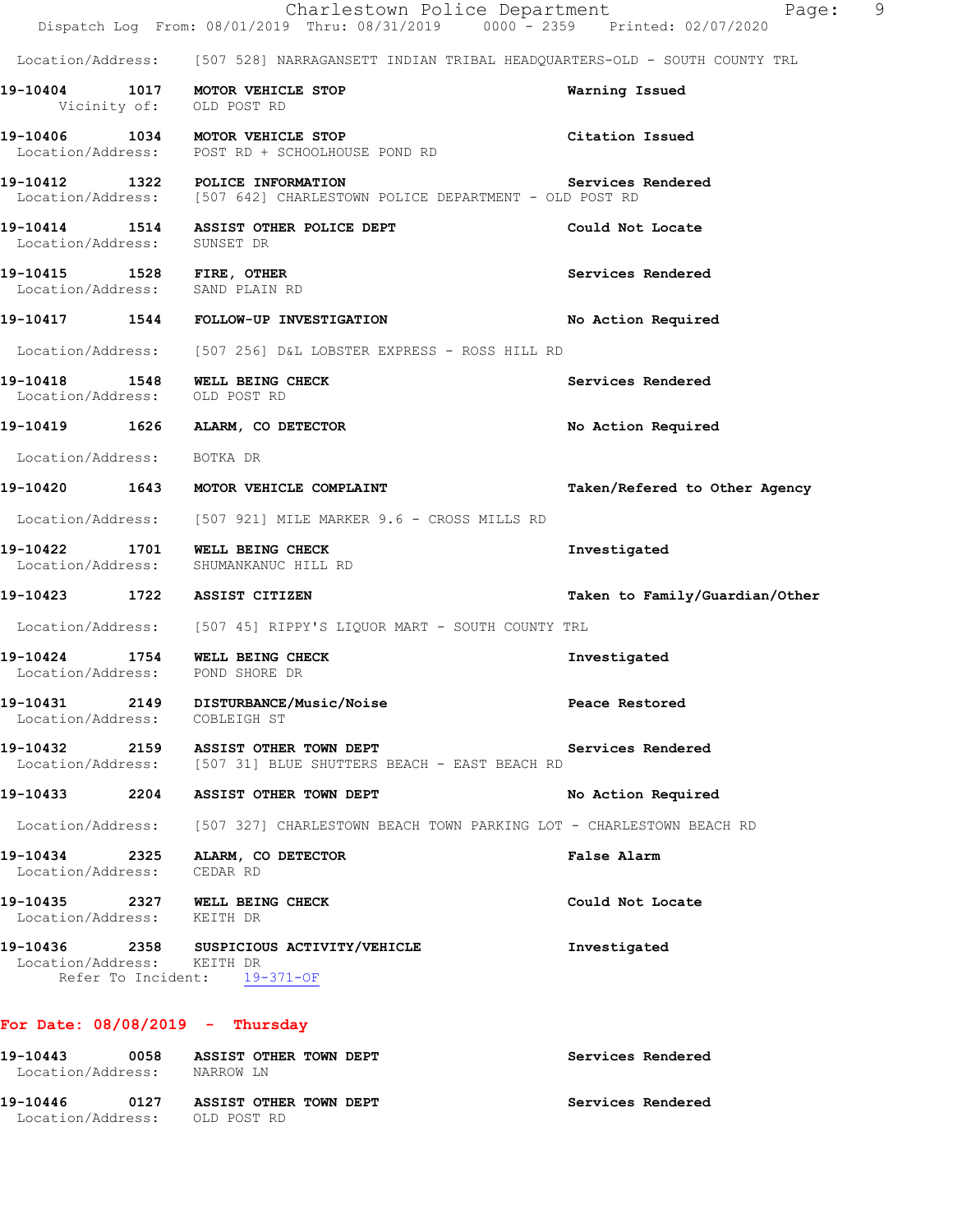|                                                            | 19-10452 0200 ASSIST OTHER TOWN DEPT<br>Location/Address: SOUTH COUNTY TRL                                                              | Services Rendered       |
|------------------------------------------------------------|-----------------------------------------------------------------------------------------------------------------------------------------|-------------------------|
| 19-10456 0218 DISABLED MV<br>Location/Address: KLONDIKE RD |                                                                                                                                         | Services Rendered       |
|                                                            | 19-10457 0223 ASSIST OTHER TOWN DEPT<br>Location/Address: OLD MILL RD                                                                   | Services Rendered       |
| Location/Address: SHANNOCK RD                              | 19-10458 0300 ASSIST OTHER TOWN DEPT                                                                                                    | Services Rendered       |
|                                                            | 19-10461 0831 TRAFFIC CONTROL<br>Location/Address: BURDICKVILLE RD                                                                      | Warning Issued          |
|                                                            | 19-10464 0943 MOTOR VEHICLE STOP <b>19-10464</b> Warning Issued<br>Location/Address: [507 276] RTE 2 @ RICHMOND LINE - SOUTH COUNTY TRL |                         |
|                                                            | 19-10465 1004 MOTOR VEHICLE STOP<br>Location/Address: [507 276] RTE 2 @ RICHMOND LINE - SOUTH COUNTY TRL                                | <b>Warning Issued</b>   |
|                                                            | 19-10466 1127 MOTOR VEHICLE STOP 1990 100 Marning Issued<br>Location/Address: [507 100] RTE 1 @ FIORES (MILE MARKER 8.0) - POST RD      |                         |
|                                                            | 19-10467 1132 MOTOR VEHICLE STOP<br>Location/Address: POST RD + PROSSER TRL                                                             | Warning Issued          |
|                                                            | 19-10468 1141 MOTOR VEHICLE STOP<br>Vicinity of: [507 88] EAST WEST MARKET - POST RD                                                    | Warning Issued          |
|                                                            | 19-10469 1203 TRAFFIC CONTROL<br>Location/Address: EAST BEACH RD + PARADISE LN                                                          | Warning Issued          |
|                                                            | 19-10473 1323 MOTOR VEHICLE COMPLAINT                                                                                                   | Transported to Hospital |
|                                                            | Location/Address: [507 258] RTE 1 @ SOUTH KINGSTOWN LINE (MM 11.4) - POST RD<br>Refer To Arrest: 19-190-AR                              |                         |
| Location/Address: DOWD DR                                  | 19-10476 1640 FOLLOW-UP INVESTIGATION<br>Refer To Incident: 19-372-OF                                                                   | Report Taken            |
| 19-10478   1649   COMPLAINT                                |                                                                                                                                         | No Action Required      |
|                                                            | Location/Address: [507 642] CHARLESTOWN POLICE DEPARTMENT - OLD POST RD                                                                 |                         |
|                                                            | 19-10480 1803 MOTOR VEHICLE STOP<br>Location/Address: [507 100] RTE 1 @ FIORES (MILE MARKER 8.0) - POST RD                              | Warning Issued          |
|                                                            | 19-10481 1859 BOATING - VESSEL VIOLATION<br>Location/Address: [507 339] QUONOCHONTAUG POND - WEST BEACH RD                              | Investigated            |
|                                                            | 19-10483 2012 PSYCHOLOGICAL EMERGENCY                                                                                                   | Transported to Hospital |
| Location/Address: STILL WATER RD                           |                                                                                                                                         |                         |
|                                                            | 19-10484 2052 ASSIST OTHER TOWN DEPT<br>Location/Address: [507 31] BLUE SHUTTERS BEACH - EAST BEACH RD                                  | Services Rendered       |
|                                                            | 19-10485  2133 MOTOR VEHICLE COMPLAINT<br>Location/Address: POST RD + EAST BEACH RD                                                     | Unfounded               |
| Location/Address:                                          | RIVERVIEW DR                                                                                                                            | Investigated            |

Dispatch Log From: 08/01/2019 Thru: 08/31/2019 0000 - 2359 Printed: 02/07/2020

Charlestown Police Department Fage: 10

**19-10488 2310 OFFICER WANTED Investigated**  Location/Address: KLONDIKE RD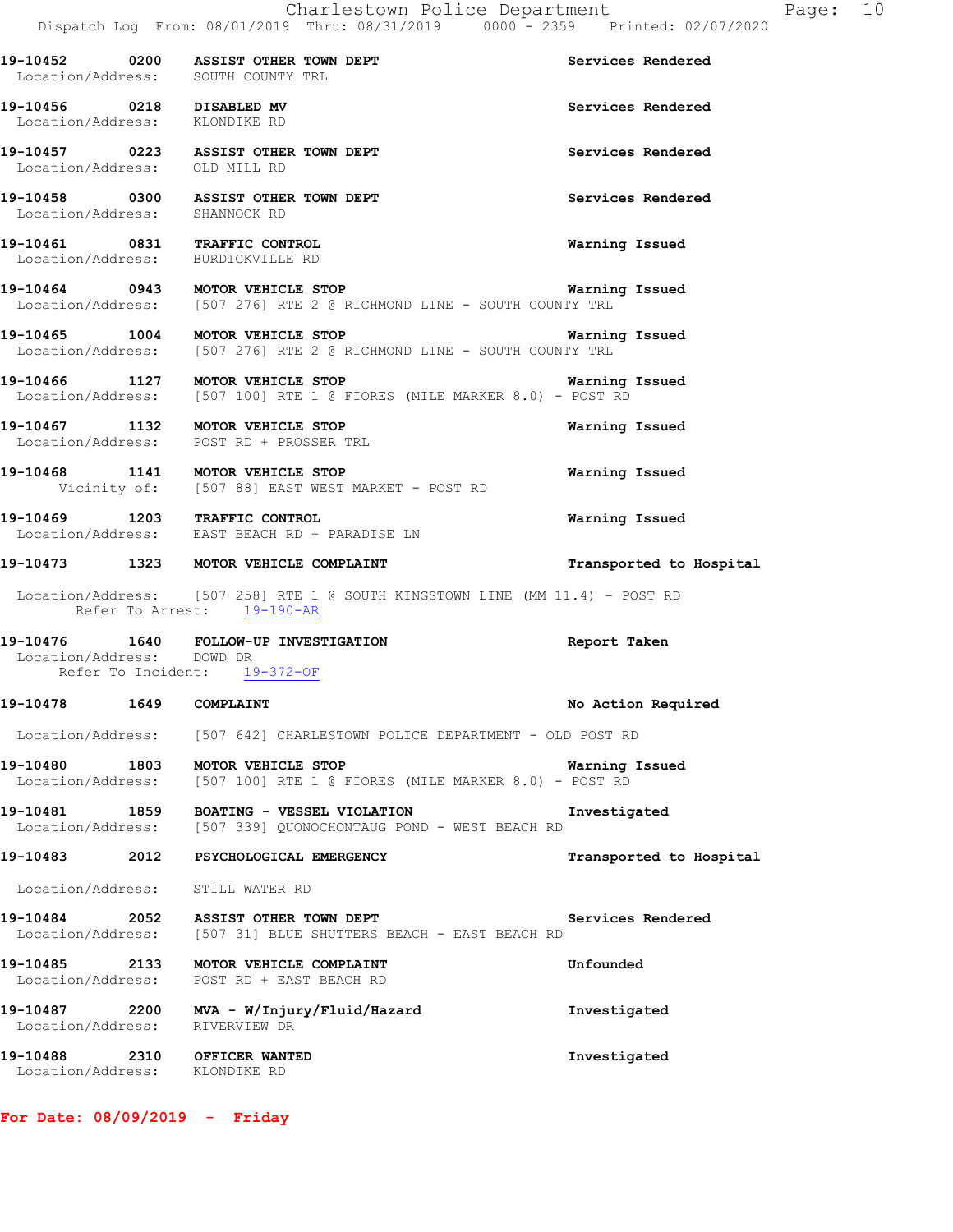**19-10495 0109 MOTOR VEHICLE STOP Warning Issued** 

Location/Address: MIDLAND RD

**19-10496 0114 ASSIST OTHER TOWN DEPT Services Rendered**  Location/Address: [507 327] CHARLESTOWN BEACH TOWN PARKING LOT - CHARLESTOWN BEACH RD **19-10503 0144 MOTOR VEHICLE STOP Warning Issued**  Location/Address: POST RD + CROSS MILLS RD **19-10504 0221 ASSIST OTHER TOWN DEPT Services Rendered**  Location/Address: KING'S FACTORY RD **19-10505 0254 ASSIST OTHER TOWN DEPT Services Rendered**  Location/Address: ROSS HILL RD **19-10508 0345 ASSIST CITIZEN Services Rendered**  Location/Address: SOUTH COUNTY TRL + OLD MILL RD **19-10509 0436 ASSIST OTHER AGENCY Services Rendered**  Location/Address: BUS 1 PM RUN - GARDNER RD **19-10510 0508 ASSIST OTHER AGENCY Services Rendered**  Location/Address: BUS 2 PM ROUTE - BUCKEYE BROOK RD **19-10511 0539 ASSIST OTHER AGENCY Services Rendered**  Location/Address: BUS 35 PM RUN - BURDICKVILLE RD **19-10512 0559 ASSIST OTHER AGENCY Services Rendered**  Location/Address: BUS 4 AM RUN - SHANNOCK RD **19-10514 0617 ASSIST OTHER AGENCY Services Rendered**  Location/Address: BUS 21 AM RUN - OLD MILL RD **19-10515 0627 MOTOR VEHICLE STOP Warning Issued**  Location/Address: POST RD + GENERAL STANTON LN **19-10516 0826 MVA - Minor Report Taken** <br>
Location/Address: POST RD + ROSS HILL RD Location/Address: POST RD + ROSS HILL RD Refer To Accident: 19-104-AC **19-10517 0901 ALARM, BURGLAR False Alarm**  Location/Address: [507 930] NARRAGANSETT INDIAN HEALTH CENTER - OLD MILL RD **19-10518 0919 FIRE, BRUSH Extinquished**  Location/Address: SAND PLAIN RD **19-10519 0959 ALARM, BURGLAR INVESTIGATES AND RESERVE THE SET OF ALARM Investigated Location/Address:** SURFSIDE AVE Location/Address: **19-10523 1218 FOLLOW-UP INVESTIGATION Investigated**  Location/Address: BISCUIT CITY RD Refer To Incident: 19-374-OF **19-10524 1256 MOTOR VEHICLE STOP WATH WATHING ISSUED**<br>Location/Address: [507 303] RTE 1 @ SOUTH SHORE MENTAL HEALTH (MM 9.0) - POST [507 303] RTE 1 @ SOUTH SHORE MENTAL HEALTH (MM 9.0) - POST RD **19-10525 1406 POLICE INFORMATION Could Not Locate**  Location/Address: CHARLESTOWN BEACH RD **19-10526 1433 WELL BEING CHECK No Action Required**  Location/Address: [507 20] NINIGRET PARK - PARK LN **19-10528 1505 JUVENILE OFFENSES Investigated**  Location/Address: LAURI DR **19-10530 1614 WELL BEING CHECK Services Rendered**  Location/Address: [507 799] WEST BEACH RD **19-10535 1714 MOTOR VEHICLE STOP Warning Issued**  Location/Address: CHARLESTOWN BEACH RD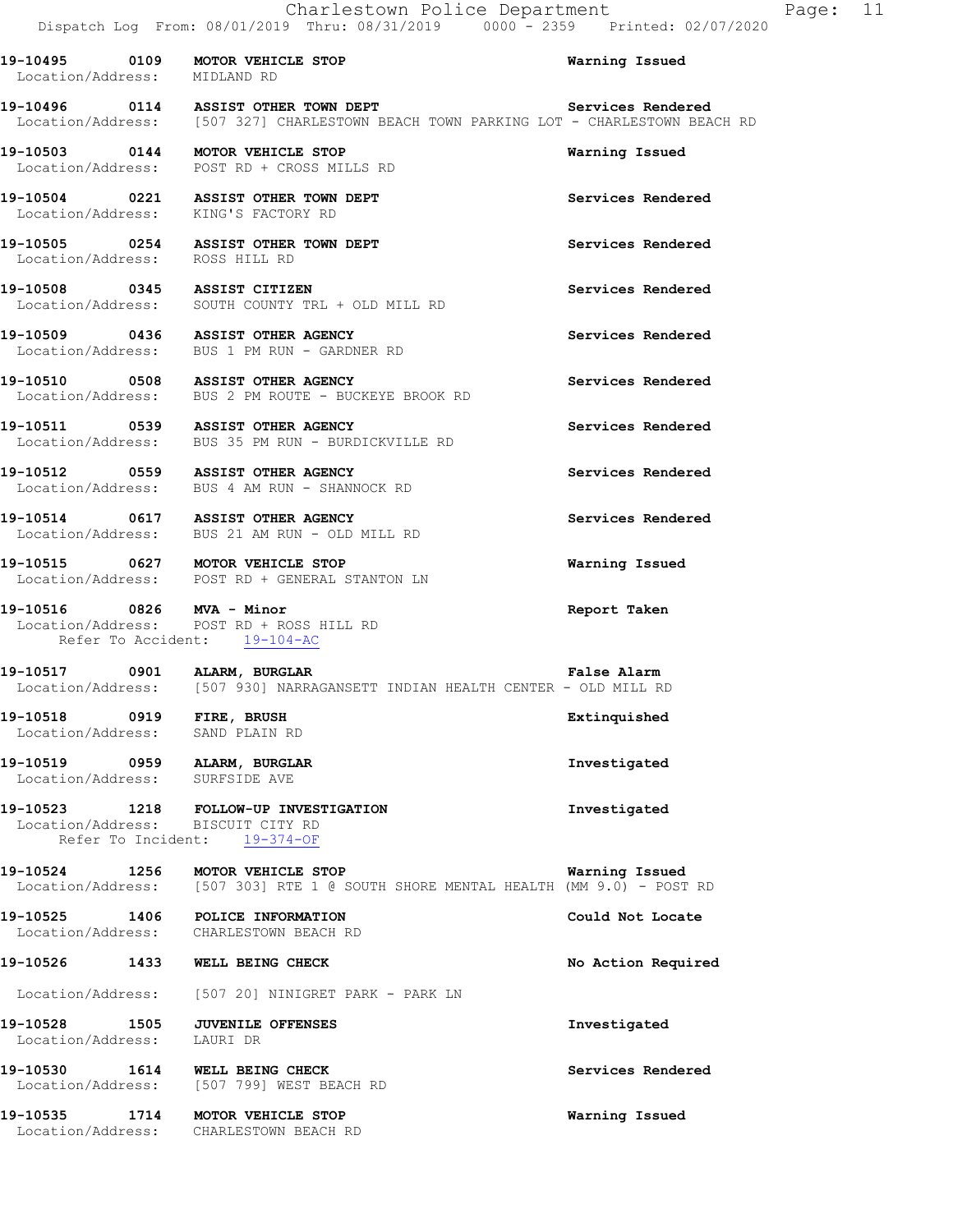|                                | Charlestown Police Department                                                                                                               |              |  |
|--------------------------------|---------------------------------------------------------------------------------------------------------------------------------------------|--------------|--|
|                                | Dispatch Log From: 08/01/2019 Thru: 08/31/2019 0000 - 2359 Printed: 02/07/2020                                                              |              |  |
|                                |                                                                                                                                             |              |  |
|                                | 19-10537 1724 MOTOR VEHICLE STOP 1991 1991 Warning Issued                                                                                   |              |  |
|                                | Location/Address: [507 230] PEACHES FRUIT & PRODUCE - CHARLESTOWN BEACH RD                                                                  |              |  |
| Vicinity of: RIIDAM WAY        | 19-10538 1803 SUSPICIOUS ACTIVITY/VEHICLE                                                                                                   | Investigated |  |
| Location/Address: DEEPWOODS DR | 19-10540 1957 TOWN ORDINANCE VIOLATION <b>19-10540</b> Report Taken<br>Refer To Incident: 19-375-OF                                         |              |  |
|                                | 19-10541 2000 MOTOR VEHICLE STOP <b>1998</b> Warning Issued<br>Location/Address: [507 258] RTE 1 @ SOUTH KINGSTOWN LINE (MM 11.4) - POST RD |              |  |
|                                | 19-10542 2002 MOTOR VEHICLE STOP NO Action Required                                                                                         |              |  |
|                                | Location/Address: [507 329] BURDICKVILLE RAILROAD BRIDGE - BURDICKVILLE RD                                                                  |              |  |
|                                | 19-10544 2044 FOUND/LOST PROPERTY Services Rendered<br>Location/Address: [507 642] CHARLESTOWN POLICE DEPARTMENT - OLD POST RD              |              |  |
|                                | 19-10546 2054 ASSIST OTHER TOWN DEPT Services Rendered<br>Location/Address: [507 31] BLUE SHUTTERS BEACH - EAST BEACH RD                    |              |  |
|                                | 19-10545 2103 FIREWORKS/Possession/Use/Other Threstigated<br>Location/Address: [507 318] EAST BEACH STATE PARKING LOT - EAST BEACH RD       |              |  |

- Refer To Incident: 19-376-OF
- **19-10547 2154 MOTOR VEHICLE COMPLAINT Could Not Locate**  Location/Address: ROSS HILL RD
- **19-10548 2206 MOTOR VEHICLE COMPLAINT Investigated**  Location/Address: LEWIS TRL
- **19-10550 2221 DISABLED MV Investigated**  Location/Address: [507 100] RTE 1 @ FIORES (MILE MARKER 8.0) - POST RD

19-10551 2335 ASSIST OTHER TOWN DEPT **Services Rendered** Location/Address: [507 327] CHARLESTOWN BEACH TOWN PARKING LOT - CHARLESTOWN BEACH RD

- **19-10552 2337 DISTURBANCE/Music/Noise Peace Restored**  Location/Address: SAND HILL RD
- **19-10553 2343 TRAFFIC CONTROL Transported to Hospital**
- Location/Address: [507 1] CHARLESTOWN TOWN HALL SOUTH COUNTY TRL

#### **For Date: 08/10/2019 - Saturday**

- **19-10556 0000 MOTOR VEHICLE STOP Warning Issued**  Location/Address: [507 260] RTE 1 @ GENERAL STANTON - POST RD
- **19-10558 0043 MOTOR VEHICLE STOP Warning Issued**  Location/Address: POST RD + SCHOOLHOUSE POND RD
- **19-10559 0058 MOTOR VEHICLE STOP Warning Issued**  Location/Address: POST RD + GENERAL STANTON LN
- **19-10560 0103 MOTOR VEHICLE STOP Warning Issued**  Vicinity of: [507 410] DUNKIN DONUTS - OLD POST RD
- **19-10562 0120 MOTOR VEHICLE STOP Warning Issued**  Location/Address: [507 261] RTE 1 @ STATE GARAGE (MILE MARKER 9.6) - POST RD
- **19-10563 0125 MOTOR VEHICLE STOP Citation Issued**  Location/Address: POST RD + SCHOOLHOUSE POND RD
- **19-10564 0127 POLICE TRANSPORT Services Rendered**  Location/Address: BISCUIT CITY RD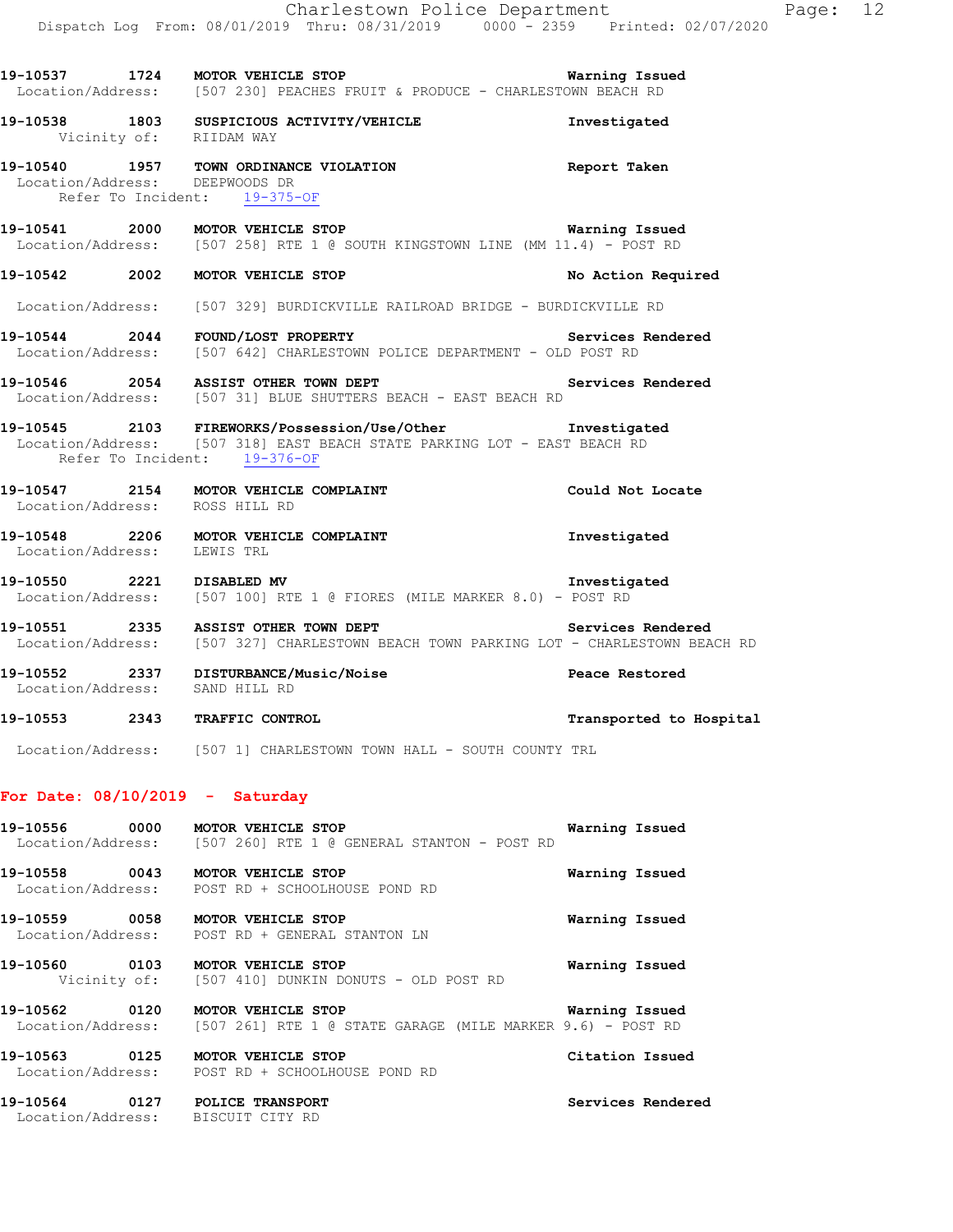|                                                                                                   | Charlestown Police Department<br>Dispatch Log From: 08/01/2019 Thru: 08/31/2019 0000 - 2359 Printed: 02/07/2020                | Page: 13          |
|---------------------------------------------------------------------------------------------------|--------------------------------------------------------------------------------------------------------------------------------|-------------------|
|                                                                                                   | 19-10565 0128 MOTOR VEHICLE STOP<br>Vicinity of: [507 260] RTE 1 @ GENERAL STANTON - POST RD                                   | Warning Issued    |
| Location/Address: OLD SHANNOCK RD                                                                 | 19-10570 0213 SUSPICIOUS ACTIVITY/VEHICLE                                                                                      | Investigated      |
|                                                                                                   | 19-10579 0346 POLICE INFORMATION Services<br>Location/Address: [507 642] CHARLESTOWN POLICE DEPARTMENT - OLD POST RD           | Services Rendered |
| Location/Address: SAND PLAIN RD<br>Refer To Arrest: 19-191-AR                                     | 19-10580 0443 DOMESTIC/Assault/Diso/Other <b>https://watch/2010</b> Arrest(s) Made                                             |                   |
| 19-10581 0555 OFFICER WANTED<br>Location/Address: GOOSEBERRY HILL<br>Refer To Incident: 19-378-OF |                                                                                                                                | Warning Issued    |
|                                                                                                   | 19-10583 0853 MOTOR VEHICLE STOP<br>Location/Address: POST RD + WILDFLOWER RD                                                  | Warning Issued    |
| 19-10585 0921 DISABLED MV                                                                         | Location/Address: [507 100] RTE 1 @ FIORES (MILE MARKER 8.0) - POST RD                                                         | Services Rendered |
| 19-10587 0937 TRAFFIC CONTROL<br>Location/Address: BURDICKVILLE RD                                |                                                                                                                                | Services Rendered |
| 19-10588 1048 MOTOR VEHICLE STOP<br>Location/Address: EAST BEACH RD                               |                                                                                                                                | Citation Issued   |
|                                                                                                   | 19-10590 1108 FOLLOW-UP INVESTIGATION<br>Location/Address: SAND PLAIN RD                                                       | Services Rendered |
| Location/Address: POST RD                                                                         | 19-10591 1120 MOTOR VEHICLE COMPLAINT                                                                                          | Investigated      |
|                                                                                                   | 19-10597 1527 BOATING - VESSEL VIOLATION 1999 - 10597 Warning Issued<br>Location: [507 341] NINIGRET POND - EAST AT POND SHORE |                   |
| 19-10599 1619 DISABLED MV                                                                         | Location/Address: [507 100] RTE 1 @ FIORES (MILE MARKER 8.0) - POST RD                                                         | Investigated      |
| 19-10600 1624 OFFICER WANTED<br>Location/Address:                                                 | MAIZE DR                                                                                                                       | Investigated      |
| 19-10605<br>1724 COMPLAINT<br>Location/Address: UPLAND RD                                         |                                                                                                                                | Services Rendered |
| 19-10606 1753 TRESPASSING<br>Location/Address: GOOSEBERRY HILL<br>Refer To Arrest:                | 19-192-AR                                                                                                                      | Arrest(s) Made    |
| 19-10608<br>1843 COMPLAINT<br>Location/Address: [507 620] ENNIS LN                                |                                                                                                                                | Investigated      |
| 19-10609 1909 POLICE TRANSPORT<br>Location/Address: GOOSEBERRY HILL                               |                                                                                                                                | Services Rendered |
| Location/Address: [507 50] SURFSIDE AVE<br>Refer To Incident: 19-379-OF                           | 19-10610 1954 FIREWORKS/Possession/Use/Other                                                                                   | Warning Issued    |
| 19-10612 2024 ALARM, CO DETECTOR<br>Location/Address: ESSEX DR                                    |                                                                                                                                | Investigated      |
| Location/Address: EAST BEACH RD<br>Refer To Incident: 19-380-OF                                   | 19-10614  2044 FIREWORKS/Possession/Use/Other                                                                                  | Warning Issued    |
| 19-10617                                                                                          | 2103 OFFICER WANTED<br>Location/Address: [507 37] CHARLESTOWN WINE AND SPIRITS - OLD POST RD                                   | Investigated      |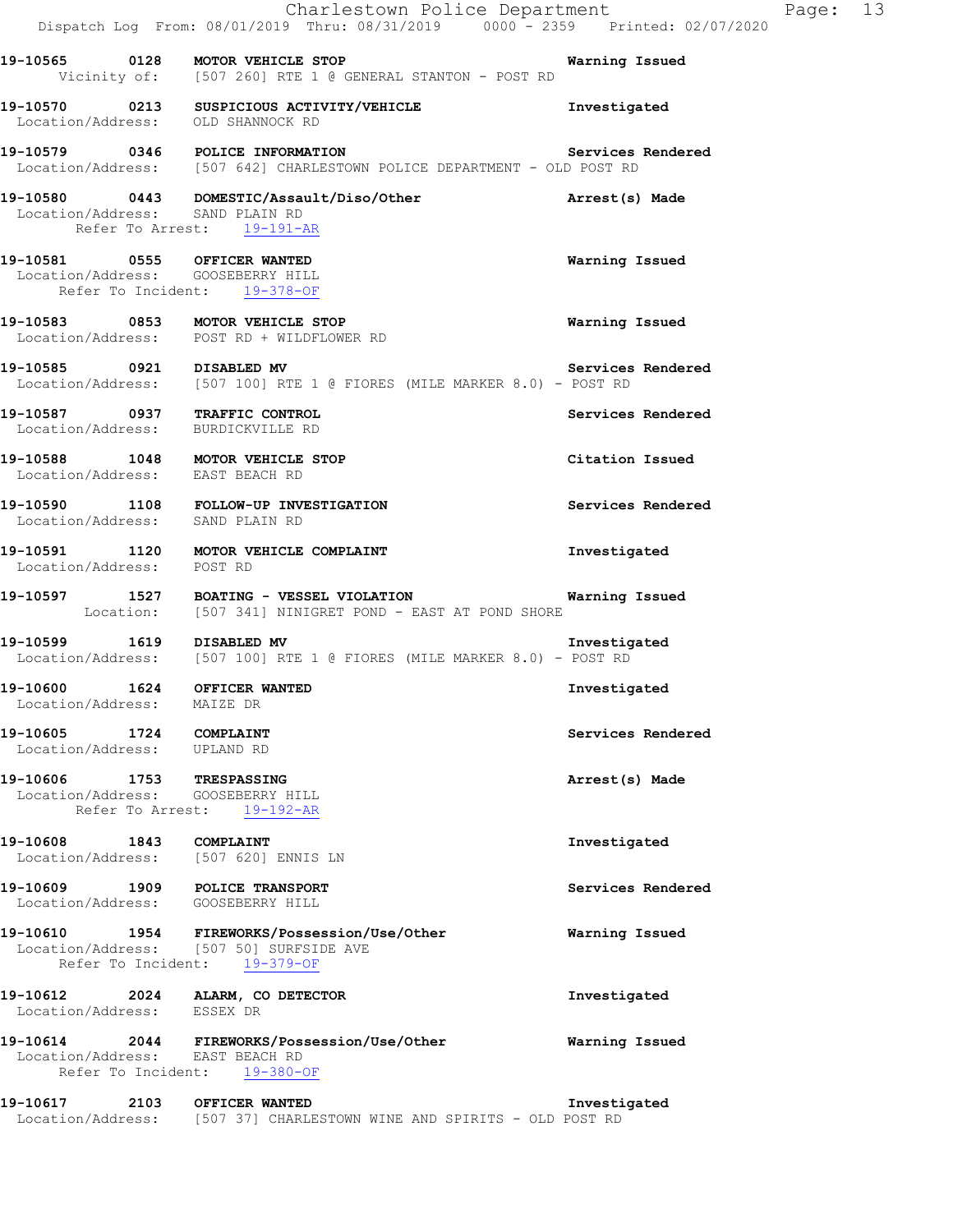|                                                              | Charlestown Police Department<br>Dispatch Log From: 08/01/2019 Thru: 08/31/2019 0000 - 2359 Printed: 02/07/2020                                      |                       |
|--------------------------------------------------------------|------------------------------------------------------------------------------------------------------------------------------------------------------|-----------------------|
| Location/Address: POWAGET AVE                                | 19-10618 2104 FOLLOW-UP INVESTIGATION Services Rendered                                                                                              |                       |
|                                                              | 19-10620 2122 ASSIST OTHER TOWN DEPT Services Rendered<br>Location/Address: [507 31] BLUE SHUTTERS BEACH - EAST BEACH RD                             |                       |
|                                                              | 19-10619  2124  ASSIST OTHER TOWN DEPT    Services Rendered<br>Location/Address: [507 327] CHARLESTOWN BEACH TOWN PARKING LOT - CHARLESTOWN BEACH RD |                       |
| Location/Address: KENNEDY LN<br>Refer To Incident: 19-381-OF | 19-10621 2137 FIREWORKS/Possession/Use/Other <b>Warning Issued</b>                                                                                   |                       |
|                                                              | 19-10622 2157 MOTOR VEHICLE STOP<br>Location/Address: ALTON CAROLINA RD + HILLTOP DR                                                                 | <b>Warning Issued</b> |
| Location/Address: SOUTH COUNTY TRL                           | 19-10623 2207 SUSPICIOUS ACTIVITY/VEHICLE <b>19-10623</b> Unfounded                                                                                  |                       |
|                                                              | 19-10625 2235 SUSPICIOUS ACTIVITY/VEHICLE The Investigated<br>Location/Address: [507 20] NINIGRET PARK - PARK LN                                     |                       |
|                                                              | 19-10626 2311 DISTURBANCE/Music/Noise 2001 1nvestigated<br>Location/Address: [507 64] RATHSKELLER RESTAURANT - OLD COACH RD                          |                       |
| Refer To Accident: 19-105-AC                                 | 19-10627 2328 MVA - Minor 2008 2009 2010 Report Taken<br>Vicinity of: [507 19] CHARLESTOWN ELEMENTARY SCHOOL - CAROLINA BACK RD                      |                       |

Page: 14

| 19–10632          | 2359 | SUSPICIOUS ACTIVITY/VEHICLE | Investigated |
|-------------------|------|-----------------------------|--------------|
| Location/Address: |      | SOUTH COUNTY TRL            |              |

### **For Date: 08/11/2019 - Sunday**

|                             | 19-10640 0141 MOTOR VEHICLE STOP<br>Location/Address: [507 261] RTE 1 @ STATE GARAGE (MILE MARKER 9.6) - POST RD                      | Warning Issued    |
|-----------------------------|---------------------------------------------------------------------------------------------------------------------------------------|-------------------|
|                             | 19-10643 0535 SUSPICIOUS ACTIVITY/VEHICLE Threstigated<br>Location/Address: [507 19] CHARLESTOWN ELEMENTARY SCHOOL - CAROLINA BACK RD |                   |
|                             | 19-10644 0619 MOTOR VEHICLE STOP Warning Issued<br>Location/Address: POST RD + MEADOW LN                                              |                   |
|                             | 19-10645 0627 MOTOR VEHICLE STOP 1999 10 Warning Issued<br>Location/Address: [507 254] GALAPAGOS COLLECTION - OLD POST RD             |                   |
|                             | 19-10646 0631 MOTOR VEHICLE STOP<br>Location/Address: POST RD + GENERAL STANTON LN                                                    | Warning Issued    |
| Location/Address: NARROW LN | 19-10647 0650 SUSPICIOUS ACTIVITY/VEHICLE<br>Refer To Incident: 19-382-OF                                                             | Services Rendered |
|                             | 19-10648 0736 MOTOR VEHICLE STOP<br>Location/Address: [507 914] MILE MARKER 6.8 - WILDFLOWER RD                                       | Warning Issued    |
|                             | 19-10651 0838 MOTOR VEHICLE STOP<br>Vicinity of: [507 28] SIMPLE PEASURES - SOUTH COUNTY TRL                                          | Warning Issued    |
|                             | 19-10652 0903 ASSIST OTHER POLICE DEPT<br>Location/Address: POST RD + ROSS HILL RD<br>Refer To Arrest: 19-193-AR                      | Arrest(s) Made    |
| 19-10653 1008 LARCENY       | Location/Address: WEST BEACH RD<br>Refer To Incident: 19-383-OF                                                                       | Report Taken      |
| 19-10655                    | 1124 OFFICER WANTED                                                                                                                   | Citation Issued   |

Location/Address: [507 320] QUONOCHONTAUG BREACHWAY - WEST BEACH RD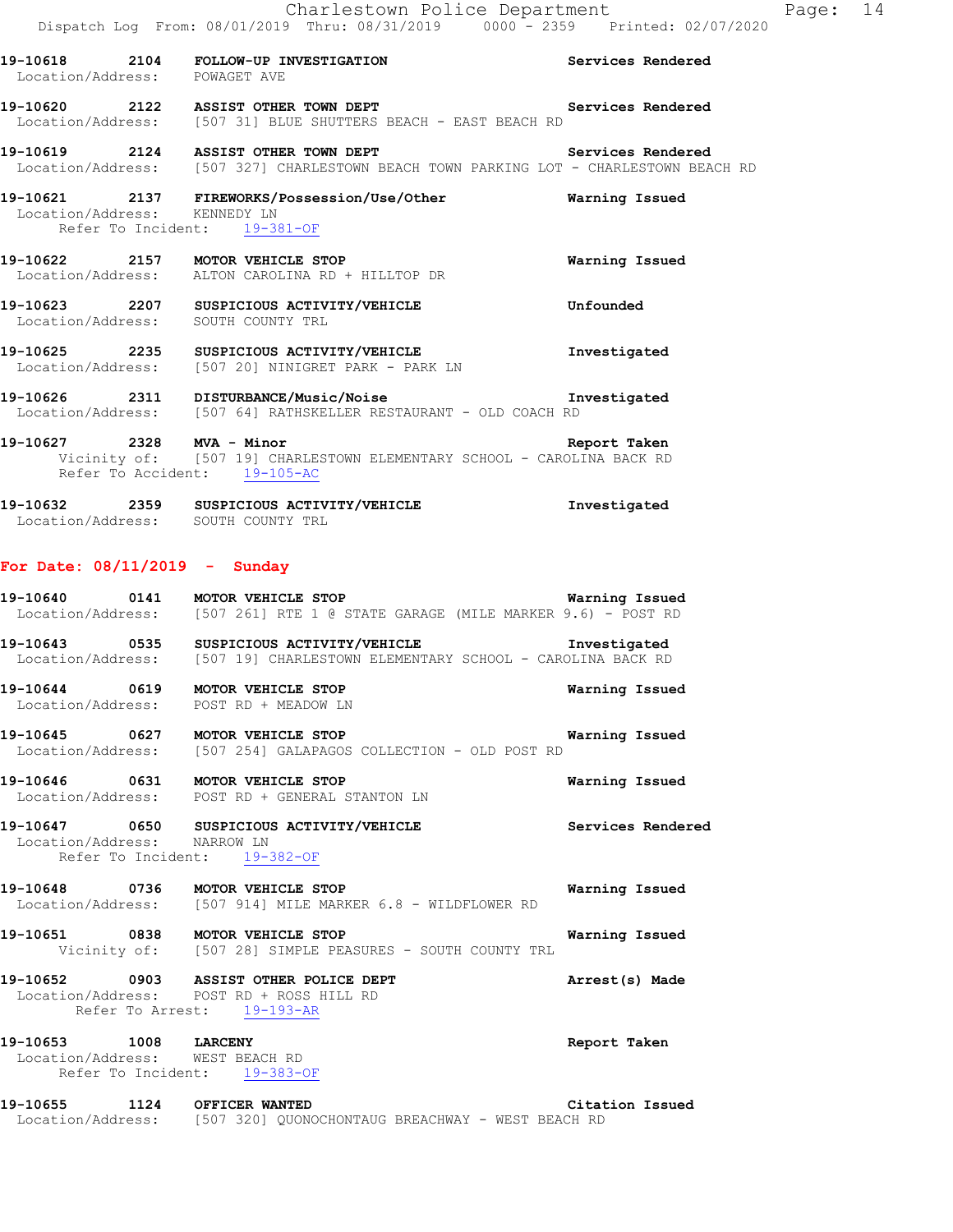|                                 | Charlestown Police Department<br>Dispatch Log From: 08/01/2019 Thru: 08/31/2019 0000 <sup>-</sup> 2359 Printed: 02/07/2020                           |                         | Page: 15 |  |
|---------------------------------|------------------------------------------------------------------------------------------------------------------------------------------------------|-------------------------|----------|--|
|                                 | 19-10657 1324 ANIMAL COMPLAINT<br>Location/Address: [507 247] HUNGRY HAVEN RESTAURANT - SOUTH COUNTY TRL                                             | Services Rendered       |          |  |
|                                 | 19-10658 1408 POLICE INFORMATION Report Taken<br>Location/Address: [507 80] FANTASTIC UMBRELLA FACTORY - OLD POST RD<br>Refer To Incident: 19-384-OF |                         |          |  |
|                                 | <b>Example 21 Investigated</b><br>19-10661 1716 OFFICER WANTED<br>Location/Address: [507 320] QUONOCHONTAUG BREACHWAY - WEST BEACH RD                |                         |          |  |
|                                 | 19-10662 1808 Boating - Assistance New Services Rendered<br>Location/Address: [507 320] QUONOCHONTAUG BREACHWAY - WEST BEACH RD                      |                         |          |  |
|                                 | 19-10663 1839 OFFICER WANTED<br>Location/Address: TOCKWOTTEN COVE RD<br>Refer To Incident: 19-385-OF                                                 | Report Taken            |          |  |
|                                 | 19-10664 1855 PSYCHOLOGICAL EMERGENCY 19-10664 Transported to Hospital                                                                               |                         |          |  |
|                                 | Location/Address: [507 435] SOUTH SHORE MENTAL HEALTH CHARLESTOWN HOUS - OLD POST RD                                                                 |                         |          |  |
|                                 | 19-10665 1910 MOTOR VEHICLE STOP 1999 1999 Warning Issued<br>Location/Address: [507 309] RTE 1A @ CROSS MILLS FIRE DEPARTMENT - OLD POST RD          |                         |          |  |
|                                 | 19-10669 1930 MOTOR VEHICLE STOP<br>Location/Address: [507 923] MILE MARKER 10.2 - FALCONE LN                                                        | Citation Issued         |          |  |
|                                 | 19-10670 1937 ALARM, BURGLAR<br>Location/Address: SHUMANKANUC HILL RD                                                                                | <b>False Alarm</b>      |          |  |
|                                 | 19-10671 1953 OFFICER WANTED<br>Location/Address: TOCKWOTTEN COVE RD                                                                                 | Investigated            |          |  |
|                                 | 19-10672 1956 FOLLOW-UP INVESTIGATION<br>Location/Address: TOCKWOTTEN COVE RD                                                                        | Investigated            |          |  |
|                                 | 19-10673 2000 MOTOR VEHICLE STOP<br>Location/Address: POST RD + NARROW LN                                                                            | Warning Issued          |          |  |
|                                 | 19-10676 2224 ASSIST OTHER TOWN DEPT<br>Location/Address: [507 327] CHARLESTOWN BEACH TOWN PARKING LOT - CHARLESTOWN BEACH RD                        | Services Rendered       |          |  |
| For Date: $08/12/2019$ - Monday |                                                                                                                                                      |                         |          |  |
|                                 | 19-10677 0001 ASSIST OTHER TOWN DEPT<br>Location/Address: [507 31] BLUE SHUTTERS BEACH - EAST BEACH RD                                               | Services Rendered       |          |  |
|                                 | 19-10678 0022 TRAFFIC CONTROL<br>Location/Address: POST RD + KING'S FACTORY RD                                                                       | Services Rendered       |          |  |
|                                 | 19-10684 0055 ROAD HAZARD/OBSTRUCTION<br>Location/Address: POST RD + EAST BEACH RD                                                                   | Removed Hazard          |          |  |
|                                 | 19-10687 0612 PARKING VIOLATIONS<br>Location/Address: [507 49] CHARLESTOWN TOWN BEACH - CHARLESTOWN BEACH RD                                         | Investigated            |          |  |
| 19-10688                        | 0619 MVA - W/Injury/Fluid/Hazard                                                                                                                     | Transported to Hospital |          |  |
|                                 | Location/Address: POST RD + WEST BEACH RD<br>Refer To Accident: 19-106-AC                                                                            |                         |          |  |
|                                 | 19-10689 0645 PARKING VIOLATIONS<br>Location/Address: CHARLESTOWN BEACH RD                                                                           | Services Rendered       |          |  |

**19-10690 0755 MOTOR VEHICLE STOP Warning Issued**  Location/Address: SOUTH COUNTY TRL

**19-10691 0903 MOTOR VEHICLE STOP Warning Issued**  Location/Address: POST RD + SCHOOLHOUSE POND RD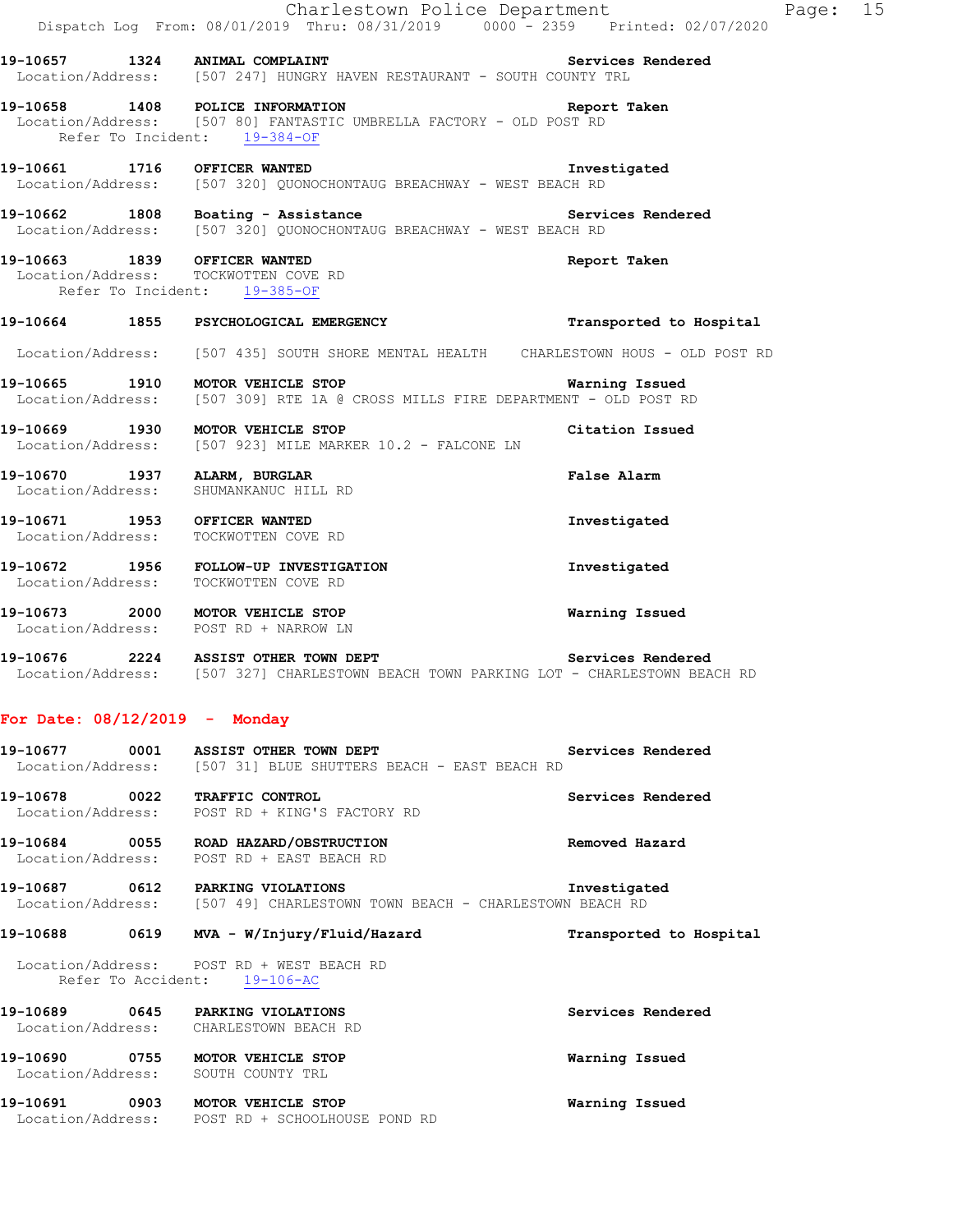|                                    |      | Dispatch Log From: 08/01/2019 Thru: 08/31/2019 0000 - 2359 Printed: 02/07/2020                               |                          |
|------------------------------------|------|--------------------------------------------------------------------------------------------------------------|--------------------------|
|                                    |      | 19-10692 0922 TRAFFIC CONTROL<br>Location/Address: BURDICKVILLE RD                                           | Services Rendered        |
|                                    |      | 19-10693 0949 BURGLARY (B & E)<br>Location/Address: BURDICKVILLE RD<br>Refer To Incident: 19-386-OF          | Report Taken             |
|                                    |      | 19-10697 1121 BURGLARY (B & E)<br>Location/Address: NARRAGANSETT TRL<br>Refer To Incident: 19-389-OF         | Investigated             |
| 19-10698 1155 THREATS              |      | Location/Address: FOXTROT DR<br>Refer To Incident: 19-387-OF                                                 | Investigated             |
|                                    |      | 19-10700 1225 FOLLOW-UP INVESTIGATION<br>Location/Address: NARRAGANSETT TRL                                  | Investigated             |
|                                    |      | 19-10701 1227 VANDALISM<br>Location/Address: [507 573] NORDIC TRL<br>Refer To Incident: 19-388-OF            | Report Taken             |
|                                    |      | 19-10702 1328 FOLLOW-UP INVESTIGATION<br>Location/Address: GOOSEBERRY HILL                                   | Investigated             |
|                                    |      | 19-10704 1513 DOMESTIC/Assault/Diso/Other<br>Vicinity of: WEST BEACH RD<br>Refer To Arrest: 19-194-AR        | Arrest(s) Made           |
|                                    |      | 19-10705 1528 FOLLOW-UP INVESTIGATION<br>Location/Address: NARRAGANSETT TRL                                  | Investigated             |
|                                    |      | 19-10706 1612 ALARM, BURGLAR                                                                                 | Building Checked/Secured |
|                                    |      | Location/Address: [507 578] LINCOLN RD                                                                       |                          |
|                                    |      | 19-10708 1748 DISTURBANCE/Music/Noise<br>Location/Address: GOOSEBERRY HILL<br>Refer To Incident: 19-390-OF   | Report Taken             |
| 19-10709                           |      | 1847 POLICE INFORMATION<br>Location/Address: [507 31] BLUE SHUTTERS BEACH - EAST BEACH RD                    | Services Rendered        |
| 19-10710                           | 1850 | <b>ASSAULT</b><br>Vicinity of: NARRAGANSETT INDIAN CHURCH - INDIAN CHURCH RD<br>Refer To Incident: 19-392-OF | Investigated             |
| 19-10711 1858<br>Location/Address: |      | <b>ESCORT</b><br>BURDICKVILLE RD<br>Refer To Incident: 19-391-OF                                             | Report Taken             |
|                                    |      | 19-10715 1935 OFFICER WANTED<br>Location/Address: BURLINGAME DR                                              | Warning Issued           |
|                                    |      | 19-10717 2002 PSYCHOLOGICAL EMERGENCY                                                                        | Transported to Hospital  |
|                                    |      | Location/Address: [507 435] SOUTH SHORE MENTAL HEALTH CHARLESTOWN HOUS - OLD POST RD                         |                          |
| 19-10719 2023                      |      | SUSPICIOUS ACTIVITY/VEHICLE                                                                                  | Building Checked/Secured |
| Location/Address:                  |      | NARRAGANSETT TRL                                                                                             |                          |
| 19-10720                           | 2027 | POLICE TRANSPORT<br>Location/Address: [507 642] CHARLESTOWN POLICE DEPARTMENT - OLD POST RD                  | Services Rendered        |
| 19-10723 2337 MVA - Minor          |      | Location/Address: OLD COACH RD + SAND HILL RD                                                                | Unfounded                |
| 19-10724                           |      | 2354 ASSIST OTHER TOWN DEPT<br>Location/Address: [507 31] BLUE SHUTTERS BEACH - EAST BEACH RD                | Services Rendered        |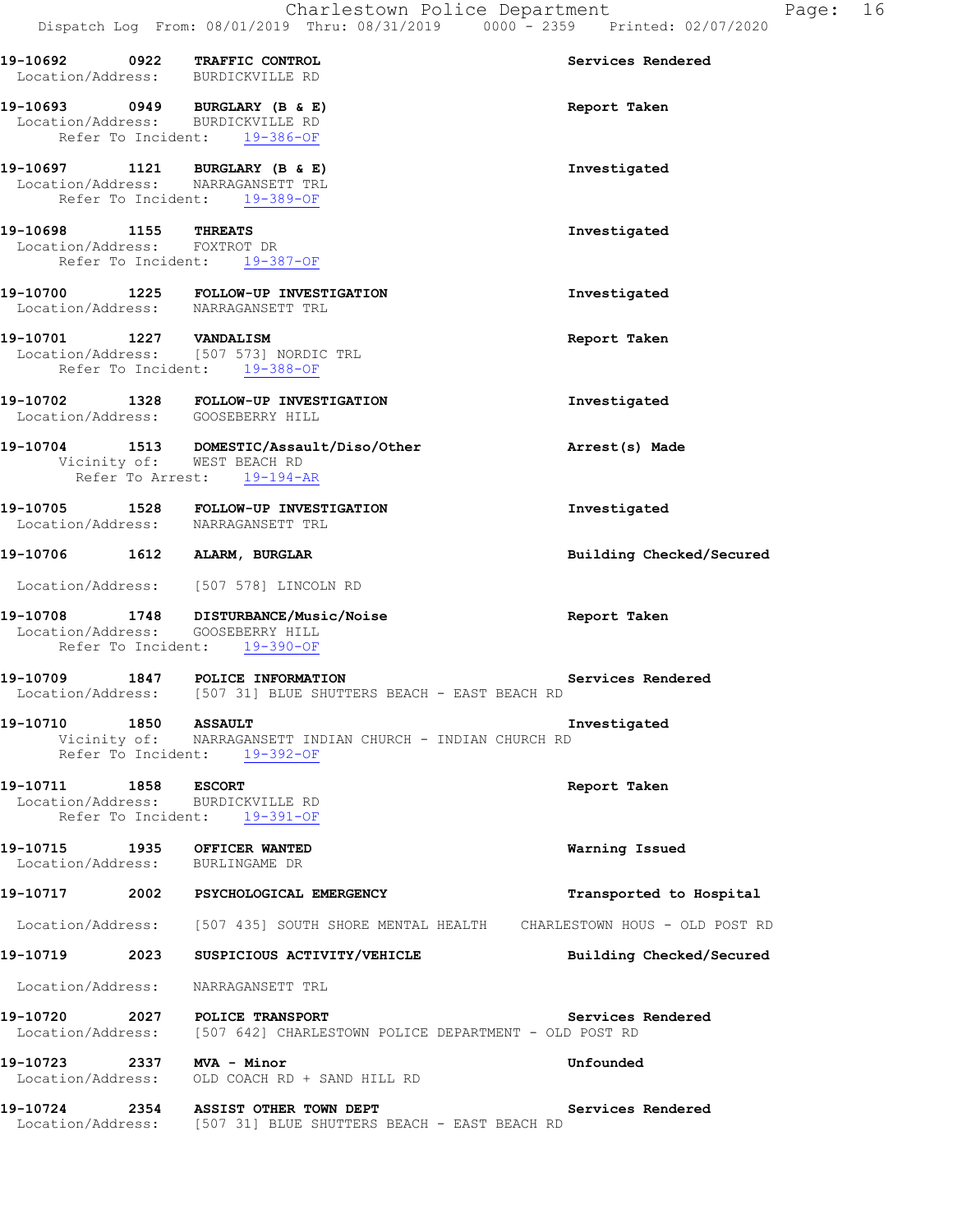**For Date: 08/13/2019 - Tuesday 19-10726 0011 MOTOR VEHICLE STOP Warning Issued**  Location/Address: POST RD + GENERAL STANTON LN **19-10729 0101 OFFICER WANTED Taken/Refered to Other Agency** Location/Address: INDIAN POW WOW GROUND - INDIAN CHURCH RD Refer To Incident: 19-393-OF **19-10739 0231 ASSIST OTHER TOWN DEPT Services Rendered**  Location/Address: [507 327] CHARLESTOWN BEACH TOWN PARKING LOT - CHARLESTOWN BEACH RD **19-10742 0414 SUSPICIOUS ACTIVITY/VEHICLE Could Not Locate**  Location/Address: [507 558] BLUE RIDGE DR **19-10743 0602 MOTOR VEHICLE STOP Warning Issued**  Location/Address: POST RD + SCHOOLHOUSE POND RD **19-10744 0737 ASSIST CITIZEN Services Rendered**  Location/Address: JOSEPHINE DR **19-10746 0853 MOTOR VEHICLE STOP No Action Required**  Location/Address: [507 258] RTE 1 @ SOUTH KINGSTOWN LINE (MM 11.4) - POST RD **19-10748 1103 FOLLOW-UP INVESTIGATION Removed Hazard**  Location/Address: [507 865] ARNOLD FAMILY CABIN - KING'S FACTORY RD **19-10749 1113 LARCENY Report Taken**  Location/Address: OLD POST RD Refer To Incident: 19-395-OF **19-10750 1131 WELL BEING CHECK Report Taken**  Location/Address: GOOSEBERRY HILL Refer To Incident: 19-394-OF **19-10751 1141 FOLLOW-UP INVESTIGATION Investigated**  Location/Address: OLD POST RD **19-10753 1240 OFFICER WANTED Report Taken**  Location/Address: NARROW LN Refer To Incident: 19-396-OF **19-10754 1256 OFFICER WANTED Investigated**  Location/Address: GOOSEBERRY HILL **19-10756 1624 CIVIL MATTER Services Rendered**  Location/Address: [507 642] CHARLESTOWN POLICE DEPARTMENT - OLD POST RD **19-10758 1828 ROAD HAZARD/OBSTRUCTION Services Rendered**  Location/Address: [507 905] MILE MARKER 4.2 - WARREN RD **19-10759 1917 MVA - Minor Report Taken**  Location/Address: CHARLESTOWN BEACH RD + RICHARD ST Refer To Incident: 19-397-OF 19-10760 1943 ASSIST CITIZEN **Services Rendered** Services Rendered Services Rendered **Services** Rendered Location/Address: **19-10761** 2024 ROAD HAZARD/OBSTRUCTION **Services Rendered Services Rendered Integral Conducts:** (507 905) MILE MARKER 4.2 - WARREN RD [507 905] MILE MARKER 4.2 - WARREN RD **19-10764 2236 DISTURBANCE/Music/Noise Investigated**  Location/Address: [507 1] CHARLESTOWN TOWN HALL - SOUTH COUNTY TRL

#### **For Date: 08/14/2019 - Wednesday**

**19-10766 0023 ALARM, FIRE False Alarm**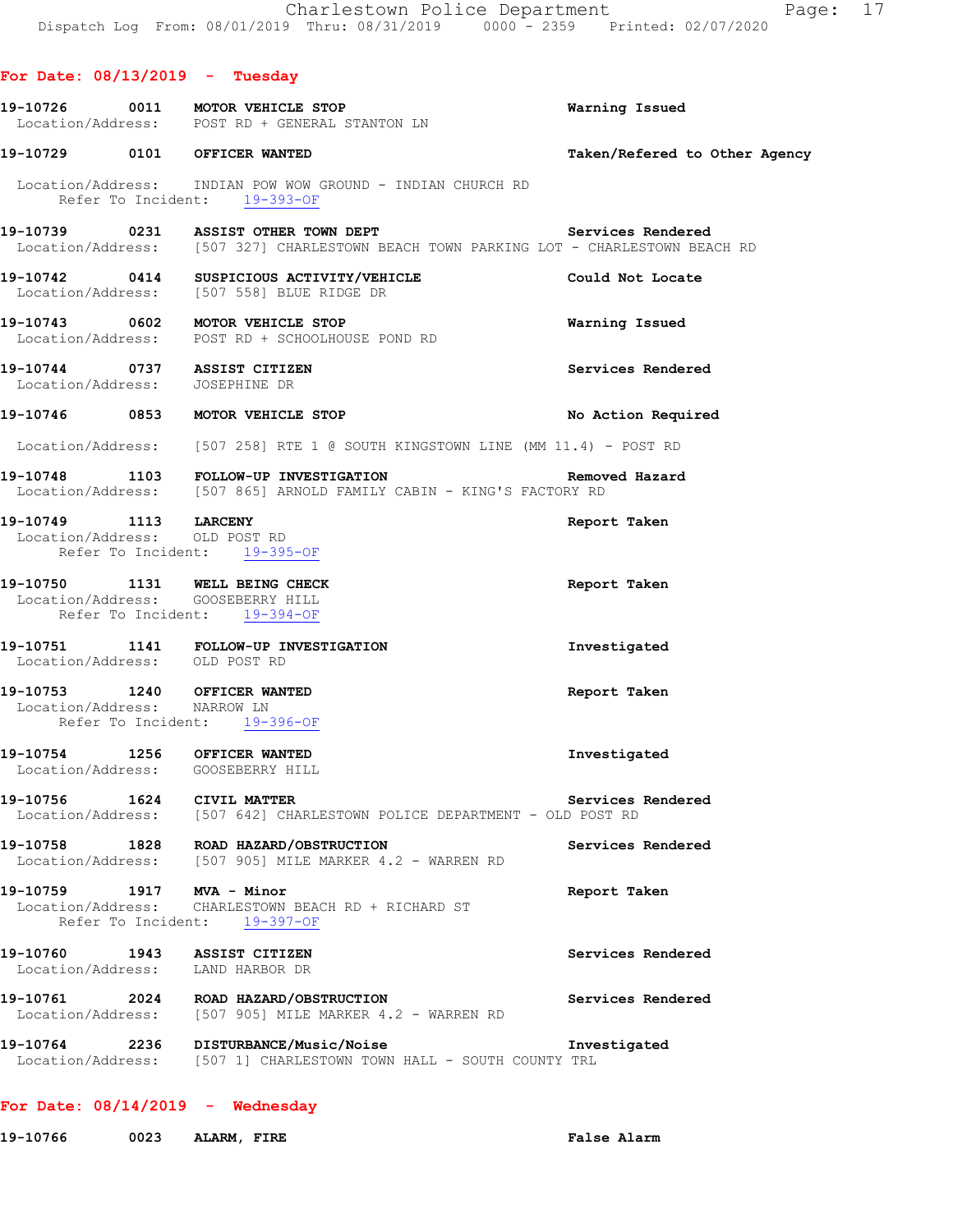|                                                                                                  | Charlestown Police Department<br>Dispatch Log From: 08/01/2019 Thru: 08/31/2019 0000 - 2359 Printed: 02/07/2020                                 | Page: 18                |
|--------------------------------------------------------------------------------------------------|-------------------------------------------------------------------------------------------------------------------------------------------------|-------------------------|
| Location/Address: SUNSET DR                                                                      |                                                                                                                                                 |                         |
|                                                                                                  | 19-10772   0131   ASSIST OTHER TOWN DEPT<br>Location/Address: [507 31] BLUE SHUTTERS BEACH LOT - EAST BEACH RD                                  | Services Rendered       |
| 19-10776 0659 DISABLED MV<br>Location/Address: POST RD + FALCONE LN                              |                                                                                                                                                 | Services Rendered       |
| 19-10778 0939 OFFICER WANTED                                                                     |                                                                                                                                                 | Transported to Hospital |
| Location/Address: GOOSEBERRY HILL<br>Refer To Incident: 19-399-OF                                |                                                                                                                                                 |                         |
| Location/Address: OLD COACH RD                                                                   | 19-10780 1118 FOLLOW-UP INVESTIGATION                                                                                                           | Investigated            |
|                                                                                                  | 19-10781 1137 MOTOR VEHICLE STOP<br>Vicinity of: WORDEN'S POND RD + BISCUIT CITY RD                                                             | Investigated            |
|                                                                                                  | 19-10783 1343 ALARM, BURGLAR<br>Location/Address: SHUMANKANUC HILL RD                                                                           | <b>False Alarm</b>      |
|                                                                                                  | 19-10784 1421 MOTOR VEHICLE STOP <b>19-108-10-20 12 Marning Issued</b><br>Location/Address: [507 276] RTE 2 @ RICHMOND LINE - SOUTH COUNTY TRL  |                         |
|                                                                                                  | Location/Address: [507 320] QUONOCHONTAUG BREACHWAY - WEST BEACH RD                                                                             |                         |
| 19-10793 2206 FOUND/LOST PROPERTY<br>Refer To Incident: 19-400-OF                                | Location/Address: [507 365] FAMOUS PIZZA - OLD POST RD                                                                                          | Report Taken            |
|                                                                                                  | 19-10794 2221 ASSIST OTHER TOWN DEPT No Action Required                                                                                         |                         |
|                                                                                                  | Location/Address: [507 31] BLUE SHUTTERS BEACH - EAST BEACH RD                                                                                  |                         |
|                                                                                                  | 19-10795 2232 ASSIST OTHER TOWN DEPT Services Rendered<br>Location/Address: [507 327] CHARLESTOWN BEACH TOWN PARKING LOT - CHARLESTOWN BEACH RD |                         |
| For Date: $08/15/2019$ - Thursday                                                                |                                                                                                                                                 |                         |
| Location/Address:                                                                                | 19-10806 0121 ASSIST OTHER TOWN DEPT<br>BURDICKVILLE RD                                                                                         | Services Rendered       |
|                                                                                                  | 19-10821 0611 MOTOR VEHICLE STOP<br>Location/Address: POST RD + CROSS MILLS RD                                                                  | Warning Issued          |
| 19-10822 0822 WELL BEING CHECK<br>Location/Address:                                              | [507 874] EAST QUAIL RUN                                                                                                                        | Services Rendered       |
| 19-10823 0833 ALARM, BURGLAR                                                                     | Location/Address: [507 930] NARRAGANSETT INDIAN HEALTH CENTER - OLD MILL RD                                                                     | <b>False Alarm</b>      |
| 19-10824 0924 MOTOR VEHICLE STOP<br>Location/Address:                                            | RICHMOND TOWN LINE - SOUTH COUNTY TRL                                                                                                           | Warning Issued          |
| 19-10825 0935 MOTOR VEHICLE STOP                                                                 | Location/Address: RICHMOND TOWN LINE - SOUTH COUNTY TRL                                                                                         | Warning Issued          |
| 19-10826 0958 JUVENILE OFFENSES<br>Location/Address: STILL WATER RD                              |                                                                                                                                                 | Services Rendered       |
| 19-10828 1020 ASSIST CITIZEN<br>Location/Address: STILL WATER RD<br>Refer To Incident: 19-401-OF |                                                                                                                                                 | Report Taken            |
| 19-10831 1117 OFFICER WANTED<br>Location/Address: DRIFTWOOD DR<br>Refer To Incident: 19-402-OF   |                                                                                                                                                 | Report Taken            |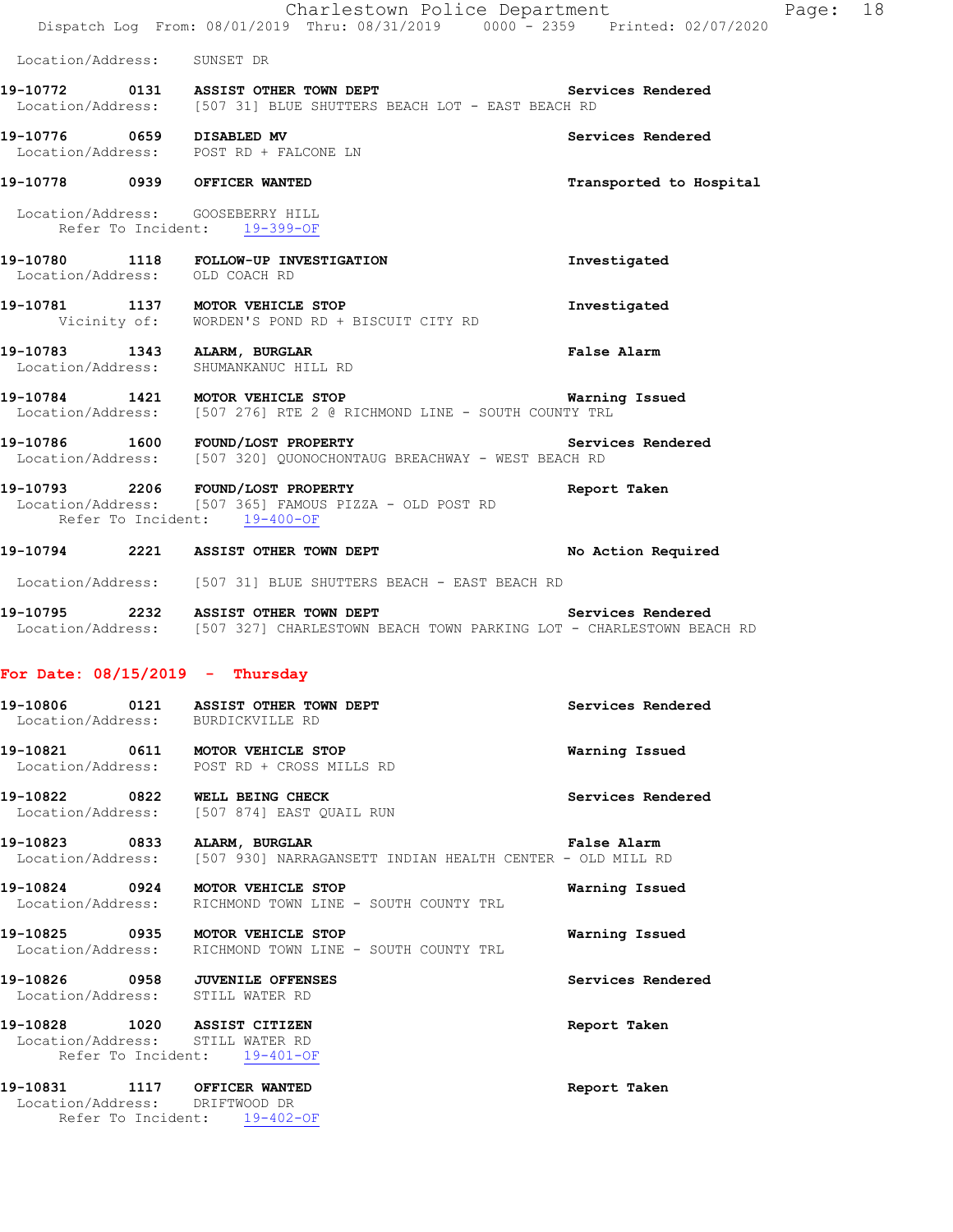|                                                               | Charlestown Police Department                                                                                                            |                         | Page: 19 |  |
|---------------------------------------------------------------|------------------------------------------------------------------------------------------------------------------------------------------|-------------------------|----------|--|
| 19-10833 1301 SERVE WARRANT<br>Location/Address: LAURI DR     | Dispatch Log From: 08/01/2019 Thru: 08/31/2019 0000 - 2359 Printed: 02/07/2020<br>Refer To Arrest: 19-195-AR                             | Arrest(s) Made          |          |  |
|                                                               | 19-10834 1347 MOTOR VEHICLE COMPLAINT THE SETTICES Rendered<br>Location/Address: [507 642] CHARLESTOWN POLICE DEPARTMENT - OLD POST RD   |                         |          |  |
|                                                               | 19-10835 1435 PSYCHOLOGICAL EMERGENCY                                                                                                    | Transported to Hospital |          |  |
|                                                               | Location/Address: [507 373] CROSS MILLS LIBRARY - OLD POST RD                                                                            |                         |          |  |
| 19-10836 1438 POLICE TRANSPORT<br>Location/Address: LAURI DR  |                                                                                                                                          | Services Rendered       |          |  |
| Vicinity of: ROSS HILL RD                                     | 19-10837 1521 MOTOR VEHICLE COMPLAINT                                                                                                    | Could Not Locate        |          |  |
| Location/Address: ZACHARY BND<br>Refer To Incident: 19-403-OF | 19-10838 1528 EMBEZZELMENT/FRAUD/FORGERY                                                                                                 | Report Taken            |          |  |
|                                                               | 19-10839 1705 PSYCHOLOGICAL EMERGENCY                                                                                                    | Transported to Hospital |          |  |
|                                                               | Location/Address: [507 435] SOUTH SHORE MENTAL HEALTH CHARLESTOWN HOUS - OLD POST RD                                                     |                         |          |  |
|                                                               | 19-10840 1913 ASSIST OTHER POLICE DEPT The Services Rendered<br>Location/Address: [507 318] EAST BEACH STATE PARKING LOT - EAST BEACH RD |                         |          |  |
| 19-10842 2019 MVA - Minor                                     | Vicinity of: POST RD + WEST BEACH RD                                                                                                     | Investigated            |          |  |
| 19-10843 2105 OFFICER WANTED<br>Location/Address: LAURI DR    |                                                                                                                                          | Investigated            |          |  |

**19-10844 2216 ASSIST OTHER TOWN DEPT Services Rendered**  Location/Address: [507 327] CHARLESTOWN BEACH TOWN PARKING LOT - CHARLESTOWN BEACH RD

#### **For Date: 08/16/2019 - Friday**

- **19-10845 0009 SUSPICIOUS ACTIVITY/VEHICLE Investigated**  Location/Address: COLUMBIA HEIGHTS RD **19-10854 0103 DOMESTIC/Assault/Diso/Other Arrest(s) Made**  Location/Address: KINGSLAND CT Refer To Arrest: 19-196-AR **19-10855 0106 MOTOR VEHICLE STOP Citation Issued**  Location/Address: [507 941] DRIVING RANGE - POST RD
- **19-10864 0857 MVA Minor Report Taken**  Location/Address: [507 642] CHARLESTOWN POLICE DEPARTMENT - OLD POST RD Refer To Accident: 19-107-AC
- **19-10865 1000 POLICE TRANSPORT Services Rendered**  Location: 4TH DISTRICT COURT

# **19-10866 1022 VANDALISM Services Rendered**

Location/Address: Refer To Incident: 19-404-OF

#### **19-10867 1113 ANIMAL COMPLAINT Taken/Refered to Other Agency**

Location/Address: [507 819] ROSS HILL RD

- **19-10872 1729 MOTOR VEHICLE STOP Warning Issued**  Location/Address: [507 276] RTE 2 @ RICHMOND LINE - SOUTH COUNTY TRL
- **19-10873 1734 MOTOR VEHICLE STOP Warning Issued**  Location/Address: [507 276] RTE 2 @ RICHMOND LINE - SOUTH COUNTY TRL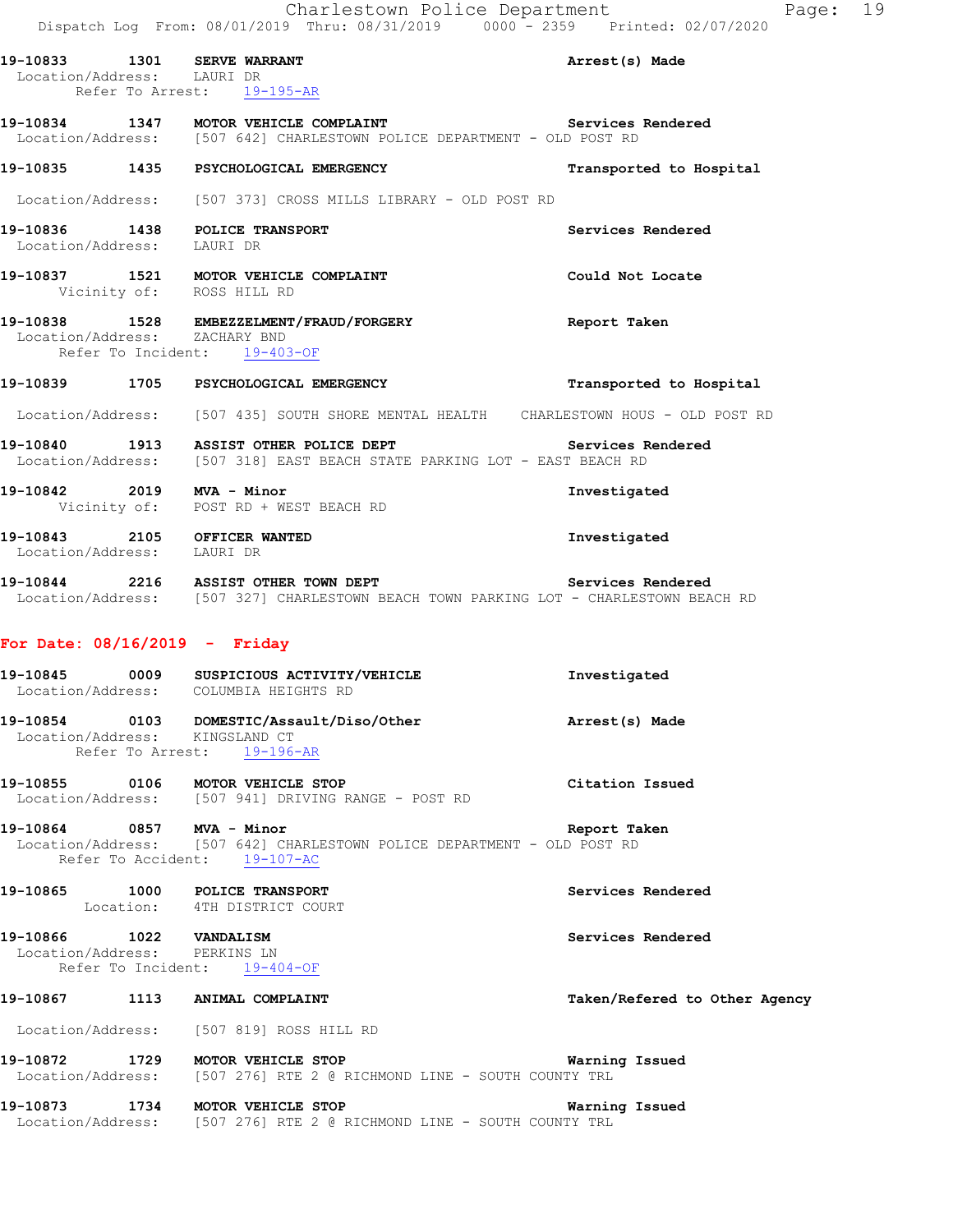|                                | Charlestown Police Department<br>Dispatch Log From: 08/01/2019 Thru: 08/31/2019 0000 <sup>-</sup> 2359 Printed: 02/07/2020                      |                    |
|--------------------------------|-------------------------------------------------------------------------------------------------------------------------------------------------|--------------------|
|                                | 19-10876 1851 ANIMAL COMPLAINT<br>Location/Address: SOUTH COUNTY TRL + CAROLINA BACK RD                                                         | Unfounded          |
|                                | 19-10879 2105 ASSIST OTHER TOWN DEPT                                                                                                            | No Action Required |
|                                | Location/Address: [507 31] BLUE SHUTTERS BEACH - EAST BEACH RD                                                                                  |                    |
|                                | 19-10880 2118 ASSIST OTHER TOWN DEPT Services Rendered<br>Location/Address: [507 327] CHARLESTOWN BEACH TOWN PARKING LOT - CHARLESTOWN BEACH RD |                    |
|                                | For Date: $08/17/2019$ - Saturday                                                                                                               |                    |
| Location/Address: HOWARD DR    | 19-10882 0023 OFFICER WANTED<br>Refer To Incident: 19-406-OF                                                                                    | Investigated       |
| Location/Address: SAND HILL RD | 19-10890 0321 POLICE INFORMATION                                                                                                                | Could Not Locate   |
|                                | 19-10891 0346 DISABLED MV<br>Location/Address: [507 263] RTE 1 @ TOURIST INFO (MILE MARKER 7.6) - POST RD                                       | Investigated       |
| Location/Address: LAUREL RD    | 19-10896 1230 WELL BEING CHECK                                                                                                                  | Investigated       |
|                                | 19-10898 1322 ALARM, BURGLAR<br>Location/Address: [507 29] ARROWHEAD DENTAL - SOUTH COUNTY TRL                                                  | <b>False Alarm</b> |
|                                | 19-10899 1332 ANIMAL COMPLAINT<br>Location/Address: [507 819] ROSS HILL RD                                                                      | Services Rendered  |
|                                | 19-10902 1457 WELL BEING CHECK<br>Location/Address: [507 772] PECKHAM HOLLOW RD                                                                 | Investigated       |
|                                | 19-10903 1504 ASSIST CITIZEN<br>Services Rendered<br>Location/Address: [507 320] QUONOCHONTAUG BREACHWAY - WEST BEACH RD                        |                    |
|                                | 19-10904 1527 ANIMAL COMPLAINT<br>Location/Address: [507 642] CHARLESTOWN POLICE DEPARTMENT - OLD POST RD                                       | Services Rendered  |
| 19-10905 1534                  | DISABLED MV<br>Location/Address: [507 910] MILE MARKER 5.6 - EAST BEACH RD                                                                      | Services Rendered  |
| 19-10906 1728 ALARM, FIRE      | Location/Address: [507 569] BISCUIT CITY RD                                                                                                     | False Alarm        |
|                                | 19-10907 2102 ASSIST OTHER TOWN DEPT                                                                                                            | No Action Required |
|                                | Location/Address: [507 327] CHARLESTOWN BEACH TOWN PARKING LOT - CHARLESTOWN BEACH RD                                                           |                    |
|                                | 19-10908 2106 ASSIST OTHER TOWN DEPT                                                                                                            | No Action Required |
|                                | Location/Address: [507 31] BLUE SHUTTERS BEACH - EAST BEACH RD                                                                                  |                    |
| Location/Address: OLD RD       | 19-10909 2145 OFFICER WANTED<br>Refer To Incident: 19-407-OF                                                                                    | Peace Restored     |
|                                | 19-10910 2343 ASSIST CITIZEN<br>Location/Address: [507 49] CHARLESTOWN TOWN BEACH - CHARLESTOWN BEACH RD                                        | Services Rendered  |
| Location/Address: LAURI DR     | 19-10911 2345 ASSIST CITIZEN                                                                                                                    | Investigated       |

### **For Date: 08/18/2019 - Sunday**

| 19-10920          | 0431 | ALARM, BURGLAR        | False Alarm |
|-------------------|------|-----------------------|-------------|
| Location/Address: |      | [507 740] SUNDALE WAY |             |

Page: 20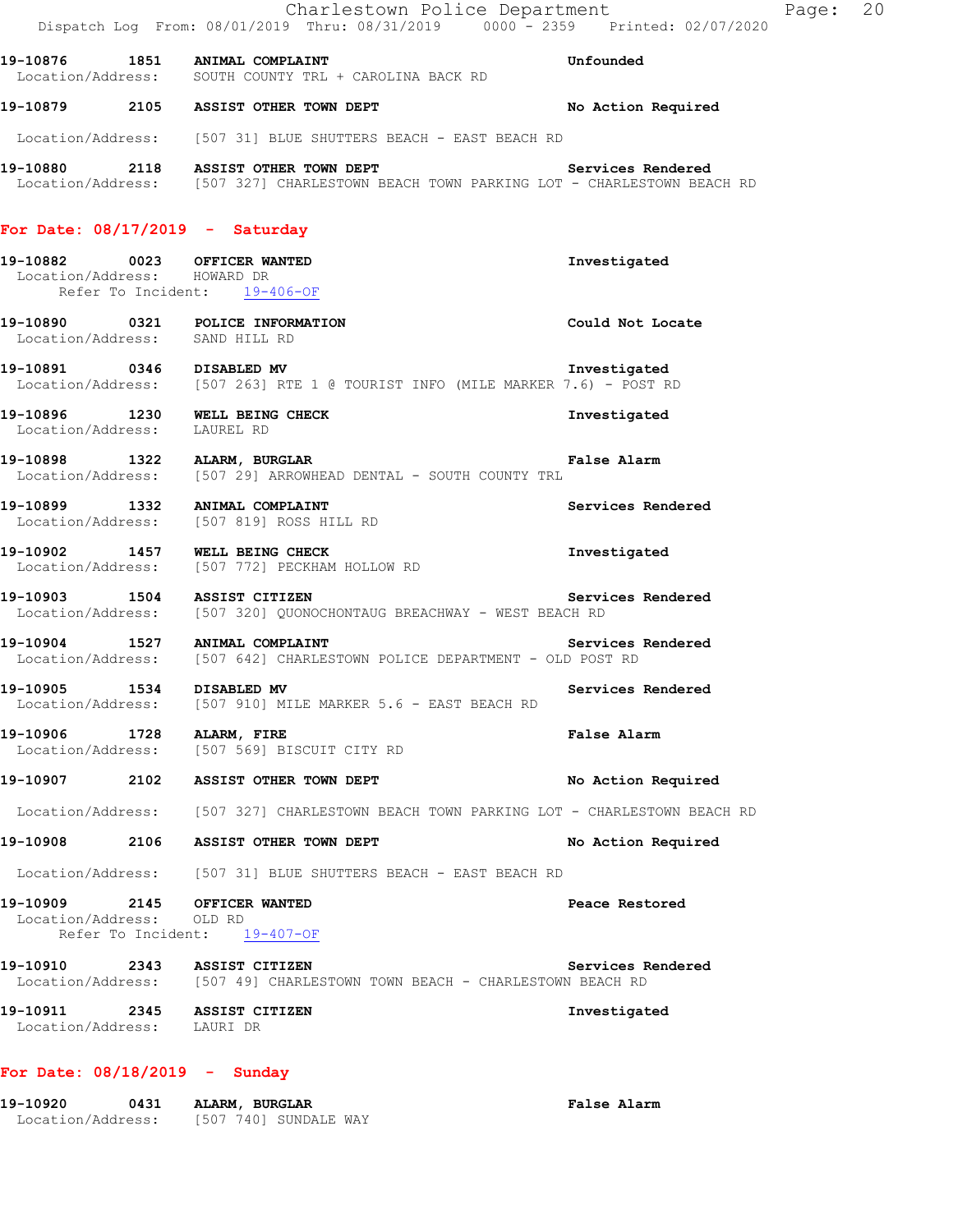|                                                             |      | Charlestown Police Department<br>Dispatch Log From: 08/01/2019 Thru: 08/31/2019 0000 - 2359 Printed: 02/07/2020                                                          | Page: 21                 |  |
|-------------------------------------------------------------|------|--------------------------------------------------------------------------------------------------------------------------------------------------------------------------|--------------------------|--|
| 19-10921 0938 VANDALISM                                     |      | Location/Address: [507 326] FRESH POND ROCK PARKING LOT - ATLANTIC AVE                                                                                                   | Investigated             |  |
| Location/Address: WIITALA DR                                |      | Refer To Incident: 19-408-OF<br>19-10922 1056 DOMESTIC/Assault/Diso/Other<br>Refer To Incident: 19-409-OF                                                                | Investigated             |  |
|                                                             |      | 19-10928 1643 DISTURBANCE/Music/Noise 19-10928 Investigated<br>Location/Address: [507 219] SHELTER COVE MARINA - CHARLESTOWN BEACH RD                                    |                          |  |
| Location/Address: SAND HILL RD                              |      | 19-10929 1733 ASSIST OTHER AGENCY                                                                                                                                        | Services Rendered        |  |
|                                                             |      | 19-10931 1846 SUSPICIOUS ACTIVITY/VEHICLE<br>Location/Address: [507 922] MILE MARKER 9.8 - POST RD                                                                       | Investigated             |  |
| 19-10932 1848 MVA - Minor<br>Location/Address: CROSSLAND ST |      | Refer To Accident: 19-108-AC                                                                                                                                             | Investigated             |  |
|                                                             |      | 19-10935 2139 ASSIST OTHER TOWN DEPT Services Rendered<br>Location/Address: [507 327] CHARLESTOWN BEACH TOWN PARKING LOT - CHARLESTOWN BEACH RD                          |                          |  |
|                                                             |      | 19-10934 2145 ASSIST OTHER TOWN DEPT Services Rendered<br>Location/Address: [507 31] BLUE SHUTTERS BEACH - EAST BEACH RD                                                 |                          |  |
| For Date: 08/19/2019 - Monday                               |      |                                                                                                                                                                          |                          |  |
|                                                             |      | 19-10954 0247 ASSAULT<br>Location/Address: INDIAN CHURCH RD<br>Refer To Incident: 19-410-OF                                                                              | Investigated             |  |
| Location/Address: PASTURE LN                                |      | 19-10955 0326 SUSPICIOUS ACTIVITY/VEHICLE                                                                                                                                | Unfounded                |  |
| 19-10956 0629 ALARM, BURGLAR                                |      |                                                                                                                                                                          | Building Checked/Secured |  |
| Location/Address: ROSS HILL RD                              |      |                                                                                                                                                                          |                          |  |
| 19-10957                                                    | 0731 | ALARM, FIRE<br>Location/Address: [507 11] GROUP HOME STATE OF RHODE ISLAND - CAROLINA BACK RD                                                                            | False Alarm              |  |
| 19-10958 0854 LARCENY                                       |      | Location/Address: OCEAN VIEW AVE<br>Refer To Incident: 19-411-OF                                                                                                         | Report Taken             |  |
|                                                             |      | 19-10959 0856 FOLLOW-UP INVESTIGATION<br>Location/Address: GOOSEBERRY HILL                                                                                               | Services Rendered        |  |
| 19-10960 0957 LARCENY                                       |      | Location/Address: SEA BREEZE AVE<br>Refer To Incident: 19-411-OF                                                                                                         | Report Taken             |  |
|                                                             |      | 19-10961 1017 ASSIST OTHER TOWN DEPT<br>Location/Address: [507 31] BLUE SHUTTERS BEACH - EAST BEACH RD                                                                   | Investigated             |  |
| 19-10962 1108 LARCENY<br>Location/Address: SEA BREEZE AVE   |      | Refer To Incident: 19-411-OF                                                                                                                                             | Report Taken             |  |
|                                                             |      | 19-10963 1123 POLICE INFORMATION <b>19-10963</b> Report Taken<br>Location/Address: [507 642] CHARLESTOWN POLICE DEPARTMENT - OLD POST RD<br>Refer To Incident: 19-412-OF |                          |  |
| 19-10964 1157 LARCENY<br>Location/Address: HIGHLAND RD      |      | Refer To Incident: 19-411-OF                                                                                                                                             | Report Taken             |  |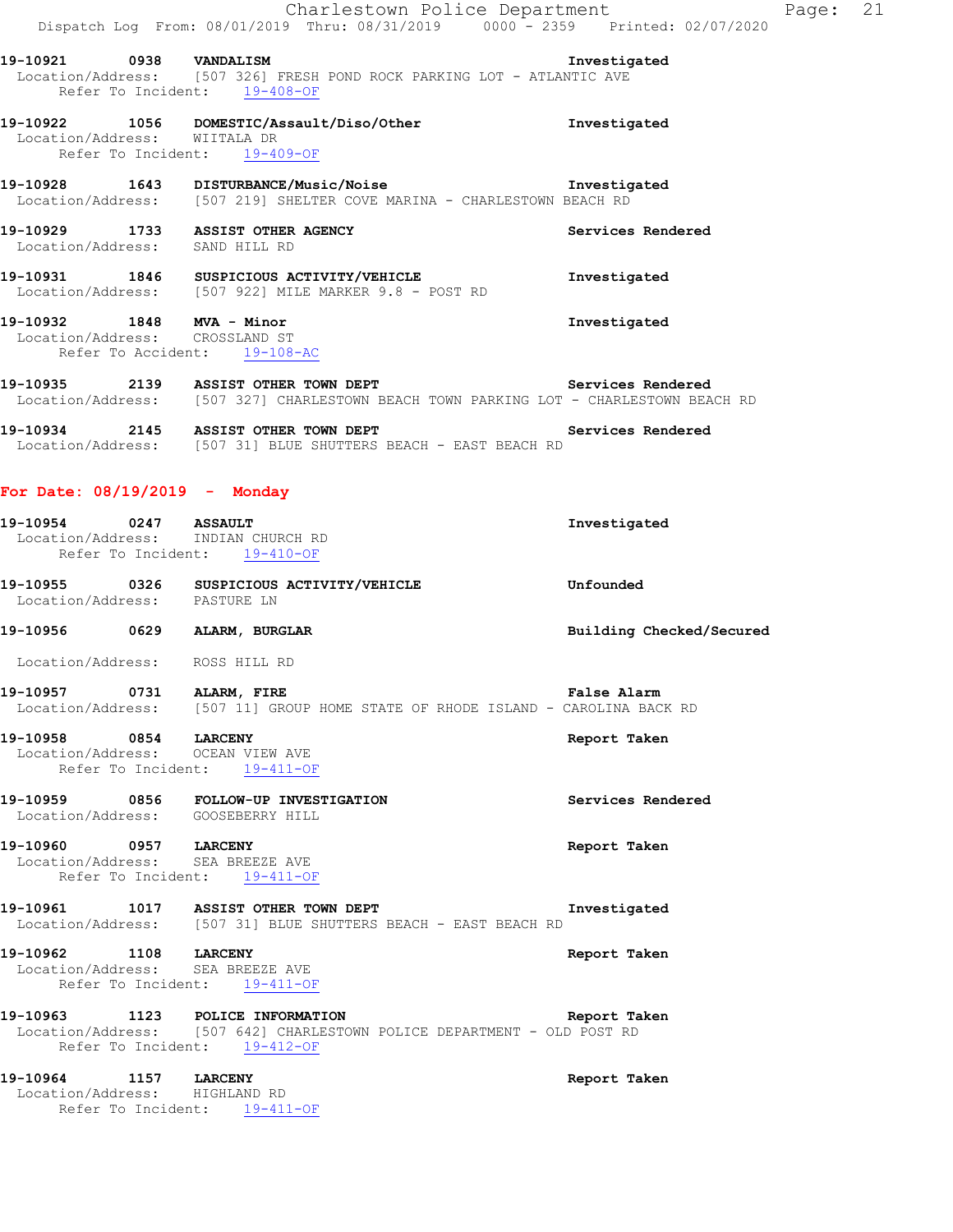|                                                                                                  | $5.18 + 200$ comments $20 - 200$ comments<br>Dispatch Log From: 08/01/2019 Thru: 08/31/2019 0000 - 2359 Printed: 02/07/2020 |                    |
|--------------------------------------------------------------------------------------------------|-----------------------------------------------------------------------------------------------------------------------------|--------------------|
| 19-10965 1221 ANIMAL COMPLAINT<br>Location/Address: RIDGEWOOD RD<br>Refer To Incident: 19-413-OF |                                                                                                                             | Report Taken       |
| 19-10968 1304 ALARM, BURGLAR<br>Location/Address: WIITALA DR                                     |                                                                                                                             | <b>False Alarm</b> |
| 19-10969 1309 OFFICER WANTED<br>Location/Address: SURFSIDE AVE<br>Refer To Incident: 19-411-OF   |                                                                                                                             | Report Taken       |
| Refer To Incident: 19-415-OF                                                                     | 19-10970 1356 DUMPING VIOLATIONS Report T<br>Location/Address: [507 654] KERSTY K. ARMSTRONG, CPA INC. - HILLTOP DR         | Report Taken       |
| 19-10971 1406 LARCENY<br>Location/Address: SURFSIDE AVE<br>Refer To Incident: 19-411-OF          |                                                                                                                             | Report Taken       |
| 19-10972 1408 LARCENY<br>Location/Address: CRESTWOOD LN<br>Refer To Incident: 19-414-OF          |                                                                                                                             | Report Taken       |
| 19-10973 1418 LARCENY<br>Location/Address: SURFSIDE AVE<br>Refer To Incident: 19-411-OF          |                                                                                                                             | Report Taken       |
|                                                                                                  | 19-10974 1537 ALARM, FIRE<br>Location/Address: [507 546] KLONDIKE RD                                                        | False Alarm        |
|                                                                                                  | 19-10981 1720 MOTOR VEHICLE STOP<br>Location/Address: STILL WATER RD + BUCKEYE BROOK RD                                     | Warning Issued     |
| 19-10982 1747 MOTOR VEHICLE STOP                                                                 |                                                                                                                             | No Action Required |
| Location/Address: KING'S FACTORY RD                                                              | 19-10984 1807 MOTOR VEHICLE STOP<br>Vicinity of: 200 BLOCK - KING'S FACTORY RD                                              | Citation Issued    |
|                                                                                                  | 19-10985 1840 MOTOR VEHICLE STOP<br>Location/Address: SOUTH COUNTY TRL + JACOB PERRY DR                                     | Warning Issued     |
| 19-10986<br>2014<br>Location/Address:                                                            | MOTOR VEHICLE STOP<br>[507 327] CHARLESTOWN BEACH TOWN PARKING LOT - CHARLESTOWN BEACH RD                                   | Warning Issued     |
| 19-10988<br>2053<br>Location/Address:                                                            | MOTOR VEHICLE STOP<br>[507 909] MILE MARKER 5.2 - WEST BEACH RD                                                             | Warning Issued     |
| 19-10989 2103<br>Location/Address:                                                               | ASSIST OTHER TOWN DEPT<br>[507 31] BLUE SHUTTERS BEACH - EAST BEACH RD                                                      | Services Rendered  |
| 19-10996                                                                                         | 2123 MOTOR VEHICLE STOP<br>Location/Address: [507 362] RTE 2 @ SUNOCO - SOUTH COUNTY TRL                                    | Warning Issued     |

**19-10997 2125 SUSPICIOUS ACTIVITY/VEHICLE Could Not Locate**  Location/Address: KLONDIKE RD

**19-10998 2232 ASSIST OTHER TOWN DEPT Services Rendered**  Location/Address: [507 327] CHARLESTOWN BEACH TOWN PARKING LOT - CHARLESTOWN BEACH RD

**19-10999 2334 MOTOR VEHICLE STOP Warning Issued**  Location/Address: POST RD + FALCONE LN

#### **For Date: 08/20/2019 - Tuesday**

| 19-11004<br>Location/Address: | 0002 | MOTOR VEHICLE STOP<br>NARROW LN + MOHAWK TRL | Warning Issued |
|-------------------------------|------|----------------------------------------------|----------------|
| 19-11018                      | 0122 | MOTOR VEHICLE STOP                           | Arrest(s) Made |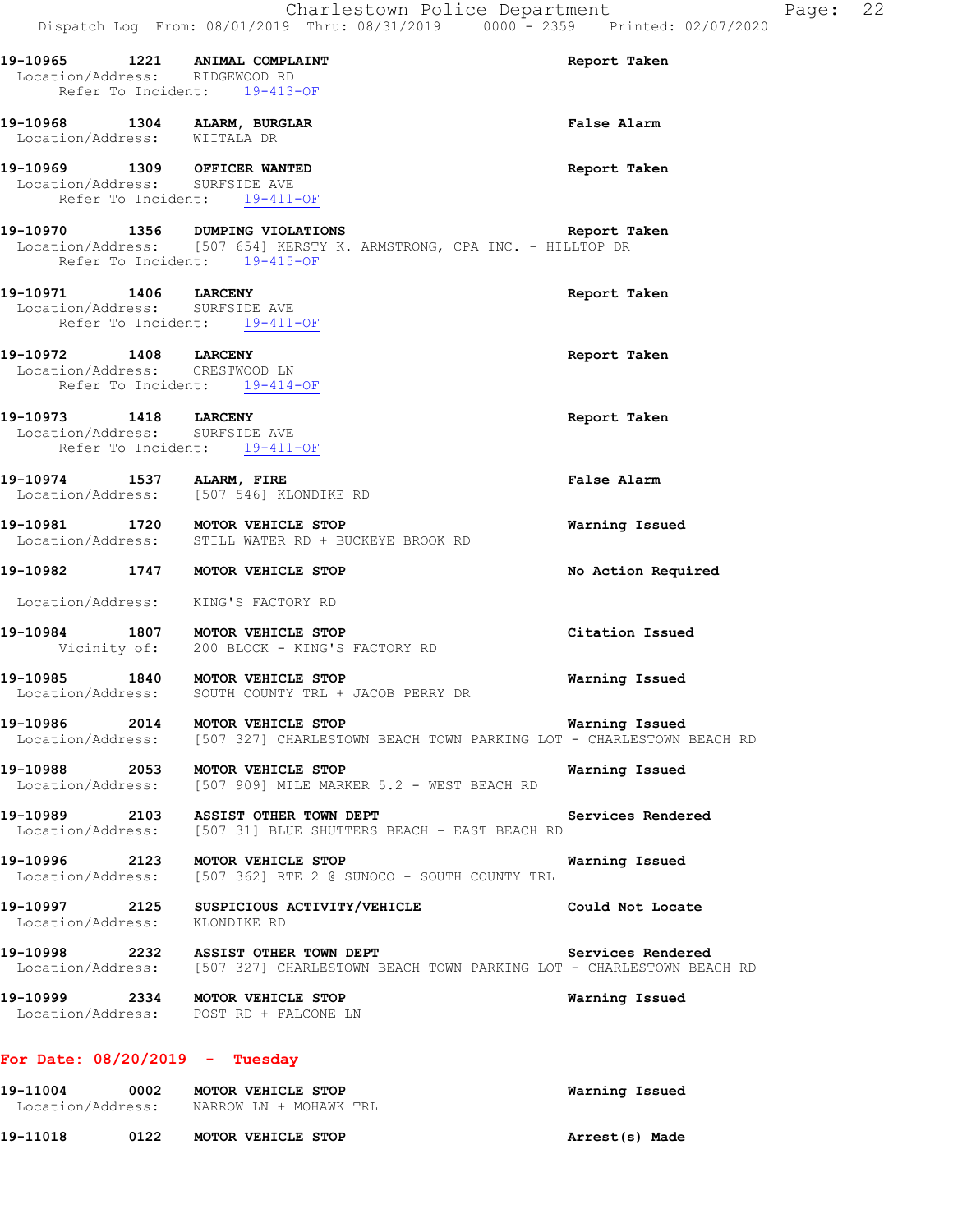|                                                                | Charlestown Police Department<br>Dispatch Log From: 08/01/2019 Thru: 08/31/2019 0000 <sup>-</sup> 2359 Printed: 02/07/2020 | Page: 23                |  |
|----------------------------------------------------------------|----------------------------------------------------------------------------------------------------------------------------|-------------------------|--|
|                                                                | Location/Address: POST RD + LAKESIDE DR<br>Refer To Arrest: 19-197-AR                                                      |                         |  |
|                                                                | 19-11028 0826 TRAFFIC CONTROL<br>Location/Address: EAST BEACH RD + PARADISE LN                                             | Services Rendered       |  |
| Location/Address: DRIFTWOOD DR                                 | 19-11034 1150 POLICE INFORMATION                                                                                           | Investigated            |  |
|                                                                | 19-11035 1158 TRAFFIC CONTROL                                                                                              | No Action Required      |  |
|                                                                | Location/Address: CHARLESTOWN BEACH RD                                                                                     |                         |  |
| 19-11037 1327 MVA - Minor                                      | Location/Address: SOUTH COUNTY TRL + CAROLINA BACK RD<br>Refer To Accident: 19-109-AC                                      | Report Taken            |  |
| 19-11038 1337 OFFICER WANTED<br>Location/Address: DRIFTWOOD DR | Refer To Incident: 19-416-OF                                                                                               | Report Taken            |  |
|                                                                | 19-11042 1632 MOTOR VEHICLE STOP<br>Vicinity of: [507 1] CHARLESTOWN TOWN HALL - SOUTH COUNTY TRL                          | Warning Issued          |  |
|                                                                | 19-11044 1713 MOTOR VEHICLE COMPLAINT<br>Location/Address: [507 72] CUMBERLAND FARMS - OLD POST RD                         | Could Not Locate        |  |
|                                                                | 19-11048 1914 POLICE INFORMATION                                                                                           | No Action Required      |  |
|                                                                | Location/Address: [507 31] BLUE SHUTTERS BEACH - EAST BEACH RD                                                             |                         |  |
|                                                                | 19-11050 2027 ALARM, BURGLAR<br>Location/Address: [507 254] GALAPAGOS COLLECTION - OLD POST RD                             | Investigated            |  |
|                                                                | 19-11052 2119 ASSIST OTHER TOWN DEPT<br>Location/Address: [507 31] BLUE SHUTTERS BEACH - EAST BEACH RD                     | Services Rendered       |  |
|                                                                | 19-11053 2134 POLICE INFORMATION                                                                                           | No Action Required      |  |
|                                                                | Location/Address: [507 45] RIPPY'S LIQUOR MART - SOUTH COUNTY TRL                                                          |                         |  |
|                                                                | MOTOR VEHICLE STOP<br>Location/Address: POST RD + LAKESIDE DR                                                              | Warning Issued          |  |
|                                                                | 19-11055 2211 FOLLOW-UP INVESTIGATION                                                                                      | Transported to Hospital |  |
| Location/Address: MIDLAND RD                                   |                                                                                                                            |                         |  |
|                                                                | For Date: $08/21/2019$ - Wednesday                                                                                         |                         |  |
| 19-11071   0127   MVA - Minor<br>Location/Address: HILLTOP DR  | Refer To Accident: 19-110-AC                                                                                               | Investigated            |  |
|                                                                | 19-11082 0759 MOTOR VEHICLE STOP<br>Location/Address: [507 100] RTE 1 @ FIORES (MILE MARKER 8.0) - POST RD                 | Warning Issued          |  |
|                                                                | 19-11083 0800 MOTOR VEHICLE STOP<br>Location/Address: [507 276] RTE 2 @ RICHMOND LINE - SOUTH COUNTY TRL                   | Warning Issued          |  |
|                                                                | 19-11084 0809 MOTOR VEHICLE STOP<br>Location/Address: ROSS HILL RD + POST RD                                               | Warning Issued          |  |
|                                                                | 19-11085 0811 MOTOR VEHICLE STOP<br>Location/Address: [507 276] RTE 2 @ RICHMOND LINE - SOUTH COUNTY TRL                   | Warning Issued          |  |
| 19-11086 0818 ASSIST CITIZEN                                   | Location/Address: [507 360] COUNTRY FOOD MART - SOUTH COUNTY TRL                                                           | Services Rendered       |  |
|                                                                | 19-11090 0932 POLICE INFORMATION                                                                                           | Services Rendered       |  |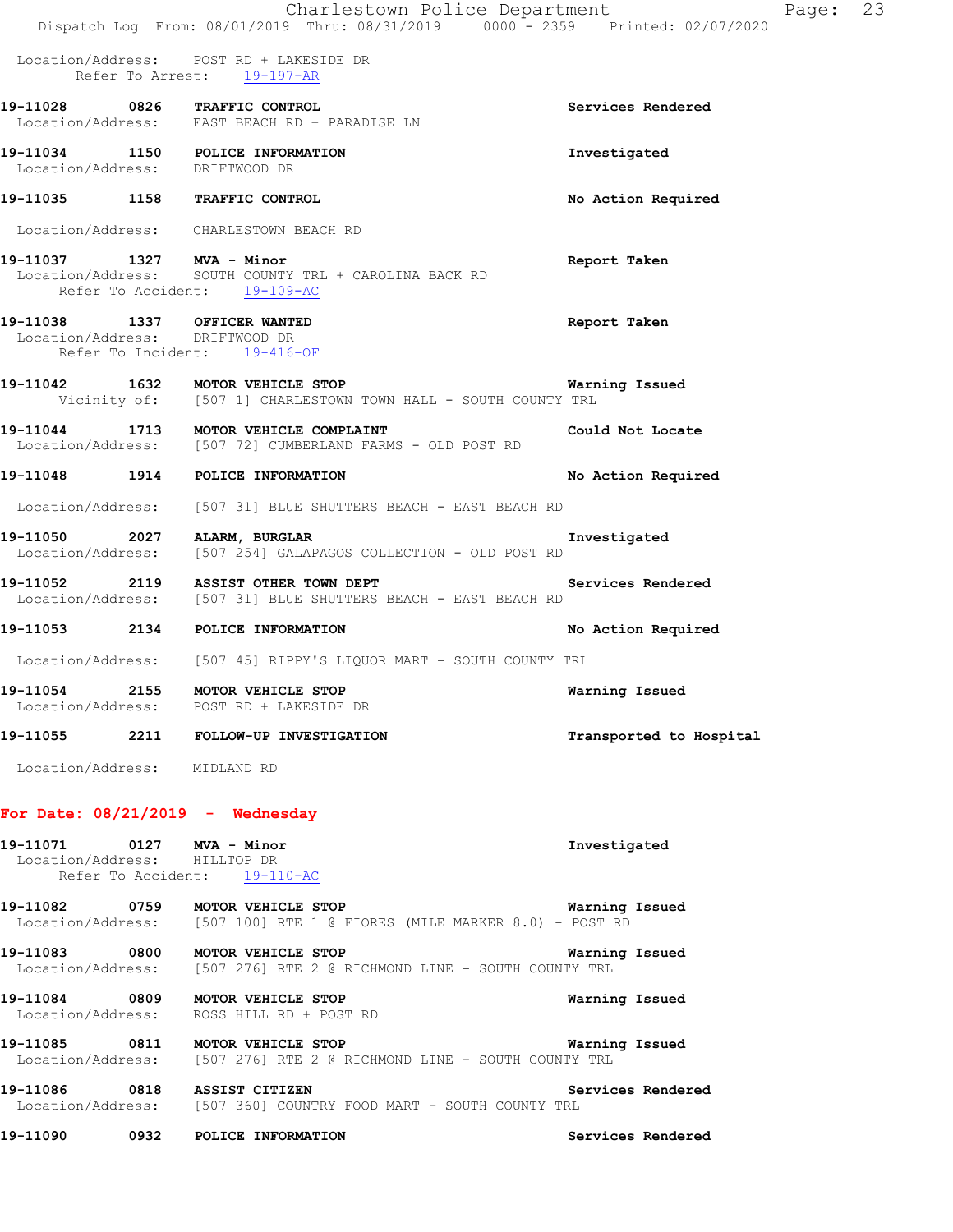|                           | Charlestown Police Department<br>Dispatch Log From: 08/01/2019 Thru: 08/31/2019 0000 - 2359 Printed: 02/07/2020                                    |                    |
|---------------------------|----------------------------------------------------------------------------------------------------------------------------------------------------|--------------------|
|                           | Location/Address: EAST BEACH RD + MOULTON PL                                                                                                       |                    |
|                           | 19-11092 0950 POLICE INFORMATION<br>Location/Address: [507 252] GENERAL STANTON INN - OLD POST RD                                                  | Investigated       |
|                           | 19-11096 1107 MOTOR VEHICLE COMPLAINT<br>Location/Address: CENTRAL ST                                                                              | Investigated       |
|                           | 19-11097 1121 ASSIST CITIZEN<br>Location/Address: SAND PLAIN RD                                                                                    | Investigated       |
|                           | 19-11099 1146 POLICE INFORMATION Report Table 1146 POLICE INFORMATION DOLICE DEPARTMENT - OLD POST RD<br>Refer To Incident: 19-417-OF              | Report Taken       |
|                           | 19-11102 1245 MOTOR VEHICLE STOP<br>Location/Address: [507 18] CHARLESTOWN CHAMBER OF COMMERCE - OLD POST RD                                       | Warning Issued     |
|                           | 19-11103 1332 MOTOR VEHICLE STOP<br>Location/Address: [507 276] RTE 2 @ RICHMOND LINE - SOUTH COUNTY TRL                                           | Warning Issued     |
|                           | 19-11104 1354 MOTOR VEHICLE STOP<br>Location/Address: SOUTH COUNTY TRL                                                                             | Warning Issued     |
|                           | 19-11107 1701 MOTOR VEHICLE STOP<br>Vicinity of: SHANNOCK RD + MAPLE LAKE FARM RD<br>Refer To Summons: 19-198-AR                                   | Arrest(s) Made     |
|                           | 19-11108 1724 MOTOR VEHICLE STOP<br>Location/Address: CAROLINA BACK RD + SOUTH COUNTY TRL                                                          | Warning Issued     |
|                           | 19-11109 2039 MOTOR VEHICLE STOP<br>Location/Address: POST RD + HOXSIE AVE                                                                         | Citation Issued    |
| 19-11110 2049 DISABLED MV |                                                                                                                                                    | No Action Required |
|                           | Location/Address: POST RD + HOXSIE AVE                                                                                                             |                    |
|                           | Services Rendered<br>19-11111 2105 ASSIST OTHER TOWN DEPT<br>Location/Address: [507 327] CHARLESTOWN BEACH TOWN PARKING LOT - CHARLESTOWN BEACH RD |                    |

Page: 24

## **For Date: 08/22/2019 - Thursday**

|                  | 19-11113 0008 MOTOR VEHICLE STOP<br>Location/Address: [507 269] RTE 1 @ DRIVING RANGE - POST RD             | Warning Issued           |
|------------------|-------------------------------------------------------------------------------------------------------------|--------------------------|
|                  | 19-11117 0026 MOTOR VEHICLE STOP<br>Location/Address: POST RD + CROSS MILLS RD                              | Warning Issued           |
|                  | 19-11120 0044 MOTOR VEHICLE STOP<br>Vicinity of: SOUTH COUNTY TRL                                           | Warning Issued           |
|                  | 19-11123 0057 MOTOR VEHICLE STOP<br>Vicinity of: COLUMBIA HEIGHTS RD<br>Refer To Incident: 19-418-OF        | Investigated             |
|                  | 19-11125 0124 MOTOR VEHICLE STOP                                                                            | No Action Required       |
|                  | Location/Address: SOUTH COUNTY TRL + LAURI DR                                                               |                          |
|                  | 19-11126  0128  ASSIST OTHER TOWN DEPT<br>Location/Address: [507 31] BLUE SHUTTERS BEACH - EAST BEACH RD    | Services Rendered        |
|                  | 19-11137 0302 POLICE INFORMATION<br>Location/Address: [507 642] CHARLESTOWN POLICE DEPARTMENT - OLD POST RD | Services Rendered        |
|                  | 19-11138 0312 MOTOR VEHICLE STOP<br>Vicinity of: WEST BEACH RD                                              | Warning Issued           |
| 19-11139<br>0446 | ALARM, BURGLAR                                                                                              | Building Checked/Secured |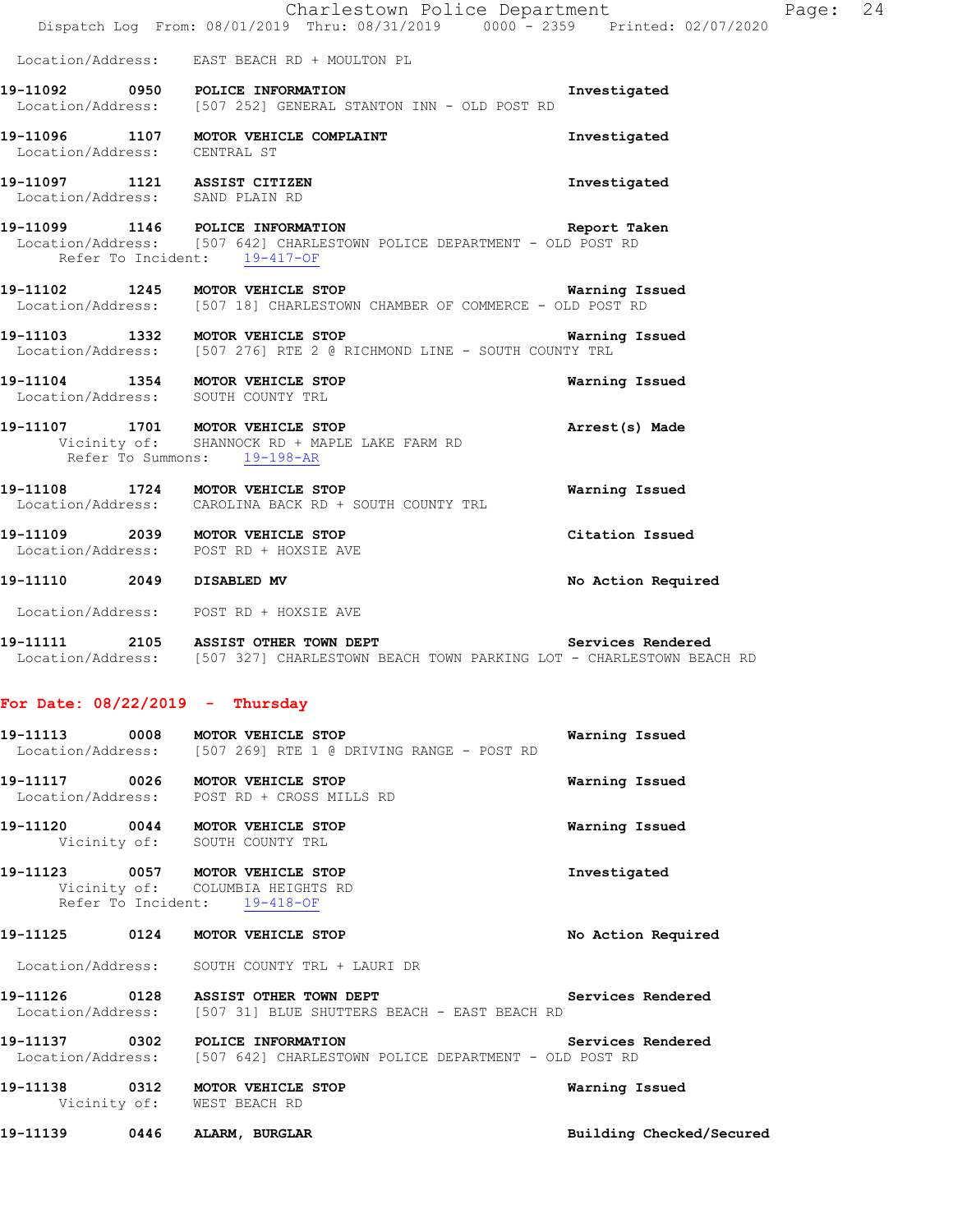|                                                                 | Charlestown Police Department<br>Dispatch Log From: 08/01/2019 Thru: 08/31/2019 0000 - 2359 Printed: 02/07/2020                                                                                                                                   |                         | Page: 25 |  |
|-----------------------------------------------------------------|---------------------------------------------------------------------------------------------------------------------------------------------------------------------------------------------------------------------------------------------------|-------------------------|----------|--|
|                                                                 | Location/Address: [507 208] HITCHING POST - POST RD<br>19-11140   0517   DOMESTIC/Assault/Diso/Other   Investigated<br>Location/Address: [507 21] BURLINGAME STATE PARK - CAMPING AREA - BURLINGAME STATE PARK RD<br>Refer To Incident: 19-419-OF |                         |          |  |
| 19-11141 0916 ASSIST CITIZEN                                    | Location/Address: [507 20] NINIGRET PARK - PARK LN                                                                                                                                                                                                | Services Rendered       |          |  |
| Location/Address: MAIZE DR                                      | 19-11142 1009 FOUND/LOST PROPERTY<br>Refer To Incident: 19-420-OF                                                                                                                                                                                 | Investigated            |          |  |
| 19-11143 1338 OFFICER WANTED<br>Location/Address: HAWKSBILL WAY |                                                                                                                                                                                                                                                   | Investigated            |          |  |
| 19-11145 1409 ANIMAL COMPLAINT<br>Location/Address: POND ST     |                                                                                                                                                                                                                                                   | Unfounded               |          |  |
|                                                                 | 19-11146 1451 PSYCHOLOGICAL EMERGENCY                                                                                                                                                                                                             | Transported to Hospital |          |  |
| Location/Address: HAWKSBILL WAY                                 |                                                                                                                                                                                                                                                   |                         |          |  |
|                                                                 | 19-11147 1538 FOLLOW-UP INVESTIGATION<br>Location/Address: GENERAL STANTON LN                                                                                                                                                                     | Investigated            |          |  |
| 19-11149   1606   WATER RESCUE                                  | Location/Address: [507 320] QUONOCHONTAUG BREACHWAY - WEST BEACH RD<br>Refer To Incident: 19-421-OF                                                                                                                                               | Services Rendered       |          |  |
| Location/Address: OLD POST RD                                   | 19-11151 1711 SUSPICIOUS ACTIVITY/VEHICLE                                                                                                                                                                                                         | Investigated            |          |  |
|                                                                 | 19-11152 1735 MOTOR VEHICLE STOP<br>Location/Address: [507 284] RTE 91 @ RICHMOND LINE - ALTON CAROLINA RD                                                                                                                                        | Services Rendered       |          |  |
|                                                                 | 19-11157   1929   TRAFFIC CONTROL<br>Location/Address: [507 604] BESTWAY GAS STATION - POST RD                                                                                                                                                    | Services Rendered       |          |  |
| 19-11158 2017 WARRANT ARREST<br>Refer To Incident:              | Location/Address: [507 21] BURLINGAME STATE PARK - CAMPING AREA - BURLINGAME STATE PARK RD<br>Refer To Arrest: 19-199-AR<br>$19 - 419 - OF$                                                                                                       | Arrest(s) Made          |          |  |
|                                                                 | 19-11159 2034 ASSIST OTHER TOWN DEPT<br>Location/Address: [507 31] BLUE SHUTTERS BEACH - EAST BEACH RD                                                                                                                                            | Services Rendered       |          |  |
| 19-11163 2115 REPOSSESSION                                      |                                                                                                                                                                                                                                                   | No Action Required      |          |  |
| Location/Address: DRIFTWOOD DR                                  |                                                                                                                                                                                                                                                   |                         |          |  |
| 19-11160 2119 POLICE TRANSPORT                                  | Location/Address: [507 21] BURLINGAME STATE PARK - CAMPING AREA - BURLINGAME STATE PARK RD                                                                                                                                                        | Services Rendered       |          |  |
| 19-11161 2141 MVA - Minor                                       | Location/Address: [507 303] RTE 1 @ SOUTH SHORE MENTAL HEALTH (MM 9.0) - POST RD<br>Refer To Accident: 19-111-AC                                                                                                                                  | Report Taken            |          |  |
|                                                                 | 19-11162 2224 ASSIST OTHER TOWN DEPT<br>Location/Address: [507 327] CHARLESTOWN BEACH TOWN PARKING LOT - CHARLESTOWN BEACH RD                                                                                                                     | Services Rendered       |          |  |
|                                                                 |                                                                                                                                                                                                                                                   |                         |          |  |

### **For Date: 08/23/2019 - Friday**

| 19–11170                      | 0018 | ALARM, BURGLAR                                                       |                   | Building Checked/Secured |
|-------------------------------|------|----------------------------------------------------------------------|-------------------|--------------------------|
| Location/Address:             |      | [507 23] U. S. FISH & WILDLIFE HEADOUARTERS - BEND RD                |                   |                          |
| 19–11181<br>Location/Address: | 0542 | POLICE INFORMATION<br>[507 38] CHARLESTOWN POST OFFICE - OLD POST RD | Services Rendered |                          |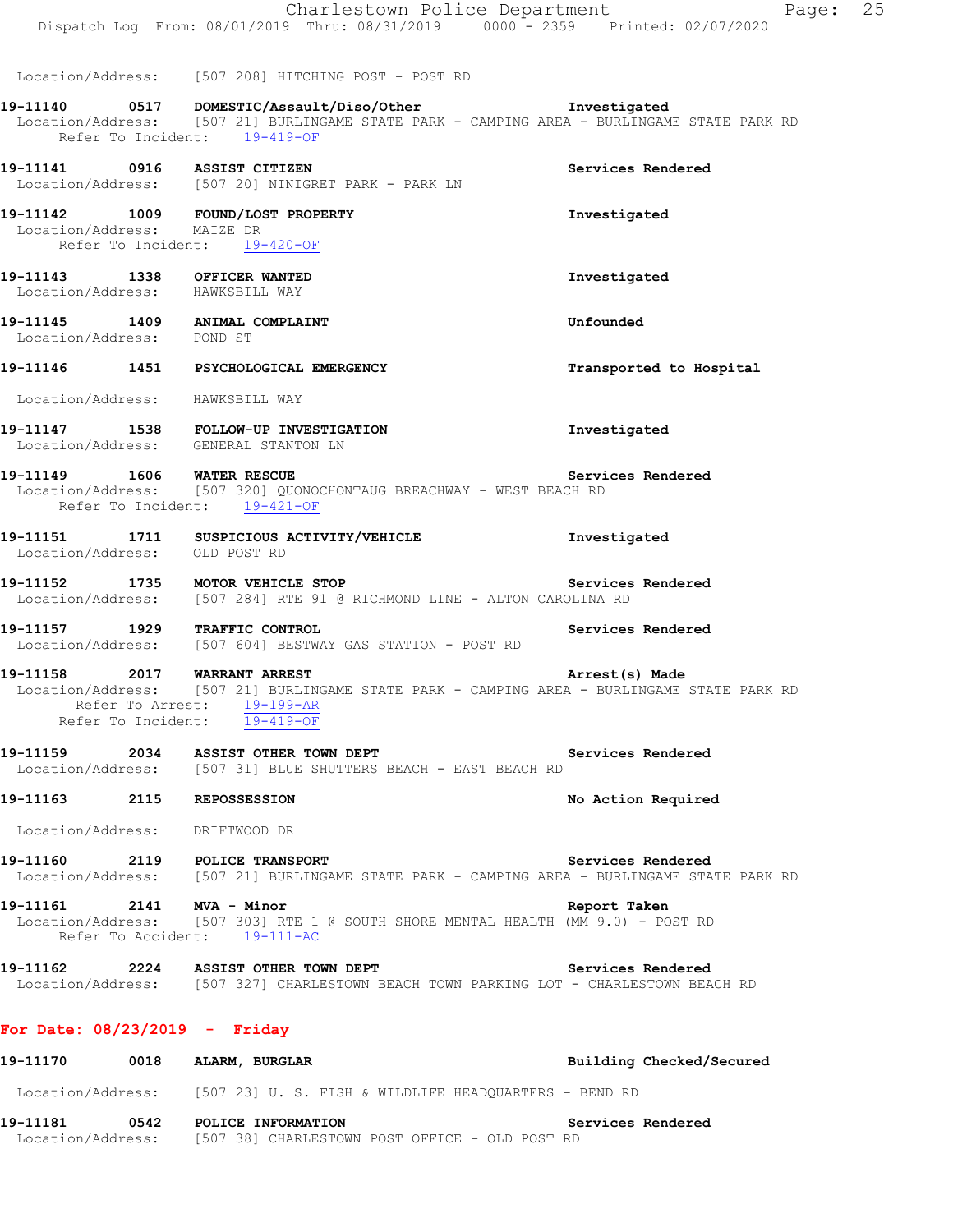|                              | 19-11182 0602 MOTOR VEHICLE STOP<br>Location/Address: POST RD + GENERAL STANTON LN                                                              | Warning Issued     |
|------------------------------|-------------------------------------------------------------------------------------------------------------------------------------------------|--------------------|
| Location/Address: POST RD    | 19-11183 0835 ANIMAL COMPLAINT                                                                                                                  | Unfounded          |
| Location/Address: SHIRLEY DR | 19-11185 1022 ALARM, BURGLAR                                                                                                                    | Investigated       |
| Location/Address: POST RD    | 19-11186 1029 ROAD HAZARD/OBSTRUCTION                                                                                                           | Services Rendered  |
|                              | 19-11187 1128 FOUND/LOST PROPERTY<br>Location/Address: [507 320] QUONOCHONTAUG BREACHWAY - WEST BEACH RD                                        | Investigated       |
| 19-11189 1334 DISABLED MV    | Location/Address: POST RD + SCHOOLHOUSE POND RD                                                                                                 | Investigated       |
|                              | 19-11192 1721 TRAFFIC CONTROL<br>Location/Address: POST RD + PROSSER TRL                                                                        | Services Rendered  |
|                              | 19-11193 1743 MOTOR VEHICLE STOP <b>1996 1897 1898 Warning Issued</b><br>Vicinity of: [507 219] SHELTER COVE MARINA - CHARLESTOWN BEACH RD      |                    |
|                              | 19-11196 1805 POLICE INFORMATION<br>Location/Address: BUCKEYE BROOK RD                                                                          | Services Rendered  |
|                              | 19-11199 2138 ASSIST OTHER TOWN DEPT Services Rendered<br>Location/Address: [507 327] CHARLESTOWN BEACH TOWN PARKING LOT - CHARLESTOWN BEACH RD |                    |
|                              | 19-11198 2141 ASSIST OTHER TOWN DEPT                                                                                                            | No Action Required |
|                              | Location/Address: [507 31] BLUE SHUTTERS BEACH - EAST BEACH RD                                                                                  |                    |
|                              | 19-11201 2146 MOTOR VEHICLE STOP<br>Location/Address: EAST BEACH RD + POST RD                                                                   | Warning Issued     |
|                              | <b>Citation Issued</b><br>19-11203 2222 MOTOR VEHICLE STOP<br>Location/Address: [507 260] RTE 1 @ GENERAL STANTON - POST RD                     |                    |
|                              |                                                                                                                                                 |                    |

#### **For Date: 08/24/2019 - Saturday**

| 19–11216                      | 0704 | <b>LARCENY</b>  | Report Taken |  |
|-------------------------------|------|-----------------|--------------|--|
| Location/Address: KLONDIKE RD |      |                 |              |  |
| Refer To Incident:            |      | $19 - 422 - 0F$ |              |  |

| Warning Issued | MOTOR VEHICLE STOP | 0902              | 19–11217 |
|----------------|--------------------|-------------------|----------|
|                | ALTON CAROLINA RD  | Location/Address: |          |
|                |                    |                   |          |

**19-11218 0929 MOTOR VEHICLE STOP Warning Issued**  Location/Address: ALTON CAROLINA RD + CAROLINA BACK RD

**19-11220 0938 ANIMAL COMPLAINT Services Rendered**  Location/Address: COLUMBIA HEIGHTS OVAL

**19-11223 1041 COMPLAINT Investigated**  Location/Address: [507 642] CHARLESTOWN POLICE DEPARTMENT - OLD POST RD Refer To Incident: 19-424-OF

**19-11224 1055 OFFICER WANTED Investigated**  Location/Address: [507 72] CUMBERLAND FARMS - OLD POST RD

**19-11225 1130 FOLLOW-UP INVESTIGATION Investigated**  Location/Address: KING'S FACTORY RD **19-11227 1147 MOTOR VEHICLE STOP Citation Issued** 

Location/Address: SOUTH COUNTY TRL + POST RD

**19-11228 1207 MOTOR VEHICLE STOP Warning Issued**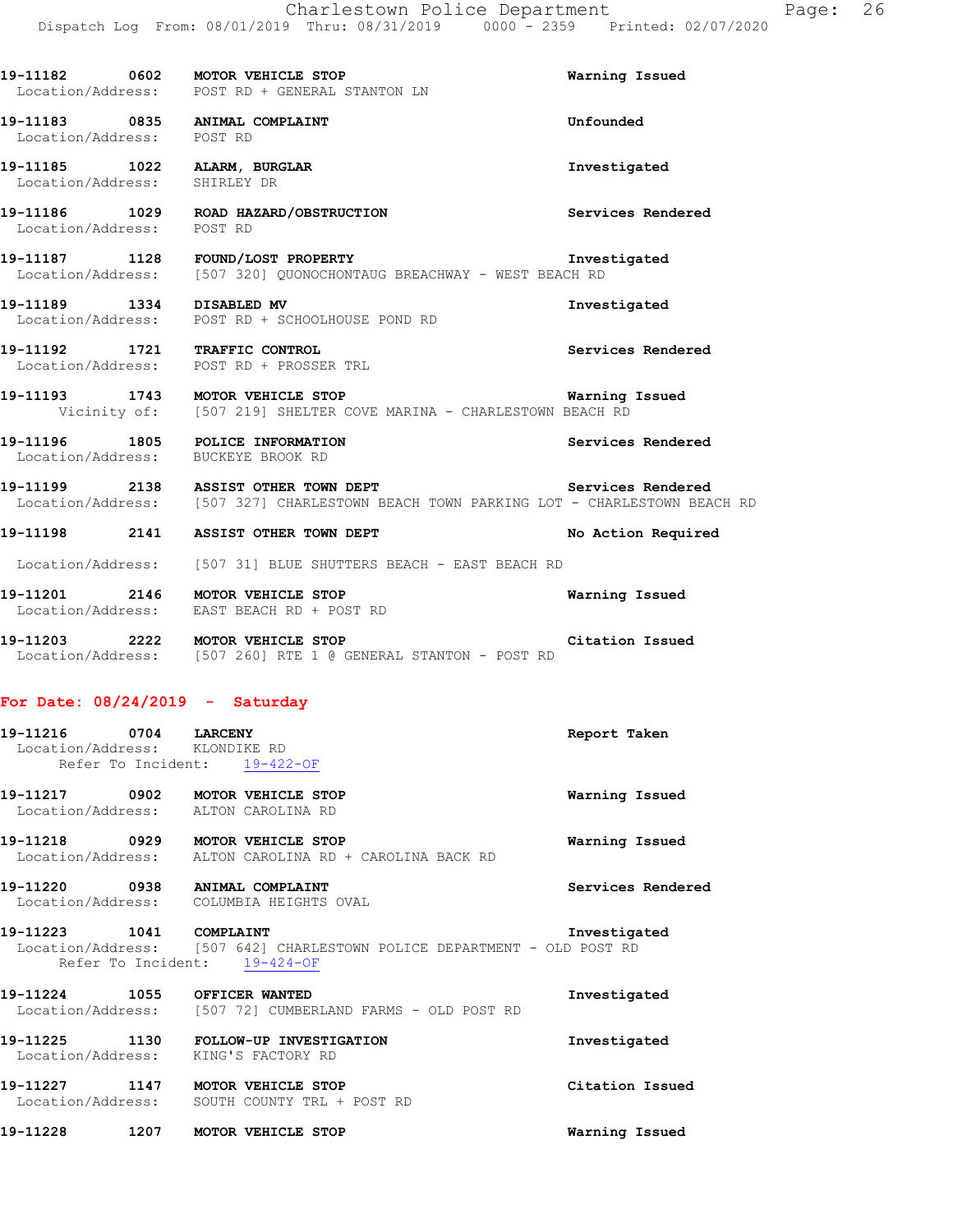|                               | Charlestown Police Department<br>Dispatch Log From: 08/01/2019 Thru: 08/31/2019 0000 - 2359 Printed: 02/07/2020               | Page:                   | 27 |
|-------------------------------|-------------------------------------------------------------------------------------------------------------------------------|-------------------------|----|
|                               | Location/Address: POST RD + WEST BEACH RD                                                                                     |                         |    |
|                               | 19-11230 1247 ALARM, FIRE<br>Location/Address: COVE POINT WEST RD                                                             | Services Rendered       |    |
|                               | 19-11231 1258 ASSIST OTHER AGENCY<br>Location/Address: CAROLINA BACK RD                                                       | Could Not Locate        |    |
|                               | 19-11232 1435 DISABLED MV<br>Location/Address: KING'S FACTORY RD                                                              | Services Rendered       |    |
|                               | 19-11233 1447 MVA - W/Injury/Fluid/Hazard                                                                                     | Transported to Hospital |    |
|                               | Location/Address: POST RD + FALCONE LN<br>Refer To Accident: 19-112-AC                                                        |                         |    |
|                               | 19-11235 1626 ANIMAL COMPLAINT                                                                                                | No Action Required      |    |
|                               | Location/Address: NARROW LN + OLD COACH RD                                                                                    |                         |    |
|                               | 19-11237 1636 FIRE, STRUCTURE<br>Location/Address: BUCKEYE BROOK RD                                                           | Investigated            |    |
| Location/Address: FOXTROT DR  | 19-11238 1704 ASSIST OTHER POLICE DEPT                                                                                        | Services Rendered       |    |
|                               | 19-11239 1929 MOTOR VEHICLE STOP<br>Location/Address: [507 261] RTE 1 @ STATE GARAGE (MILE MARKER 9.6) - POST RD              | Warning Issued          |    |
|                               | 19-11240 1939 MOTOR VEHICLE STOP<br>Location/Address: [507 924] MILE MARKER 10.6 - NARROW LN                                  | Warning Issued          |    |
|                               | 19-11242 2026 MOTOR VEHICLE STOP<br>Location/Address: POST RD + NARROW LN                                                     | Warning Issued          |    |
|                               | 19-11244 2034 MOTOR VEHICLE STOP                                                                                              | No Action Required      |    |
|                               | Location/Address: POST RD + ROSS HILL RD                                                                                      |                         |    |
| Location/Address: WOODLAND DR | 19-11245  2034 FIREWORKS/Possession/Use/Other                                                                                 | Unfounded               |    |
|                               | 19-11247 2057 ASSIST OTHER TOWN DEPT<br>Location/Address: [507 327] CHARLESTOWN BEACH TOWN PARKING LOT - CHARLESTOWN BEACH RD | Services Rendered       |    |
|                               | 19-11248 2109 ASSIST OTHER TOWN DEPT<br>Location/Address: [507 31] BLUE SHUTTERS BEACH - EAST BEACH RD                        | Services Rendered       |    |
|                               | 19-11250 2128 FIREWORKS/Possession/Use/Other<br>Location/Address: [507 733] ASHAWAY COLONY LN<br>Refer To Incident: 19-423-OF | Report Taken            |    |
| 19-11251 2352 MVA - Minor     | Location/Address: POST RD + ROSS HILL RD<br>Refer To Accident: 19-113-AC                                                      | Report Taken            |    |
|                               |                                                                                                                               |                         |    |

### **For Date: 08/25/2019 - Sunday**

| 19-11258                      | 0539 | MOTOR VEHICLE STOP<br>Location/Address: POST RD + WARREN RD                                                         | Citation Issued |
|-------------------------------|------|---------------------------------------------------------------------------------------------------------------------|-----------------|
| 19–11259                      | 0551 | Warning Issued<br><b>MOTOR VEHICLE STOP</b><br>Location/Address: [507 276] RTE 2 @ RICHMOND LINE - SOUTH COUNTY TRL |                 |
| 19–11260                      | 0619 | Warning Issued<br>MOTOR VEHICLE STOP<br>Location/Address: [507 276] RTE 2 @ RICHMOND LINE - SOUTH COUNTY TRL        |                 |
| 19-11261<br>Location/Address: | 0728 | Warning Issued<br><b>MOTOR VEHICLE STOP</b><br>SOUTH COUNTY TRL + SHERMAN AVE                                       |                 |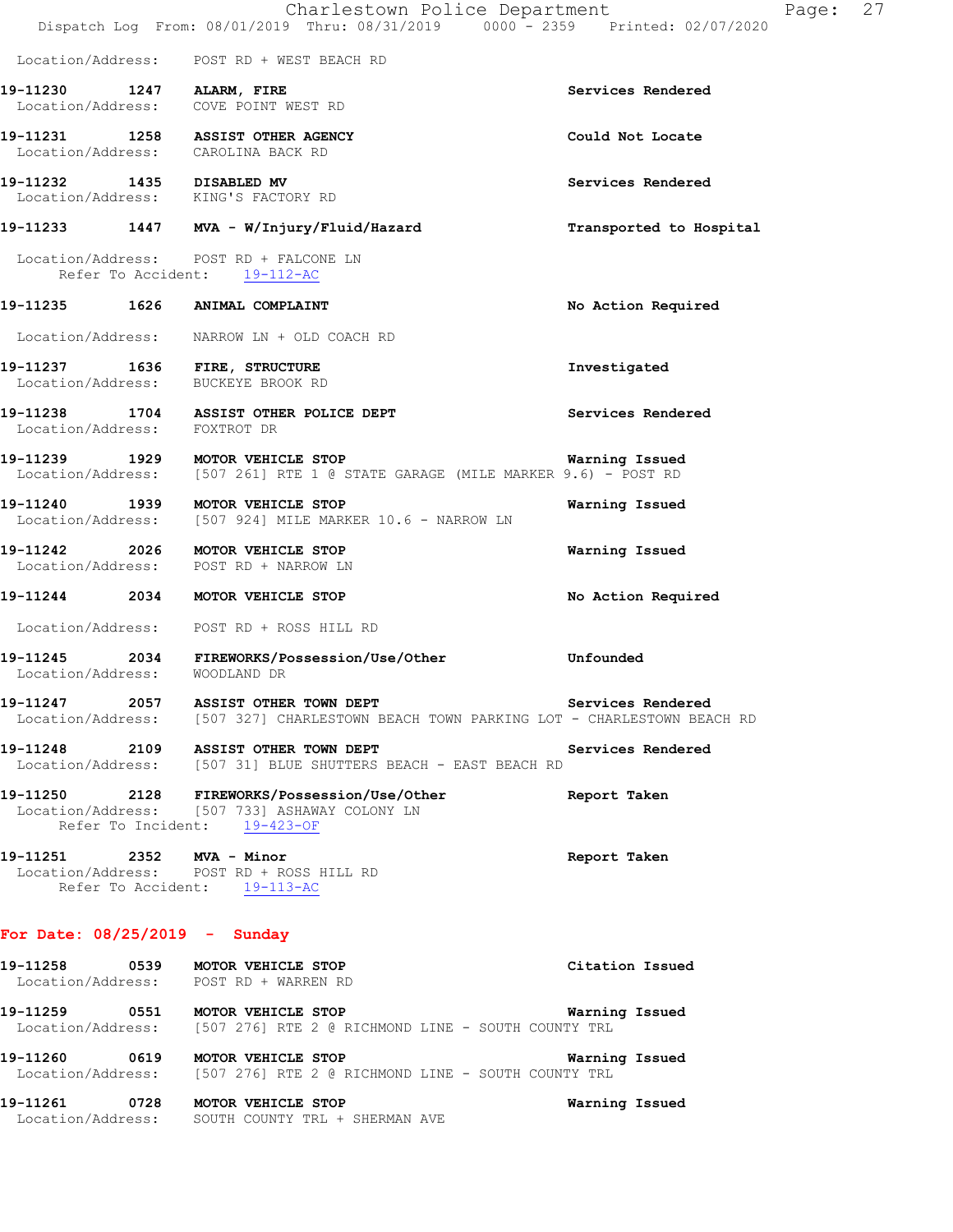|                                                                    | Charlestown Police Department<br>Dispatch Log From: 08/01/2019 Thru: 08/31/2019 0000 - 2359 Printed: 02/07/2020                  |                          | Page: 28 |  |
|--------------------------------------------------------------------|----------------------------------------------------------------------------------------------------------------------------------|--------------------------|----------|--|
|                                                                    | Location/Address: [507 45] RIPPY'S LIQUOR MART - SOUTH COUNTY TRL                                                                |                          |          |  |
|                                                                    | 19-11263 0814 MOTOR VEHICLE STOP<br>Location/Address: [507 9] BRENDA'S BEAUTY SALON - ALTON CAROLINA RD                          | Warning Issued           |          |  |
|                                                                    | 19-11264 0824 MOTOR VEHICLE STOP<br><b>Citation Issued</b><br>Location/Address: [507 1] CHARLESTOWN TOWN HALL - SOUTH COUNTY TRL |                          |          |  |
|                                                                    | 19-11266 0843 MOTOR VEHICLE STOP<br>Location/Address: SOUTH COUNTY TRL + CAROLINA BACK RD                                        | Warning Issued           |          |  |
| 19-11267 0901 FIRE, STRUCTURE<br>Location/Address: GOOSEBERRY HILL |                                                                                                                                  | Investigated             |          |  |
| 19-11269 1022 ALARM, BURGLAR<br>Location/Address: TOADSTOOL KNL    |                                                                                                                                  | False Alarm              |          |  |
|                                                                    | 19-11270 1058 MOTOR VEHICLE STOP<br>Location/Address: ALTON CAROLINA RD                                                          | Warning Issued           |          |  |
| Location/Address: EAST BEACH RD                                    | 19-11271 1102 MOTOR VEHICLE STOP                                                                                                 | Warning Issued           |          |  |
|                                                                    | 19-11272 1404 POLICE INFORMATION<br>Location/Address: [507 759] CAROLINA BACK RD                                                 | Could Not Locate         |          |  |
|                                                                    | 19-11274 1528 MOTOR VEHICLE STOP<br>Location/Address: POST RD + BEND RD                                                          | Warning Issued           |          |  |
|                                                                    | 19-11275 1536 MOTOR VEHICLE STOP<br>Location/Address: POST RD + TAMANACO DR                                                      | Warning Issued           |          |  |
| 19-11276 1544 DISABLED MV                                          | Location/Address: POST RD + SCHOOLHOUSE POND RD                                                                                  | Investigated             |          |  |
|                                                                    | 19-11277 1548 MOTOR VEHICLE STOP<br>Location/Address: [507 100] RTE 1 @ FIORES (MILE MARKER 8.0) - POST RD                       | Warning Issued           |          |  |
| 19-11278   1549   ALARM, BURGLAR                                   |                                                                                                                                  | Building Checked/Secured |          |  |
| Location/Address: DUDLEY LN                                        |                                                                                                                                  |                          |          |  |
|                                                                    | 19-11280 1622 MOTOR VEHICLE STOP<br>Location/Address: OLD POST RD + TOCKWOTTEN COVE RD                                           | Warning Issued           |          |  |
|                                                                    | 19-11281  1653  SUSPICIOUS ACTIVITY/VEHICLE<br>Location/Address: [507 269] RTE 1 @ DRIVING RANGE - POST RD                       | Investigated             |          |  |
|                                                                    | 19-11285 1709 MOTOR VEHICLE STOP                                                                                                 | No Action Required       |          |  |
|                                                                    | Vicinity of: ALTON CAROLINA RD                                                                                                   |                          |          |  |
|                                                                    | 19-11287 1835 MOTOR VEHICLE COMPLAINT<br>Location/Address: CHARLESTOWN BEACH RD + NANCY LN                                       | Investigated             |          |  |
|                                                                    | 19-11288 2036 ANIMAL COMPLAINT<br>Location/Address: INDIAN CHURCH RD                                                             | Services Rendered        |          |  |
|                                                                    | 19-11289 2121 ASSIST OTHER TOWN DEPT<br>Location/Address: [507 31] BLUE SHUTTERS BEACH - EAST BEACH RD                           | Services Rendered        |          |  |
|                                                                    | 19-11292 2133 ASSIST OTHER TOWN DEPT<br>Location/Address: [507 327] CHARLESTOWN BEACH TOWN PARKING LOT - CHARLESTOWN BEACH RD    | Services Rendered        |          |  |
|                                                                    |                                                                                                                                  |                          |          |  |

### **For Date: 08/26/2019 - Monday**

**19-11293 0003 MOTOR VEHICLE STOP Warning Issued**  Location/Address: [507 258] RTE 1 @ SOUTH KINGSTOWN LINE (MM 11.4) - POST RD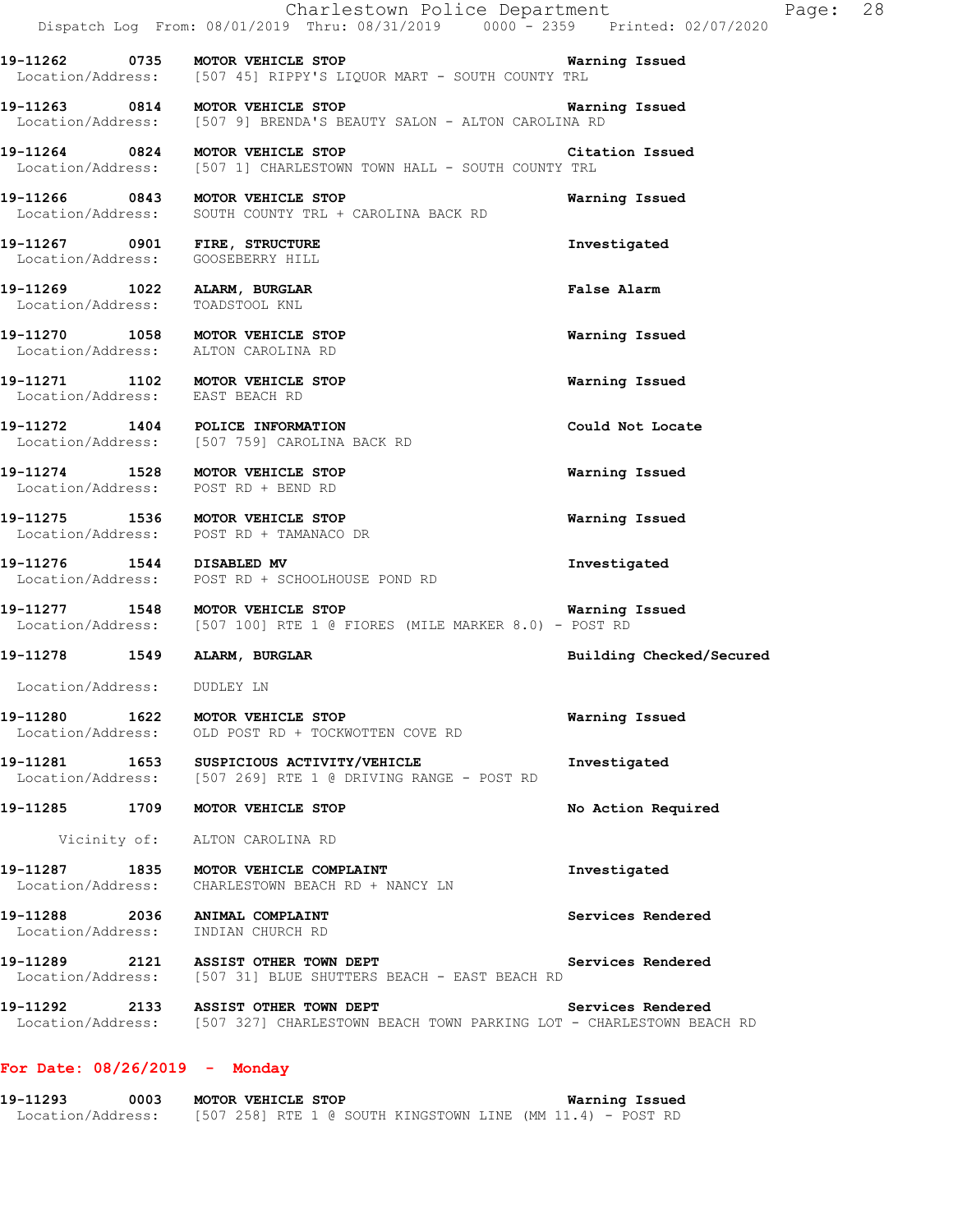|                                                                 | Charlestown Police Department<br>Dispatch Log From: 08/01/2019 Thru: 08/31/2019 0000 <sup>-</sup> 2359 Printed: 02/07/2020       | Page: 29                      |
|-----------------------------------------------------------------|----------------------------------------------------------------------------------------------------------------------------------|-------------------------------|
|                                                                 | 19-11308 0741 MOTOR VEHICLE STOP<br>Location/Address: POST RD + BEND RD                                                          | Warning Issued                |
|                                                                 | 19-11310 0803 MOTOR VEHICLE STOP<br>Location/Address: [507 276] RTE 2 @ RICHMOND LINE - SOUTH COUNTY TRL                         | <b>Warning Issued</b>         |
|                                                                 | 19-11313 1101 MOTOR VEHICLE STOP<br>Location/Address: POST RD + LAKESIDE DR                                                      | Warning Issued                |
|                                                                 | 19-11314 1112 MOTOR VEHICLE STOP<br>Vicinity of: SOUTH COUNTY TRL                                                                | Warning Issued                |
|                                                                 | 19-11316  1225  MOTOR VEHICLE STOP  Citation Iss<br>Vicinity of: [507 270] RTE 1 @ BURLINGAME (MILE MARKER 6.0) - POST RD        | Citation Issued               |
| 19-11317 1247 TRAFFIC CONTROL                                   | Location/Address: [507 604] BESTWAY GAS STATION - POST RD                                                                        | Services Rendered             |
| Location/Address: SAND HILL RD                                  | 19-11319 1514 ASSIST OTHER POLICE DEPT                                                                                           | Could Not Locate              |
|                                                                 | 19-11321 1609 MOTOR VEHICLE STOP<br>Location/Address: SOUTH COUNTY TRL + CAROLINA BACK RD                                        | Warning Issued                |
|                                                                 | 19-11323 1630 POLICE INFORMATION                                                                                                 | Taken/Refered to Other Agency |
| Location/Address: STILL WATER RD                                |                                                                                                                                  |                               |
|                                                                 | 19-11324 1634 MOTOR VEHICLE STOP 19-11324 Warning Issued<br>Location/Address: [507 276] RTE 2 @ RICHMOND LINE - SOUTH COUNTY TRL |                               |
|                                                                 | 19-11325 1703 MOTOR VEHICLE STOP<br>Location/Address: POST RD + GENERAL STANTON LN                                               | Warning Issued                |
|                                                                 | 19-11326 1704 MOTOR VEHICLE STOP<br>Location/Address: SOUTH COUNTY TRL + CLARKIN POND RD                                         | Warning Issued                |
| 19-11327 1718 ASSIST CITIZEN<br>Location/Address: SAND PLAIN RD |                                                                                                                                  | Services Rendered             |
|                                                                 | 19-11328 1754 ALARM, BURGLAR<br>Location/Address: [507 735] EAST BEACH RD                                                        | Investigated                  |
| Location/Address: SAND HILL RD                                  | 19-11330 2032 FOLLOW-UP INVESTIGATION                                                                                            | Services Rendered             |
| Location/Address: WEST BEACH RD                                 | 19-11331 2041 ASSIST OTHER AGENCY                                                                                                | Investigated                  |
|                                                                 | 19-11332 2107 ASSIST OTHER TOWN DEPT<br>Location/Address: [507 327] CHARLESTOWN BEACH TOWN PARKING LOT - CHARLESTOWN BEACH RD    | Services Rendered             |
|                                                                 | 19-11333 2115 ASSIST OTHER TOWN DEPT<br>Location/Address: [507 31] BLUE SHUTTERS BEACH - EAST BEACH RD                           | Services Rendered             |
|                                                                 | 19-11334 2155 SUSPICIOUS ACTIVITY/VEHICLE<br>Location/Address: [507 275] RTE 1 @ WESTERLY LINE - POST RD                         | Unfounded                     |
| Location/Address: SCAPA FLOW RD                                 | 19-11336 2254 SUSPICIOUS ACTIVITY/VEHICLE                                                                                        | Investigated                  |
|                                                                 |                                                                                                                                  |                               |
| For Date: $08/27/2019$ - Tuesday                                |                                                                                                                                  |                               |
|                                                                 | 19-11346   0139   MOTOR VEHICLE STOP<br>Location/Address: POST RD + BEND RD                                                      | Investigated                  |

**19-11351 0939 MOTOR VEHICLE STOP Citation Issued**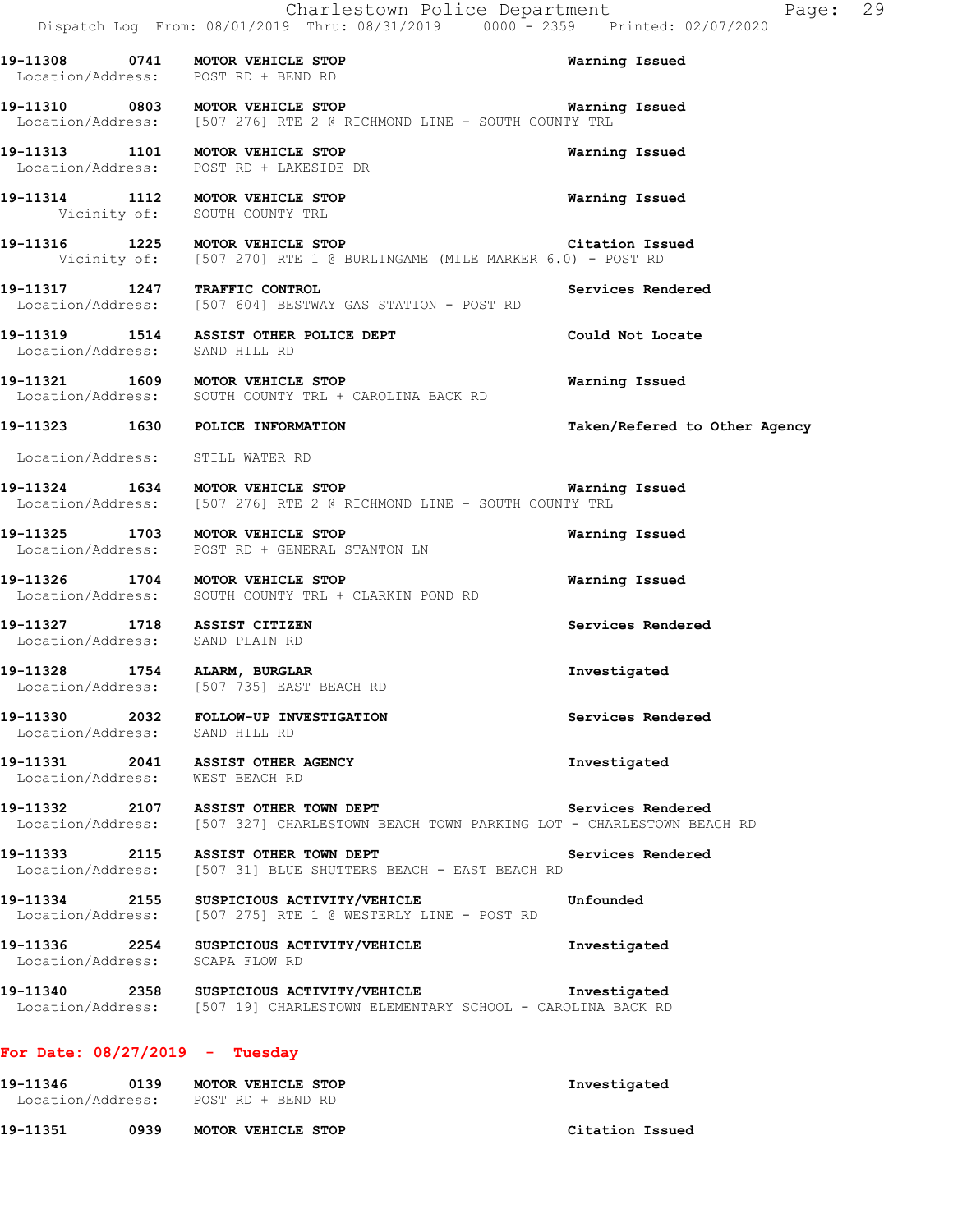|                                                                                          | Charlestown Police Department<br>Dispatch Log From: 08/01/2019 Thru: 08/31/2019 0000 - 2359 Printed: 02/07/2020    |                         | Page: 30 |
|------------------------------------------------------------------------------------------|--------------------------------------------------------------------------------------------------------------------|-------------------------|----------|
|                                                                                          | Location/Address: [507 28] SIMPLE PEASURES - SOUTH COUNTY TRL                                                      |                         |          |
|                                                                                          | 19-11354 1100 MOTOR VEHICLE STOP<br>Location/Address: POST RD + SCHOOLHOUSE POND RD<br>Refer To Summons: 19-200-AR | Arrest(s) Made          |          |
| 19-11357 1155 MOTOR VEHICLE STOP                                                         | Location/Address: POST RD + SCHOOLHOUSE POND RD                                                                    | Warning Issued          |          |
| 19-11360 1341 MOTOR VEHICLE STOP                                                         | Location/Address: SHANNOCK RD + WORDEN'S POND RD                                                                   | Warning Issued          |          |
| 19-11361 1342 STALKING<br>Location/Address: ROSS HILL RD<br>Refer To Incident: 19-425-OF |                                                                                                                    | Report Taken            |          |
|                                                                                          | 19-11364 1617 MOTOR VEHICLE STOP<br>Location/Address: POST RD + LAKESIDE DR                                        | Citation Issued         |          |
|                                                                                          | 19-11367 1724 MOTOR VEHICLE STOP<br>Location/Address: SOUTH COUNTY TRL + CAROLINA BACK RD                          | Warning Issued          |          |
|                                                                                          | 19-11368 1744 MOTOR VEHICLE STOP<br>Vicinity of: [507 604] BESTWAY GAS STATION - POST RD                           | Warning Issued          |          |
| 19-11369 1754 SEX OFFENSES                                                               |                                                                                                                    | Transported to Hospital |          |
| Location/Address: FOXTROT DR<br>Refer To Incident: 19-426-OF                             |                                                                                                                    |                         |          |
| Location/Address: LAURI DR                                                               | 19-11370 2123 DISTURBANCE/Music/Noise                                                                              | Peace Restored          |          |
|                                                                                          | 19-11371 2209 ASSIST OTHER TOWN DEPT<br>Location/Address: [507 31] BLUE SHUTTERS BEACH - EAST BEACH RD             | Services Rendered       |          |
| For Date: $08/28/2019$ - Wednesday                                                       |                                                                                                                    |                         |          |
| 19-11377 0113 MOTOR VEHICLE STOP                                                         | Location/Address: [507 269] RTE 1 @ DRIVING RANGE - POST RD                                                        | Citation Issued         |          |
| 19-11382 0630 MOTOR VEHICLE STOP                                                         | Location/Address: [507 261] RTE 1 @ STATE GARAGE (MILE MARKER 9.6) - POST RD                                       | Citation Issued         |          |
| 19-11383 0815 MOTOR VEHICLE STOP                                                         | Vicinity of: [507 28] SIMPLE PEASURES - SOUTH COUNTY TRL                                                           | Warning Issued          |          |
| Location/Address: POST RD + BEND RD                                                      | 19-11384 0826 ROAD HAZARD/OBSTRUCTION                                                                              | Removed Hazard          |          |
| 19-11386 0853 MOTOR VEHICLE STOP                                                         | Location/Address: [507 276] RTE 2 @ RICHMOND LINE - SOUTH COUNTY TRL                                               | Citation Issued         |          |
| Location/Address: BURDICKVILLE RD                                                        | 19-11387 0859 MOTOR VEHICLE COMPLAINT                                                                              | Investigated            |          |
| 19-11388 0931 MOTOR VEHICLE STOP                                                         | Location/Address: [507 362] RTE 2 @ SUNOCO - SOUTH COUNTY TRL                                                      | Warning Issued          |          |
| 19-11389 0943 DISABLED MV                                                                | Location/Address: SOUTH COUNTY TRL + CAROLINA BACK RD                                                              | Services Rendered       |          |
| 19-11390 1100 MOTOR VEHICLE STOP                                                         | Location/Address: KING'S FACTORY RD + NARRAGANSETT TRL                                                             | Warning Issued          |          |
| 19-11391 1204 MOTOR VEHICLE STOP                                                         | Location/Address: KING'S FACTORY RD + NARRAGANSETT TRL                                                             | Warning Issued          |          |
| 19-11392 1216 TRAFFIC CONTROL<br>Location/Address: BURDICKVILLE RD                       |                                                                                                                    | Services Rendered       |          |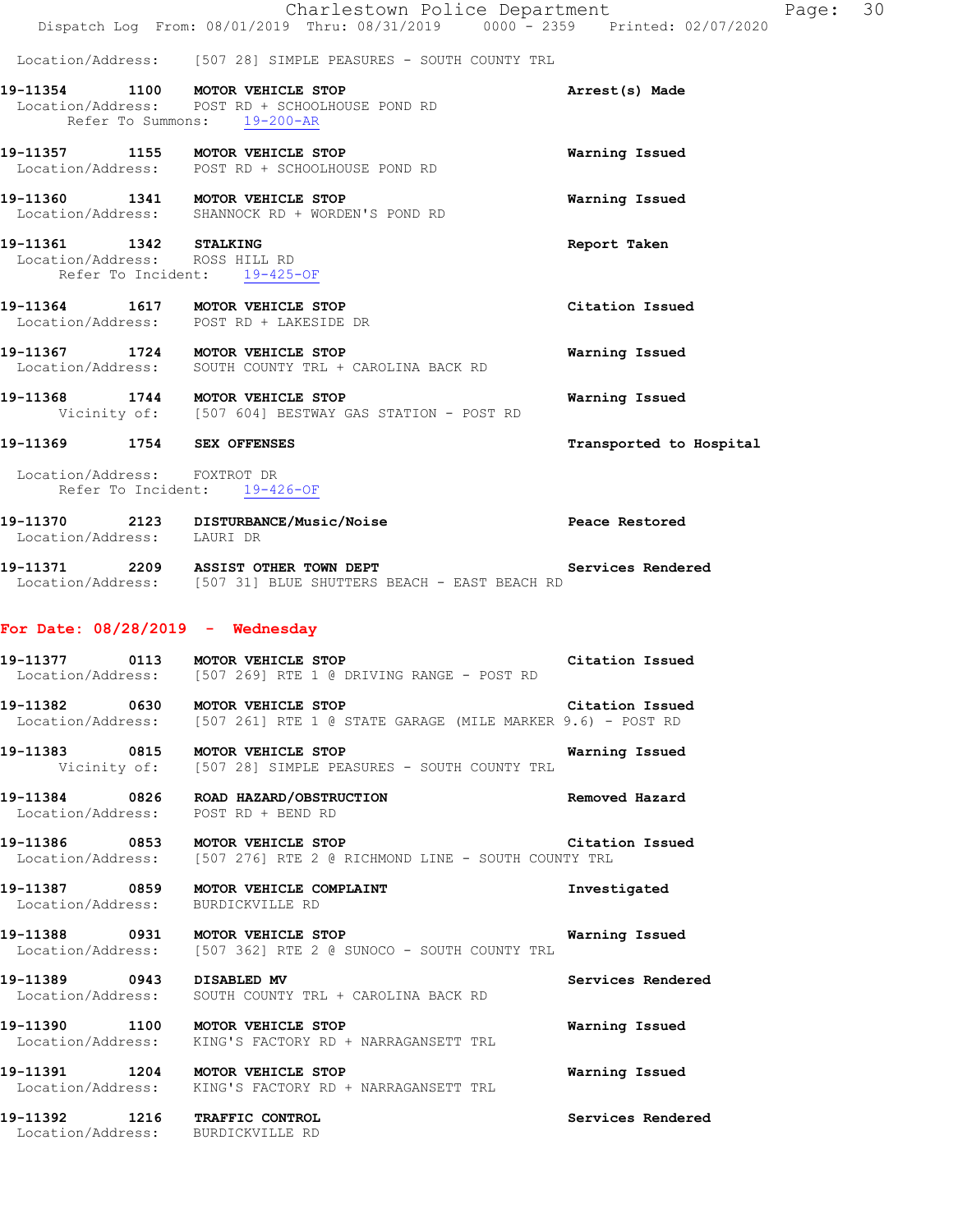|                                    | Charlestown Police Department<br>Dispatch Log From: 08/01/2019 Thru: 08/31/2019 0000 <sup>-</sup> 2359 Printed: 02/07/2020                             | Page: 31                      |
|------------------------------------|--------------------------------------------------------------------------------------------------------------------------------------------------------|-------------------------------|
|                                    | 19-11393 1218 ROAD HAZARD/OBSTRUCTION Services Rendered<br>Vicinity of: [507 912] MILE MARKER 6.0 - BURLINGAME STATE PARK RD                           |                               |
|                                    | 19-11395 1329 ALARM, BURGLAR<br>Location/Address: [507 895] WINDSWEPT CENTER - OLD POST RD                                                             | Investigated                  |
|                                    | 19-11396 1352 POLICE INFORMATION<br>Location/Address: [507 373] CROSS MILLS LIBRARY - OLD POST RD                                                      | Services Rendered             |
|                                    | 19-11398 1409 POLICE INFORMATION<br>Location/Address: [507 530] NARRAGANSETT INDIAN FOUR WINDS COMMUNITY CENT - SOUTH COUNTY TRL                       | Services Rendered             |
|                                    | 19-11399 1416 POLICE INFORMATION<br>Location/Address: [507 19] CHARLESTOWN ELEMENTARY SCHOOL - CAROLINA BACK RD                                        | Services Rendered             |
| 19-11400   1500   MVA - Minor      | Location/Address: CAROLINA BACK RD + ALTON CAROLINA RD<br>Refer To Accident: 19-114-AC                                                                 | Report Taken                  |
| Location/Address: TURTLE TRL       | 19-11403 1534 FOLLOW-UP INVESTIGATION<br>Refer To Incident: 19-427-OF                                                                                  | Investigated                  |
|                                    | 19-11404 1628 SUSPICIOUS ACTIVITY/VEHICLE Threstigated<br>Location/Address: [507 669] PASTORE LIESURE CENTER - KING'S FACTORY RD                       |                               |
|                                    | 19-11405 1729 SERVE SUMMONS<br>Location/Address: BUCKEYE BROOK RD                                                                                      | Services Rendered             |
|                                    | 19-11406 1756 MOTOR VEHICLE STOP<br>Location/Address: NARROW LN + ACORN VALLEY WAY                                                                     | Warning Issued                |
|                                    | 19-11407 1832 ALARM, BURGLAR<br>Location/Address: [507 23] U.S. FISH & WILDLIFE HEADQUARTERS - BEND RD                                                 | Investigated                  |
|                                    | 19-11408 2049 ASSIST OTHER TOWN DEPT<br><b>Warning Issued</b><br>Location/Address: [507 327] CHARLESTOWN BEACH TOWN PARKING LOT - CHARLESTOWN BEACH RD |                               |
|                                    | 19-11409 2111 MOTOR VEHICLE STOP<br>Location/Address: POST RD + WILDFLOWER RD                                                                          | Citation Issued               |
| 19-11410                           | 2139 MOTOR VEHICLE STOP<br>Location/Address: POST RD + SCHOOLHOUSE POND RD                                                                             | Warning Issued                |
|                                    | 19-11411 2207 MOTOR VEHICLE STOP<br>Vicinity of: [507 243] KRYSTAL PENQUIN MOTEL - POST RD                                                             | Warning Issued                |
|                                    | 19-11412 2223 ASSIST OTHER TOWN DEPT<br>Location/Address: [507 31] BLUE SHUTTERS BEACH - EAST BEACH RD                                                 | Services Rendered             |
| 19-11413 2232<br>Location/Address: | SUSPICIOUS ACTIVITY/VEHICLE<br>SUNSET DR                                                                                                               | Investigated                  |
| 19-11414                           | 2312 ANIMAL COMPLAINT                                                                                                                                  | Taken/Refered to Other Agency |
| Location/Address: BOTKA DR         |                                                                                                                                                        |                               |
| 19-11415                           | 2341 ALARM, BURGLAR                                                                                                                                    | Building Checked/Secured      |
| Location/Address: LAUREL RD        |                                                                                                                                                        |                               |
|                                    | For Date: $08/29/2019$ - Thursday                                                                                                                      |                               |

| 19-11427          | 0123 | ROAD HAZARD/OBSTRUCTION     | Services Rendered |
|-------------------|------|-----------------------------|-------------------|
| Location/Address: |      | SAND PLAIN RD               |                   |
| 19-11430          | 0317 | SUSPICIOUS ACTIVITY/VEHICLE | Investigated      |
| Location/Address: |      | WEST BEACH RD               |                   |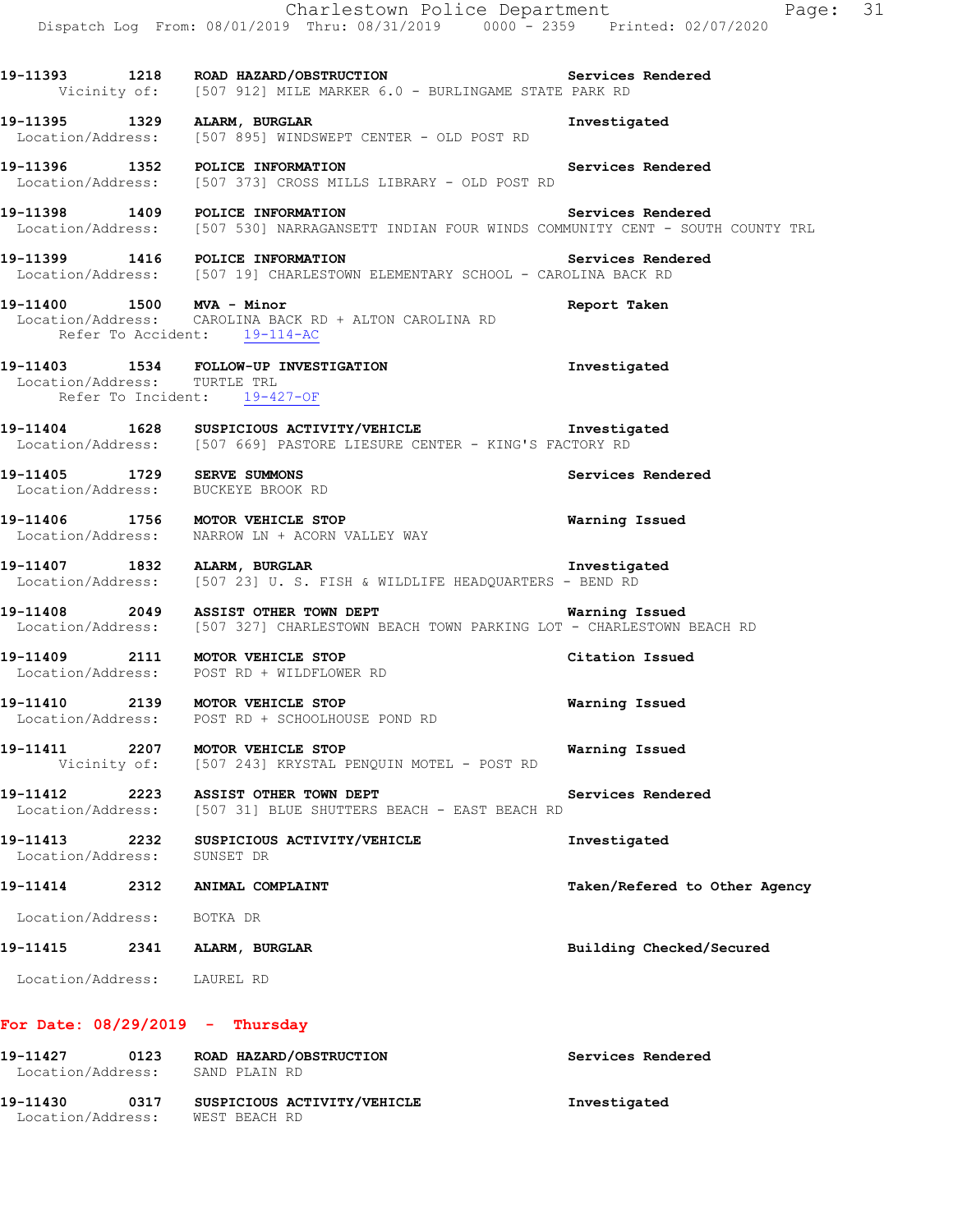|                                                           | Charlestown Police Department<br>Dispatch Log From: 08/01/2019 Thru: 08/31/2019 0000 - 2359 Printed: 02/07/2020                 |                    |
|-----------------------------------------------------------|---------------------------------------------------------------------------------------------------------------------------------|--------------------|
|                                                           | 19-11431 0743 DUMPING VIOLATIONS<br>Location/Address: HILLTOP DR + ALTON CAROLINA RD<br>Refer To Incident: 19-428-OF            | Services Rendered  |
|                                                           | 19-11432 0817 MOTOR VEHICLE STOP<br>Location/Address: ALTON CAROLINA RD + HILLTOP DR                                            | Warning Issued     |
|                                                           | 19-11433 0833 MOTOR VEHICLE STOP<br>Location/Address: ALTON CAROLINA RD + HILLTOP DR                                            | Warning Issued     |
|                                                           | 19-11434 0839 MOTOR VEHICLE STOP<br>Location/Address: ALTON CAROLINA RD                                                         | Citation Issued    |
|                                                           | 19-11435 0843 MOTOR VEHICLE STOP Citation Issue<br>Location/Address: [507 263] RTE 1 @ TOURIST INFO (MILE MARKER 7.6) - POST RD | Citation Issued    |
|                                                           | 19-11436 0934 TRAFFIC CONTROL<br>Location/Address: NARROW LN + OLD POST RD                                                      | Could Not Locate   |
| 19-11437 0943 MVA - Minor                                 | Location/Address: OLD POST RD + NARROW LN<br>Refer To Accident: 19-115-AC                                                       | Report Taken       |
|                                                           | 19-11438 0958 POLICE INFORMATION                                                                                                | No Action Required |
|                                                           | Location/Address: [507 845] FIXED RITE AUTO REPAIR - KLONDIKE RD                                                                |                    |
| 19-11439 1025 THREATS<br>Location/Address: WEST SPRUCE ST | Refer To Incident: 19-429-OF                                                                                                    | Report Taken       |
| 19-11440 1150 DISABLED MV                                 | Location/Address: [507 261] RTE 1 @ STATE GARAGE (MILE MARKER 9.6) - POST RD                                                    | Services Rendered  |
| 19-11441 1323 COMPLAINT                                   | Location/Address: [507 642] CHARLESTOWN POLICE DEPARTMENT - OLD POST RD<br>Refer To Incident: 19-430-OF                         | Services Rendered  |
| 19-11443 1517 MVA - Minor                                 | Location/Address: ALTON CAROLINA RD + CAROLINA BACK RD<br>Refer To Accident: 19-116-AC                                          | Report Taken       |
| 19-11444 1605                                             | MOTOR VEHICLE STOP<br>Location/Address: [507 923] MILE MARKER 10.2 - FALCONE LN                                                 | Citation Issued    |
|                                                           | 19-11448 1647 ASSIST OTHER POLICE DEPT<br>Location/Address: POST RD + WARREN RD                                                 | Investigated       |
|                                                           | 19-11449 1758 MOTOR VEHICLE STOP<br>Vicinity of: ROSS HILL RD                                                                   | Warning Issued     |
|                                                           | 19-11451 1927 MOTOR VEHICLE STOP<br>Location/Address: SOUTH COUNTY TRL + WIITALA DR                                             | Warning Issued     |
|                                                           | 19-11452 1956 MOTOR VEHICLE STOP<br>Location/Address: POST RD + HOXSIE AVE                                                      | Warning Issued     |
|                                                           | 19-11454 2149 ASSIST OTHER TOWN DEPT<br>Location/Address: [507 31] BLUE SHUTTERS BEACH - EAST BEACH RD                          | Services Rendered  |
| Location/Address: AUBURN DR                               | 19-11457 2201 WELL BEING CHECK                                                                                                  | Investigated       |
|                                                           | 19-11456 2204 ASSIST OTHER TOWN DEPT<br>Location/Address: [507 327] CHARLESTOWN BEACH TOWN PARKING LOT - CHARLESTOWN BEACH RD   | Services Rendered  |
|                                                           | 19-11458 2353 MOTOR VEHICLE STOP<br>Location/Address: POST RD + PROSSER TRL                                                     | Warning Issued     |

**For Date: 08/30/2019 - Friday**

Page: 32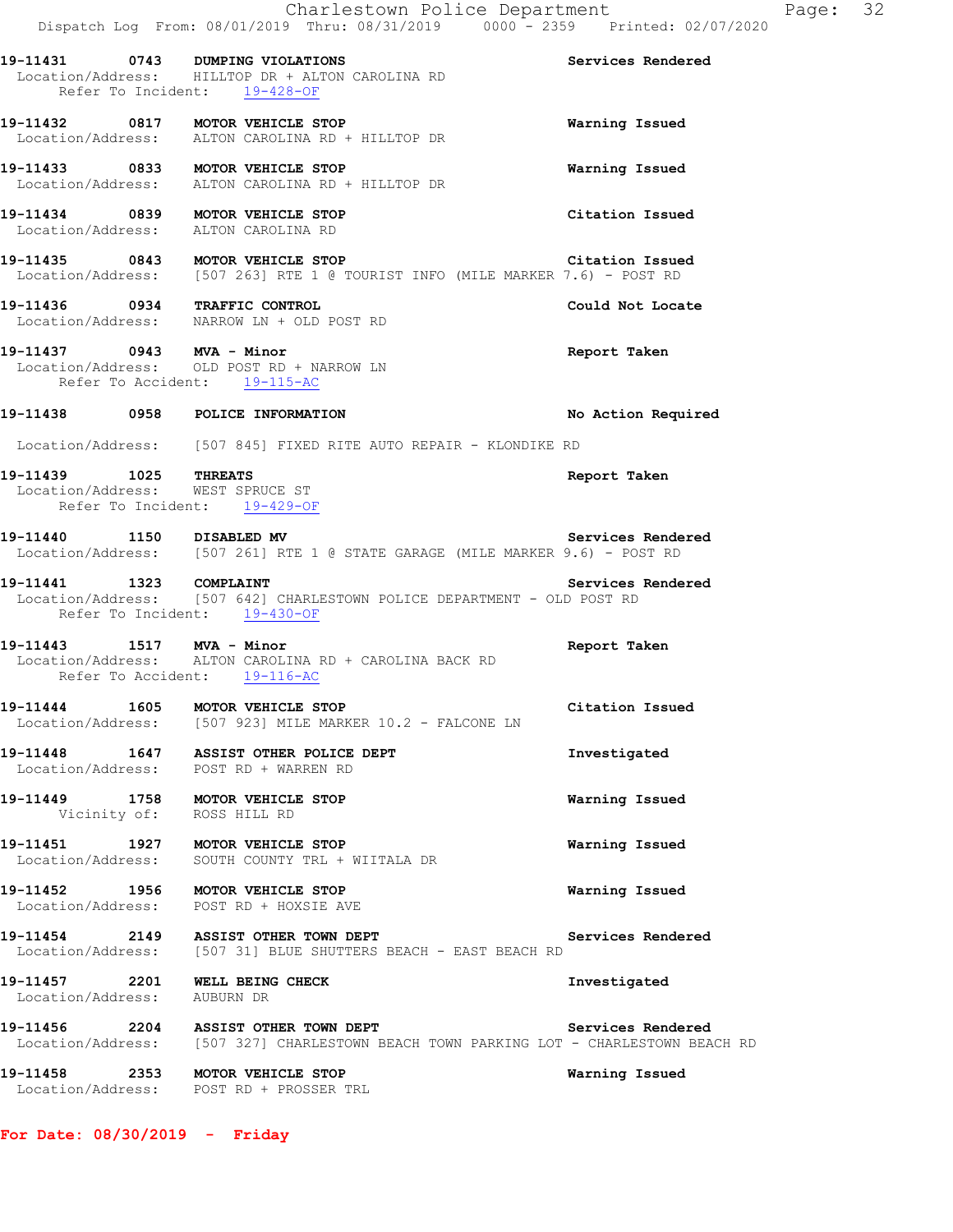**19-11460 0013 DISTURBANCE/Music/Noise Investigated**  Location/Address: [507 550] NORTH NIANTIC DR **19-11465 0244 MVA - Minor Investigated**  Location/Address: POST RD + CROSS MILLS RD Refer To Accident: 19-117-AC **19-11468 0612 MOTOR VEHICLE STOP Citation Issued**  Location/Address: POST RD + CROSS MILLS RD **19-11470 0849 MOTOR VEHICLE STOP Warning Issued**  Location/Address: WEST BEACH RD **19-11473 1140 PSYCHOLOGICAL EMERGENCY Investigated**  Location/Address: [507 62] OCEAN VIEW MOTEL - POST RD Refer To Incident: 19-432-OF **19-11474 1215 PARKING VIOLATIONS Services Rendered**  Location/Address: [507 80] FANTASTIC UMBRELLA FACTORY - OLD POST RD **19-11475 1314 FIRE, OTHER Services Rendered**  Location/Address: [507 72] CUMBERLAND FARMS - OLD POST RD **19-11477 1448 MOTOR VEHICLE STOP Arrest(s) Made**  Location/Address: POST RD + CROSS MILLS RD Refer To Summons: 19-201-AR **19-11478 1502 FIRE, OTHER Services Rendered**  Location/Address: CEDAR RD **19-11479 1536 SEX OFFENSES Report Taken**  Location/Address: [507 435] SOUTH SHORE MENTAL HEALTH CHARLESTOWN HOUS - OLD POST RD Refer To Incident: 19-433-OF **19-11482 1652 MOTOR VEHICLE STOP Warning Issued**  Location/Address: [507 910] MILE MARKER 5.6 - EAST BEACH RD **19-11483 1701 MOTOR VEHICLE STOP Warning Issued**  Vicinity of: ALTON CAROLINA RD **19-11485 1710 ANIMAL COMPLAINT Services Rendered**  Location/Address: TOADSTOOL KNL **19-11486 1726 TRAFFIC CONTROL No Action Required**  Location/Address: POST RD + KING'S FACTORY RD **19-11490 1907 MOTOR VEHICLE STOP Warning Issued**  Location/Address: POST RD + KING'S FACTORY RD **19-11495 2005 MOTOR VEHICLE STOP Warning Issued**  Location/Address: NARROW LN + GENERAL STANTON LN **19-11503 2223 MOTOR VEHICLE STOP Warning Issued**  Location/Address: SOUTH COUNTY TRL + HONEY LOCUST DR **19-11504 2225 ASSIST OTHER TOWN DEPT Services Rendered**  Location/Address: [507 31] BLUE SHUTTERS BEACH - EAST BEACH RD **19-11506 2316 MOTOR VEHICLE STOP Warning Issued**  Location/Address: POST RD + PROSSER TRL **19-11508 2343 OFFICER WANTED Could Not Locate**  Location/Address: POST RD + NARROW LN

#### **For Date: 08/31/2019 - Saturday**

| 19-11514          | 0045 | SUSPICIOUS ACTIVITY/VEHICLE          | Could Not Locate |
|-------------------|------|--------------------------------------|------------------|
| Location/Address: |      | KING'S FACTORY RD + POTTER HOXIE TRL |                  |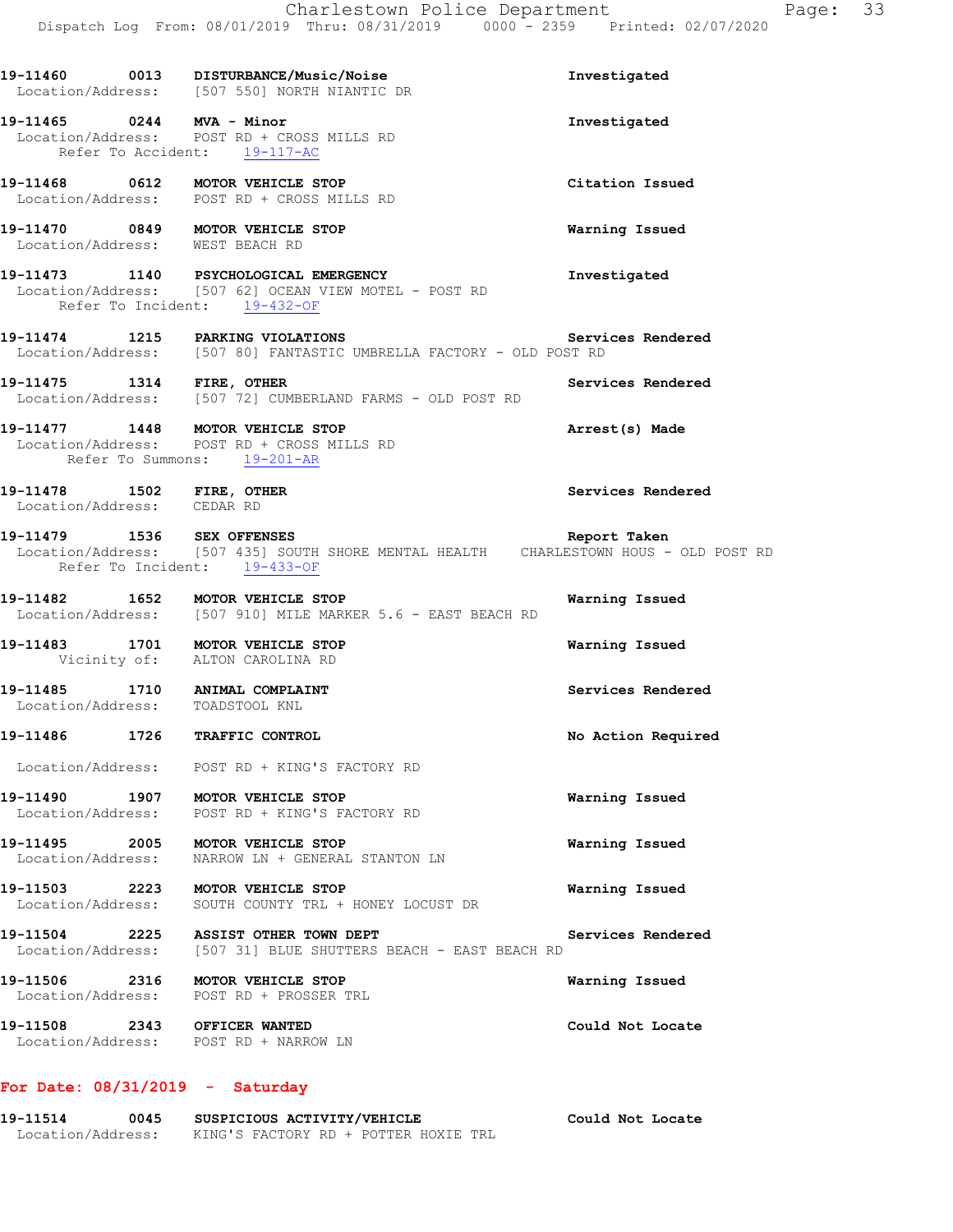19-11516 **0131 ASSIST OTHER TOWN DEPT Services Rendered**  Location/Address: [507 327] CHARLESTOWN BEACH TOWN PARKING LOT - CHARLESTOWN BEACH RD **19-11519 0137 SUSPICIOUS ACTIVITY/VEHICLE No Action Required**  Location: CHARLESTOWN BOAT RAMP **19-11539 0625 MOTOR VEHICLE STOP Warning Issued**  Location/Address: POST RD + KING'S FACTORY RD **19-11540 0627 MOTOR VEHICLE STOP Warning Issued**  Location/Address: POST RD + SCHOOLHOUSE POND RD **19-11541 0633 COMPLAINT Could Not Locate**  Location/Address: HAWKSBILL WAY **19-11542 0639 MOTOR VEHICLE STOP No Action Required**  Location/Address: POST RD + PROSSER TRL **19-11544 0728 MOTOR VEHICLE STOP WATH WATHING ISSued Warning Issued** Location/Address: [507 304] RTE 1A @ CHARLESTOWN PACKAGE STORE - OLD POST RD [507 304] RTE 1A @ CHARLESTOWN PACKAGE STORE - OLD POST RD **19-11545 0804 MOTOR VEHICLE STOP WARKER 9.6 - CROSS MILLS RD Warning Issued** Location/Address: [507 921] MILE MARKER 9.6 - CROSS MILLS RD [507 921] MILE MARKER 9.6 - CROSS MILLS RD **19-11546 0817 MOTOR VEHICLE STOP Citation Issued**  Location/Address: POST RD **19-11547 0855 MOTOR VEHICLE STOP Warning Issued**  Location/Address: SOUTH COUNTY TRL + LAURI DR **19-11549 0920 MOTOR VEHICLE STOP Warning Issued**  Location/Address: ALTON CAROLINA RD + HILLTOP DR **19-11551 0926 MOTOR VEHICLE STOP Warning Issued**  Location/Address: ALTON CAROLINA RD **19-11552 0931 OFFICER WANTED Report Taken**  Location/Address: [507 642] CHARLESTOWN POLICE DEPARTMENT - OLD POST RD Refer To Incident: 19-434-OF **19-11553 0931 MOTOR VEHICLE STOP Warning Issued**  Location/Address: ALTON CAROLINA RD + HILLTOP DR **19-11558 1128 MOTOR VEHICLE STOP Citation Issued**  Vicinity of: EAST BEACH RD **19-11561 1302 ANIMAL COMPLAINT Investigated**  Location/Address: ROSS HILL RD **19-11563** 1332 Boating - Fishing Viol **Warning Issued** Location: [507 341] NINIGRET POND - EAST Location: [507 341] NINIGRET POND - EAST **19-11564 1346 Boating - Assistance Services Rendered**  [507 341] NINIGRET POND - EAST **19-11565 1425 SUSPICIOUS ACTIVITY/VEHICLE Unfounded**  Location/Address: RAM ISLAND RD **19-11569 1616 MOTOR VEHICLE STOP Citation Issued**  Location/Address: [507 921] MILE MARKER 9.6 - CROSS MILLS RD **19-11570 1623 MOTOR VEHICLE STOP Citation Issued**  Location/Address: POST RD + KING'S FACTORY RD 19-11571 1634 OFFICER WANTED **Services Rendered Services Rendered IOCO 1634** OFFICER WANTED **SEACH** - EAST BEACH RD [507 31] BLUE SHUTTERS BEACH - EAST BEACH RD **19-11574 1732 Boating - Assistance Services Rendered**